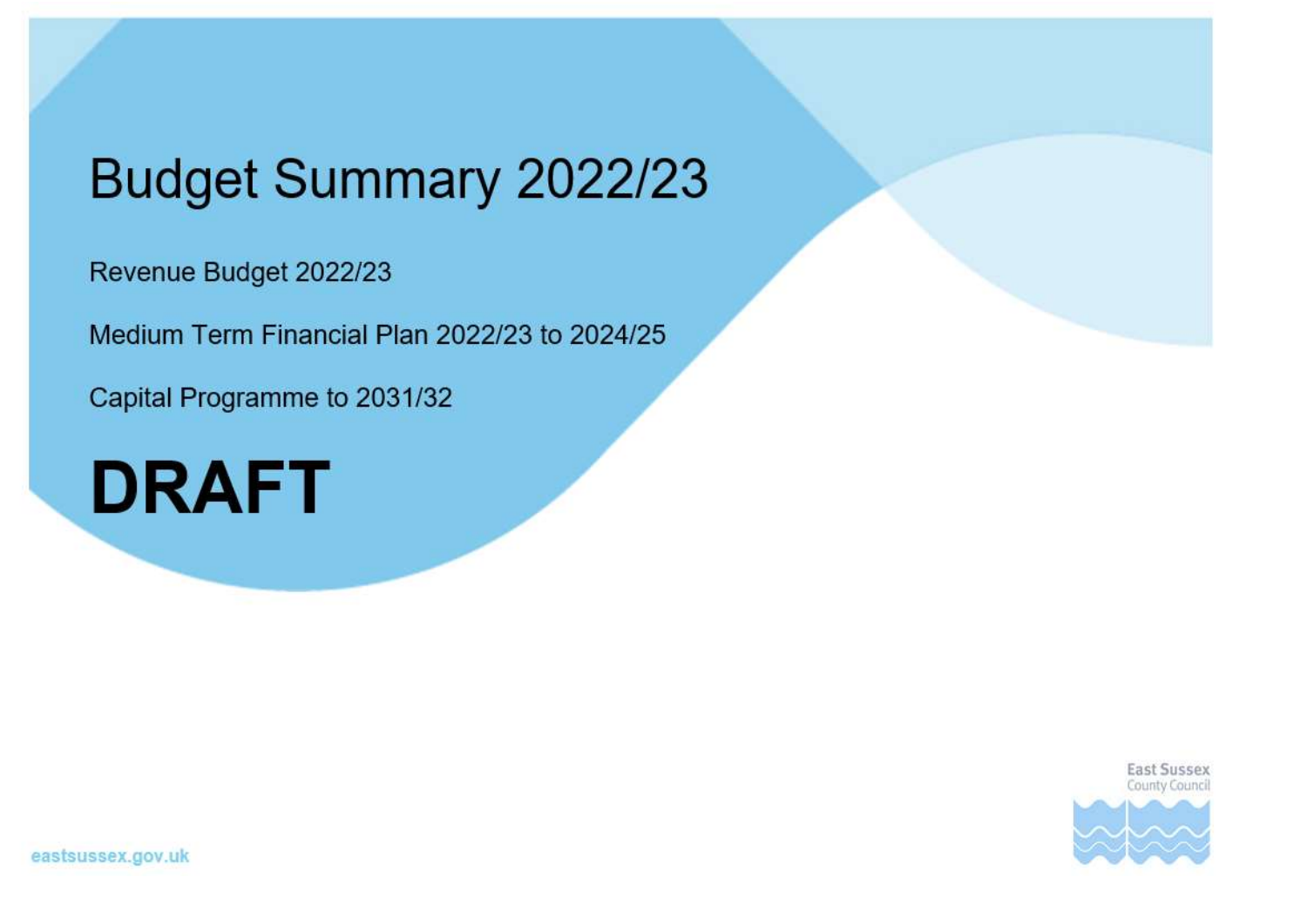### **Contents**

|                                                                                                                                                                                                                                                  | Page     |                                                                                                                                                                                                                          | Page     |
|--------------------------------------------------------------------------------------------------------------------------------------------------------------------------------------------------------------------------------------------------|----------|--------------------------------------------------------------------------------------------------------------------------------------------------------------------------------------------------------------------------|----------|
| <b>Introduction</b>                                                                                                                                                                                                                              | 3        | <b>Capital Programme to 2031/32</b><br>Introduction                                                                                                                                                                      | 28 to 35 |
| <b>Medium Term Financial Planning</b>                                                                                                                                                                                                            | $4$ to 6 | Summary of Departmental Spending & Resources<br><b>Adult Social Care</b><br><b>Business Services</b><br><b>Children's Services</b>                                                                                       |          |
| <b>Resources</b><br>Funding / spending power<br><b>Council Tax in East Sussex</b>                                                                                                                                                                | 7 to 10  | <b>Communities Economy and Transport</b>                                                                                                                                                                                 |          |
| <b>Specific and Special Grant Funding</b>                                                                                                                                                                                                        |          | <b>Reserve balances</b>                                                                                                                                                                                                  | 36       |
| <b>Revenue Budget Summary</b><br><b>ESCC Budget</b><br><b>Gross Budget to Net Budget</b><br>Departmental Budget Movements - prior years<br>Gross & Net Revenue Budgets Charts<br>Budget Changes 2021/22 to 2022/23<br><b>Subjective Analysis</b> | 11 to 19 | <b>Explanation of key terms</b><br>Further information can also be obtained from our website:<br>eastsussex.gov.uk                                                                                                       | 37       |
| <b>Revenue Budgets</b><br><b>Adult Social Care</b><br><b>Public Health</b><br><b>Business Services / Orbis</b><br><b>Children's Services</b><br><b>Communities Economy and Transport</b><br><b>Governance Services</b>                           | 20 to 27 | or by writing to:<br>lan Gutsell<br><b>Chief Finance Officer</b><br><b>East Sussex County Council</b><br>County Hall, St Anne's Crescent<br>Lewes<br>East Sussex BN7 1UE<br>or by email to:<br>finance@eastsussex.gov.uk |          |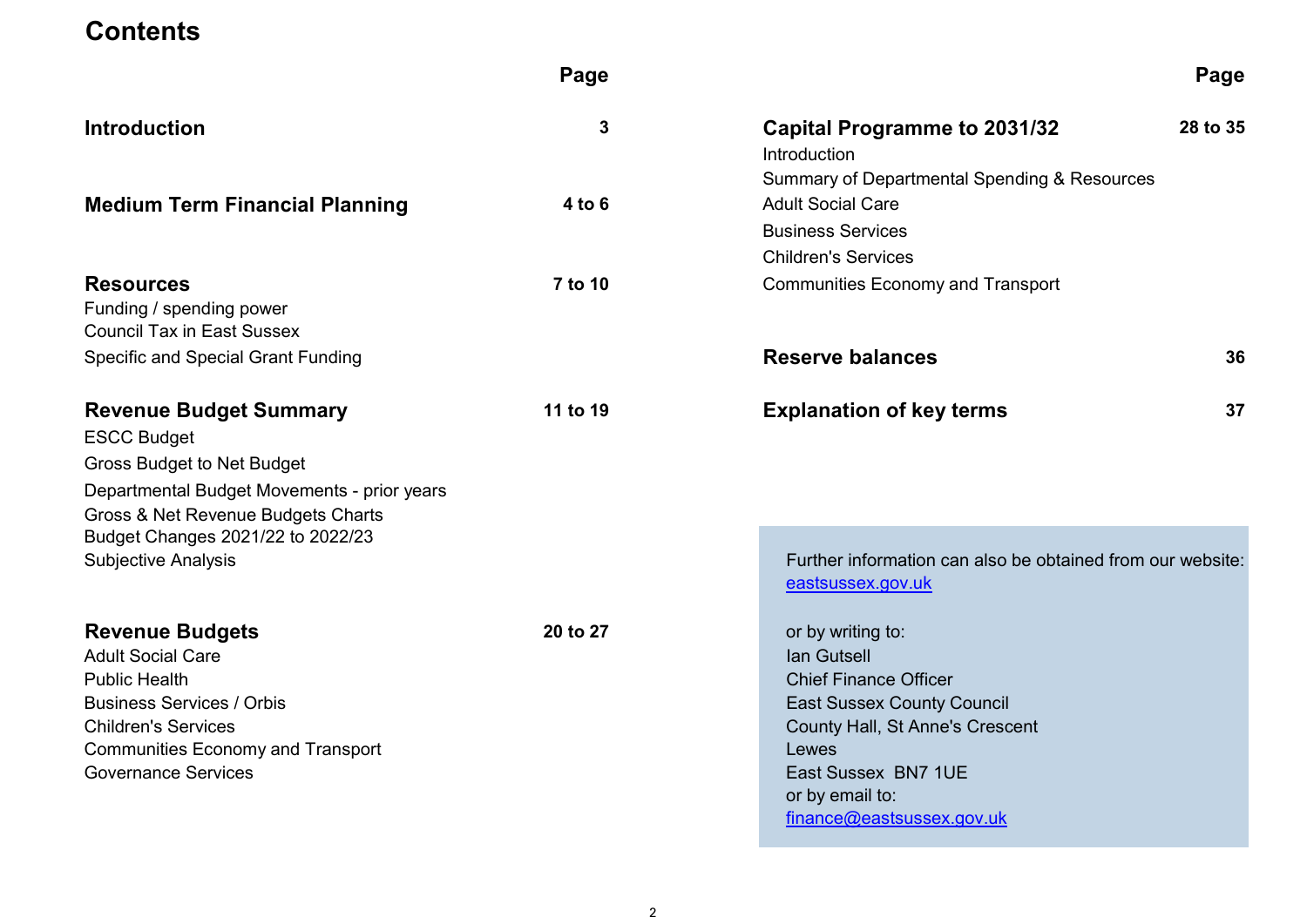## Chief Finance Officer's Foreword

### Introduction

This budget summary provides detail on the 2022/23 revenue budget and the Capital Programme to 2031/32. It gives analysis of expenditure by type and also by accountability, along with detail of our resources to finance that expenditure. The summary provides a useful source of information for Council officers, elected members and the public alike.

### The 2022/23 Approved Budget

In 2022/23 the Council (including schools) will spend £921.4m to deliver services to the people of East Sussex, with a further £101.9m of investment in infrastructure and assets through its capital programme. The Council's stated priorities outcomes are:-

- Driving Sustainable Economic Growth;
- Helping people to help themselves;
- Keeping vulnerable people safe; and
- Making the best use of resources in the short and long term.

### Revenue Budget

The Spending Review 2021, announced in October 2021, provided 3 year high level funding totals across a number of service areas. The Provisional Local Government Settlement, announced on 16 December 2021, whilst providing more funding than our planning assumptions had modelling, was largely a one year settlement. The uncertainty of future funding continues. In setting the balanced budget for 2022/23, no additional savings to those identified in previous years have been sought - £1.2m will be delivered in 2022/23, out of the £2.6m to be delivered over the Medium Term Financial Plan (MTFP) period. In addition, £5.175m from the new Services Grant has been set aside for investment opportunities that will be identified during 2022/23; whilst a new Adult Social Care Reform Reserve has been set up to support the management of the financial risks associated with changes to social care in the coming years.

In setting a balanced budget for 2022/23, there still remains an deficit on the MTFP of £9.6m by 2024/25. There remain significant uncertainties which may have an impact:

- What will be the announcement of Funding Reform when implemented from 2023/24?
- What will happen with regard to the Business Rates system, particularly as Business Rates Retention seems to be off the table?
- How will the Levelling Up agenda impact?
- How long will inflation remain comparatively high and what impact will this have on services?
- What financial impact will the reforms to Adult Social Care and Children's Services have in the coming years?
- What pressures will arise as the climate change agenda moves forward?
- What are long term implications of the pandemic?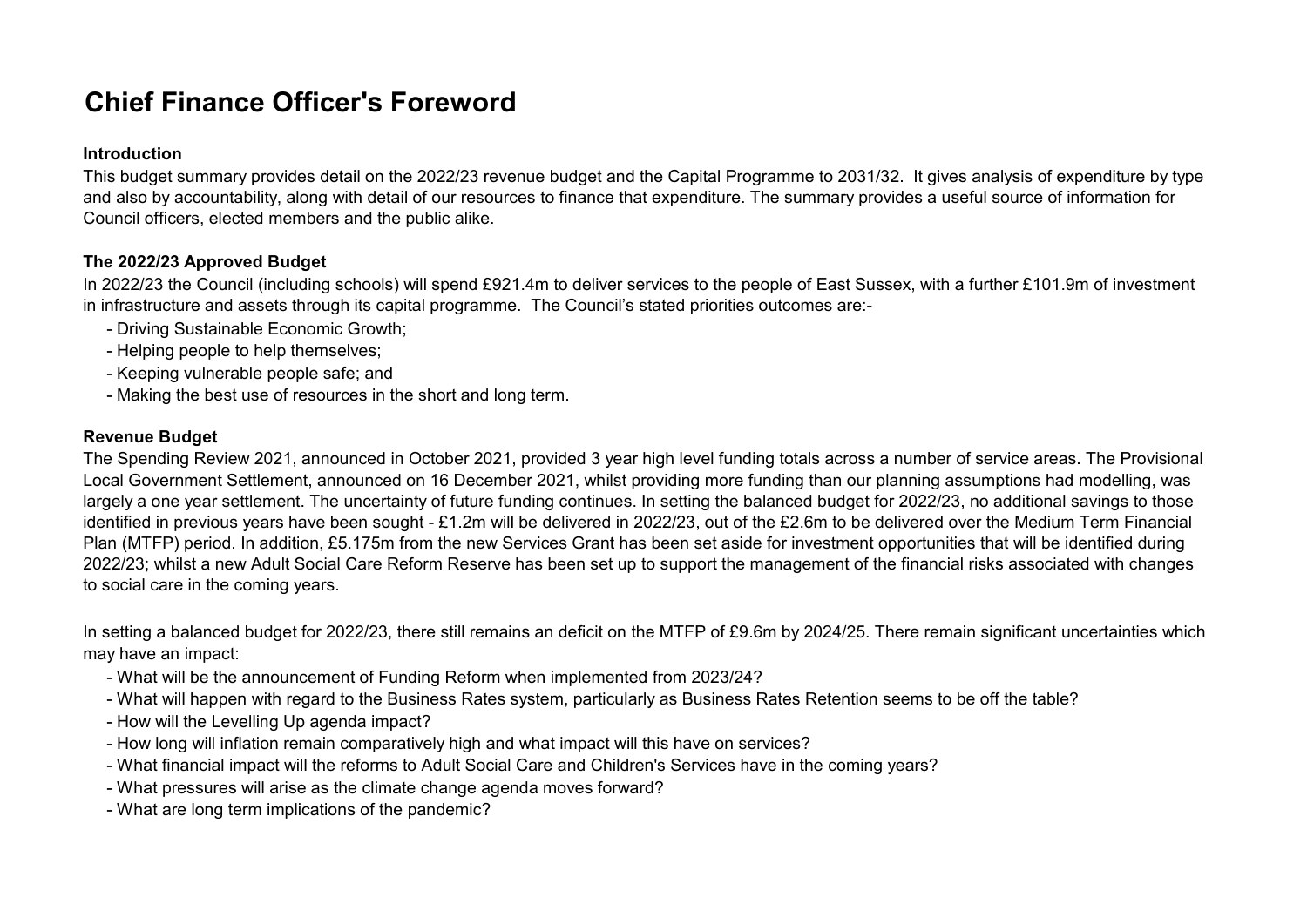## Chief Finance Officer's Foreword (cont'd)

### Capital Programme

The planned programme aligned to the Capital Strategy to 2042/43 has been reviewed and extended to maintain a 10 year planned programme. Work has been completed to reset priorities and present realigned targeted basic need capital investment to maintain capital assets, deliver core services to the residents of East Sussex, as well as to support carbon reduction targets.

The programme to 2031/32 is £752.9m gross. The projected income to fund the programme is £379.2m, leaving a potential borrowing requirement of £373.6m. The programme includes increased investment in: Highways roads maintenance of £31m, Highways structures and street lighting of £10.8m, Special Educational Needs school provision of £19m and £6m to support Climate Emergency works.

Ian Gutsell Chief Finance Officer February 2022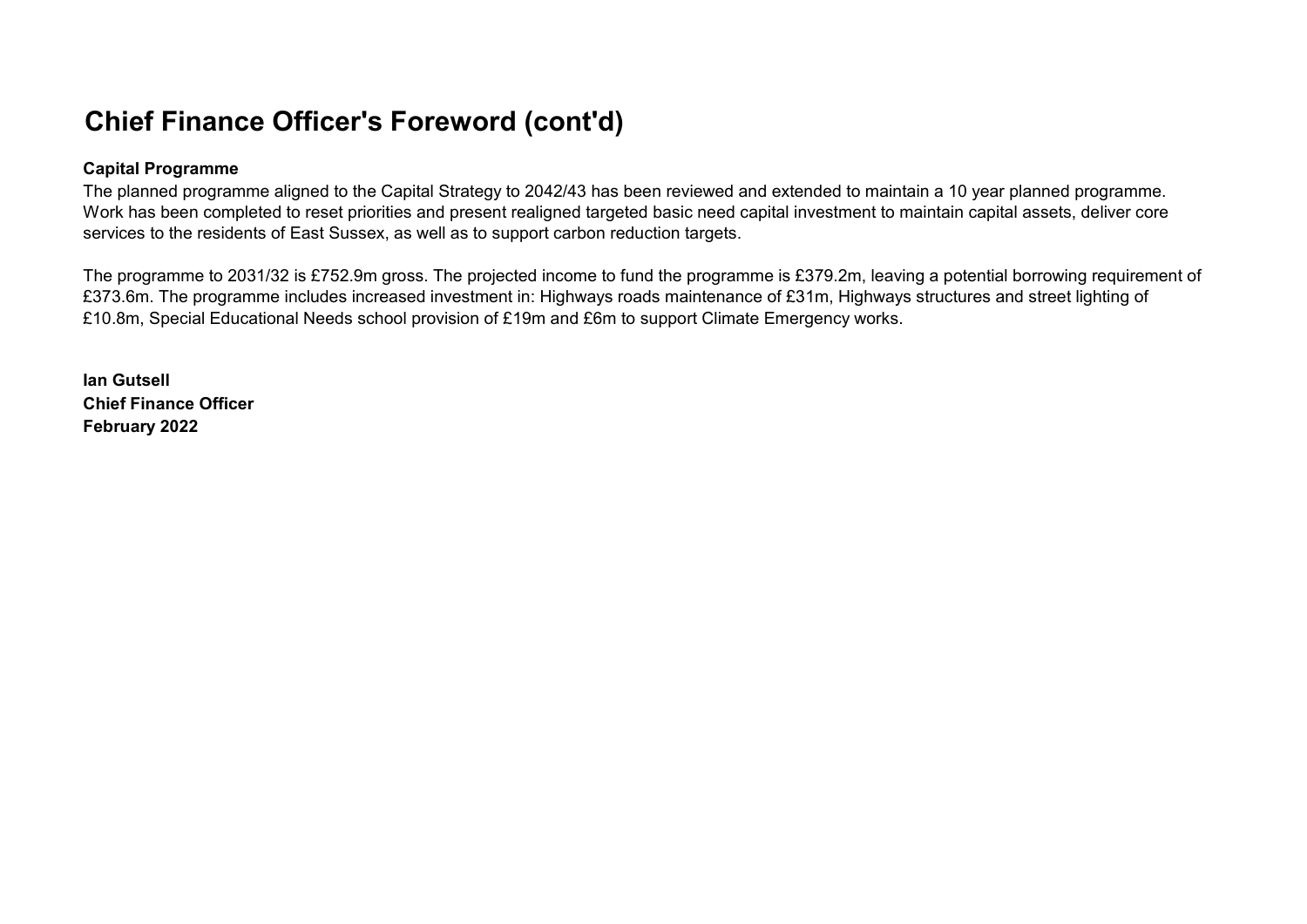## Medium Term Financial Planning

| £'m                                                              | 2021/22       | 2022/23         | 2023/24         | 2024/25         |  |
|------------------------------------------------------------------|---------------|-----------------|-----------------|-----------------|--|
|                                                                  | <b>Budget</b> | <b>Estimate</b> | <b>Estimate</b> | <b>Estimate</b> |  |
| <b>TAXATION &amp; GOVERNMENT FUNDING</b>                         |               | (416.745)       | (453.231)       | (458.495)       |  |
| <b>Council Tax</b>                                               | (305.914)     | (14.890)        | (4.160)         | (10.482)        |  |
| <b>Adult Social Care Precept</b>                                 | (4.486)       | (7.840)         | (3.284)         | (3.412)         |  |
| Business Rates (Inclusive of BR Pooling in 2021/22 &<br>2022/23) | (81.522)      | (5.227)         | (1.562)         | (2.246)         |  |
| Social Care Grant                                                | (17.082)      | (6.592)         |                 |                 |  |
| Services Grant (1 year only)                                     |               | (5.175)         | 5.175           |                 |  |
| Services Grant - impact of funding review                        |               |                 | (2.588)         |                 |  |
| Revenue Support Grant                                            | (3.568)       | (0.119)         | 2.912           | 1.845           |  |
| Local Council Tax Support Grant 2021/22                          | (2.621)       | 2.621           | (2.114)         | 2.114           |  |
| Local Tax Income Guarantee for 2020/21                           | (1.047)       | 1.047           | (0.459)         | 0.459           |  |
| <b>New Homes Bonus</b>                                           | (0.505)       | (0.311)         | 0.816           |                 |  |
| TOTAL TAXATION & GOVERNMENT FUNDING                              | (416.745)     | (453.231)       | (458.495)       | (470.217)       |  |
| <b>SERVICE PLAN</b>                                              |               |                 |                 |                 |  |
| Service Expenditure                                              | 381.308       | 381.374         | 396.461         | 409.934         |  |
| Inflation                                                        |               |                 |                 |                 |  |
| Pay Award 2020/21                                                | 0.074         |                 |                 |                 |  |
| Contractual inflation (contract specific)                        | 0.539         | 1.747           | 2.812           | 0.911           |  |
| Normal inflation for contracts                                   | 6.763         | 13.664          | 9.558           | 9.286           |  |
| <b>Adult Social Care</b>                                         |               |                 |                 |                 |  |
| <b>Improved Better Care Fund</b>                                 | (21.137)      | (0.639)         |                 |                 |  |
| Growth & Demography                                              | 3.413         | (3.413)         | 3.413           | 3.917           |  |
| Future demand modelling net of attrition (Covid-related)         | 1.133         | (1.133)         | 1.133           | (0.365)         |  |
| Market Sustainability and Fair Cost of Care (MSFCC) Fund         |               | (1.745)         |                 |                 |  |
| <b>MSFCC Fund Pressures</b>                                      |               | 1.745           |                 |                 |  |
| MFSCC - Support for New Burdens (from precept)                   |               | 3.149           | (3.149)         |                 |  |
| Pressures approved via protocol                                  | (0.743)       |                 |                 |                 |  |
| Voluntary Sector, Community Hubs, Shielded Group                 | 0.880         | (0.440)         | 0.440           |                 |  |
| <b>Children's Services</b>                                       |               |                 |                 |                 |  |
| <b>Dedicated Schools Grant</b>                                   |               | 0.422           |                 |                 |  |
| Growth & Demography                                              | 1.070         | 4.091           | 1.495           | 0.569           |  |
| Looked After Children                                            | 1.909         |                 |                 |                 |  |
| Disabled Access Regulations for Buses/Coaches                    | 0.043         | 0.098           |                 |                 |  |
| Home to School Transport                                         | 0.523         | 0.523           |                 |                 |  |
| Looked After Children Placements Covid-related                   | 3.429         | 1.393           | (0.872)         | (0.347)         |  |
| Covid Grant Funding for Looked After Children Placements         |               | (1.393)         | 0.077           | (0.442)         |  |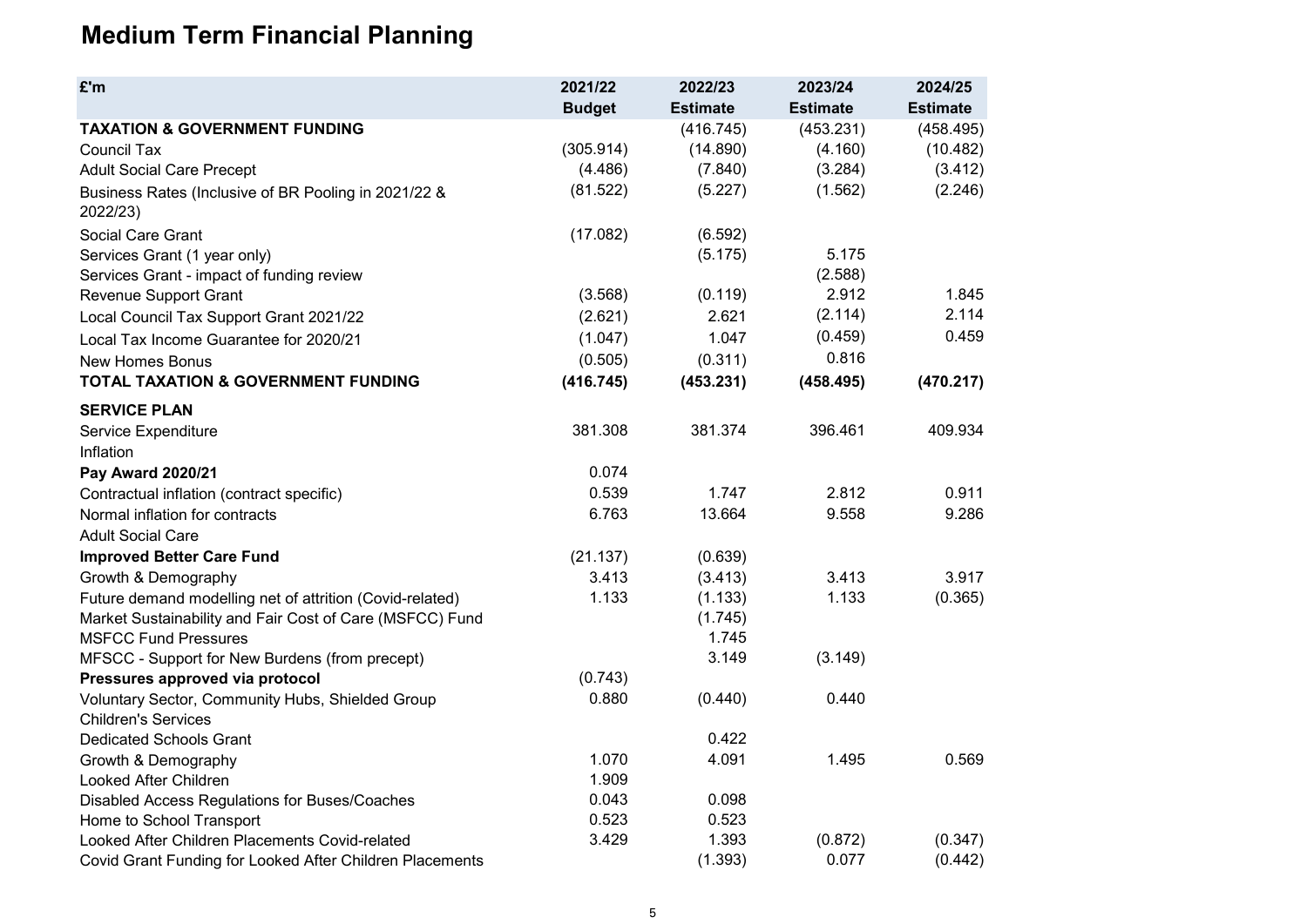## Medium Term Financial Planning

| £'m                                                         | 2021/22       | 2022/23         | 2023/24         | 2024/25         |
|-------------------------------------------------------------|---------------|-----------------|-----------------|-----------------|
|                                                             | <b>Budget</b> | <b>Estimate</b> | <b>Estimate</b> | <b>Estimate</b> |
| Pressures approved via protocol                             | 0.184         | (0.124)         | (0.124)         | 0.124           |
| SEND High Needs Block Additional funding                    | (0.814)       | (2.138)         |                 |                 |
| Social Worker Pay                                           |               | 1.493           |                 |                 |
| Communities, Environment & Transport                        |               |                 |                 |                 |
| <b>Waste PFI Efficiencies</b>                               |               | (0.100)         | (0.100)         |                 |
| <b>Waste Housing Growth</b>                                 | 0.236         | 0.150           | 0.251           | 0.303           |
| Street lighting Electricity/Re-payment of Investment        | (0.655)       |                 |                 |                 |
| Pressures approved via protocol                             | 0.262         | 0.265           | 0.015           |                 |
| Support to economic development                             | 0.100         | 0.025           | (0.055)         |                 |
| <b>Business Services</b>                                    |               |                 |                 |                 |
| IT & Digital Licences                                       | 0.025         |                 |                 |                 |
| Pressures approved via protocol                             | 0.110         | 0.411           | (0.074)         | (0.078)         |
| Modernising Back Office Systems (MBOS)                      |               |                 |                 | 0.386           |
| <b>Governance Services</b>                                  |               |                 |                 |                 |
| Additional resource to support Equalities and Diversity     | 0.060         |                 |                 |                 |
| Additional capacity in Legal Services to support Children's | 0.143         |                 |                 |                 |
| Social Care                                                 |               |                 |                 |                 |
| <b>Investment Areas</b>                                     |               |                 |                 |                 |
| Investment of unallocated funding - Revenue                 | 1.707         | (1.707)         |                 |                 |
| Savings                                                     |               |                 |                 |                 |
| Savings 2020/21 - 2021/22                                   | (2.953)       |                 |                 |                 |
| Temporary mitigations to savings                            | (0.298)       | (0.388)         | (0.100)         |                 |
| Removal of CSD Safeguarding Savings                         |               | 0.854           |                 |                 |
| Removal of CET Trading Standards Saving                     |               | 0.100           | 0.100           |                 |
| Removal of Early Help Saving                                |               | 0.893           |                 |                 |
| Savings Slippage                                            | 4.063         | (2.716)         | (1.347)         |                 |
| <b>Net Service Expenditure</b>                              | 381.374       | 396.461         | 409.934         | 424.198         |
| <b>Corporate Expenditure</b>                                |               | 35.371          | 56.770          | 51.453          |
| <b>Treasury Management</b>                                  | 18.709        | 1.221           | 1.500           | 0.100           |
| New Homes Bonus to Capital Programme                        |               | 0.816           | (0.816)         |                 |
| <b>General Contingency</b>                                  | 3.980         | 0.350           | 0.040           | 0.120           |
| <b>Contingency for Potential Pay Award</b>                  | 2.071         | 3.620           | 3.087           | 3.145           |
| National Insurance 1.25% Increase                           | 0.000         | 1.514           | 0.030           | 0.031           |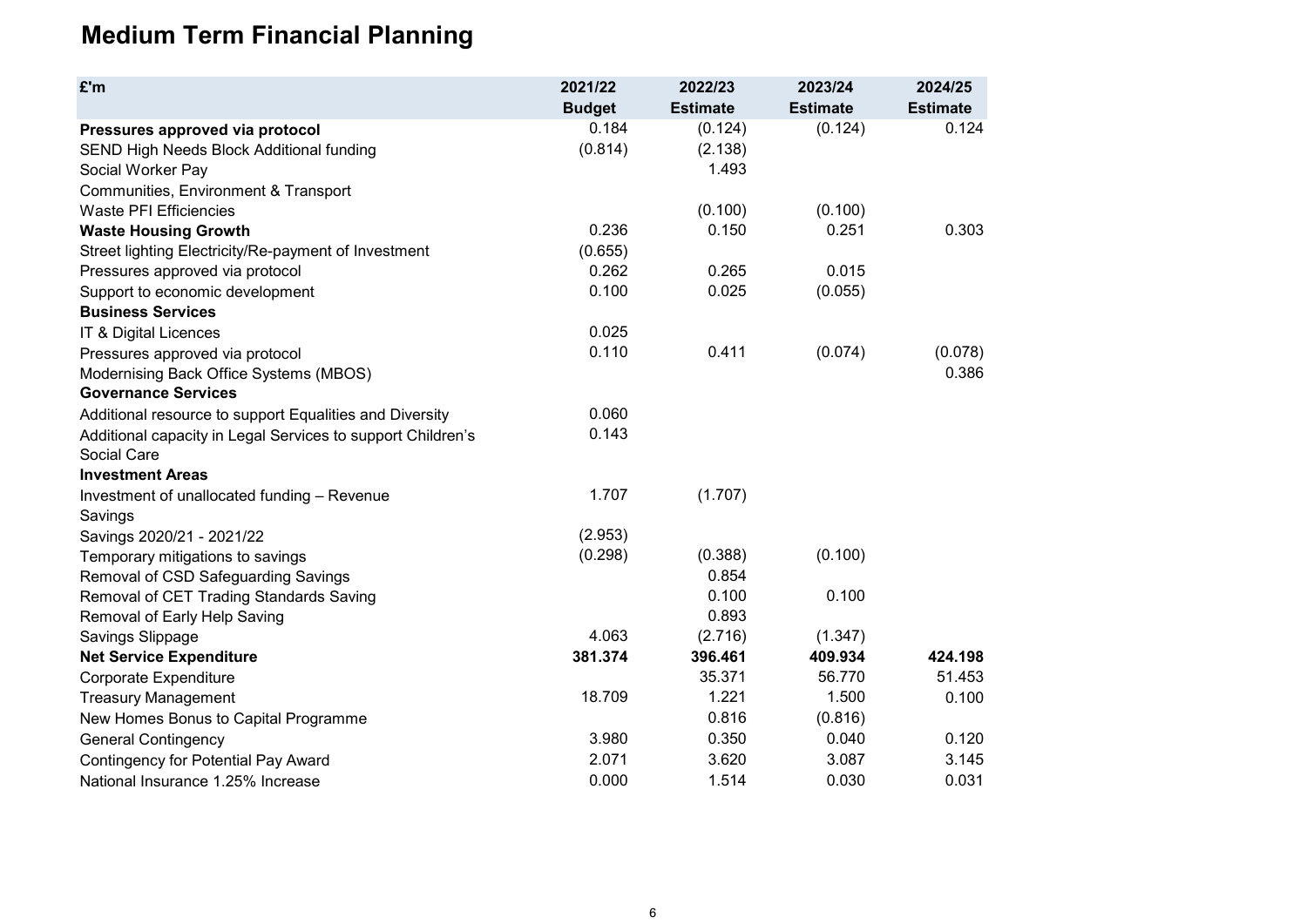# Medium Term Financial Planning

| £'m                                                                                                  | 2021/22       | 2022/23         | 2023/24         | 2024/25         |
|------------------------------------------------------------------------------------------------------|---------------|-----------------|-----------------|-----------------|
|                                                                                                      | <b>Budget</b> | <b>Estimate</b> | <b>Estimate</b> | <b>Estimate</b> |
| Contract inflation and collection fund risk                                                          | 0.648         | 4.107           | (0.811)         | 0.746           |
| <b>Pensions</b>                                                                                      | 8.423         | (0.400)         | 1.800           | 0.020           |
| Apprenticeship Levy                                                                                  | 0.600         |                 |                 |                 |
| Levies & Grants                                                                                      | 0.940         | 0.012           | 0.012           | 0.012           |
| One off investment opportunities (held in Financial<br>Management reserve)                           |               | 5.175           | (5.175)         |                 |
| Future Risks: CSD/SEND/ASC and Funding Reform/COVID<br>legacy (held in Financial Management reserve) |               | 4.984           | (4.984)         |                 |
| <b>TOTAL CORPORATE EXPENDITURE</b>                                                                   | 35.371        | 56.770          | 51.453          | 55.627          |
| <b>TOTAL PLANNED EXPENDITURE</b>                                                                     | 416.745       | 453.231         | 461.387         | 479.825         |
| <b>CUMULATIVE DEFICIT/(SURPLUS)</b>                                                                  | 0.000         | 0.000           | 2.892           | 9.608           |
| <b>ANNUAL DEFICIT/(SURPLUS)</b>                                                                      | 0.000         | 0.000           | 2.892           | 6.716           |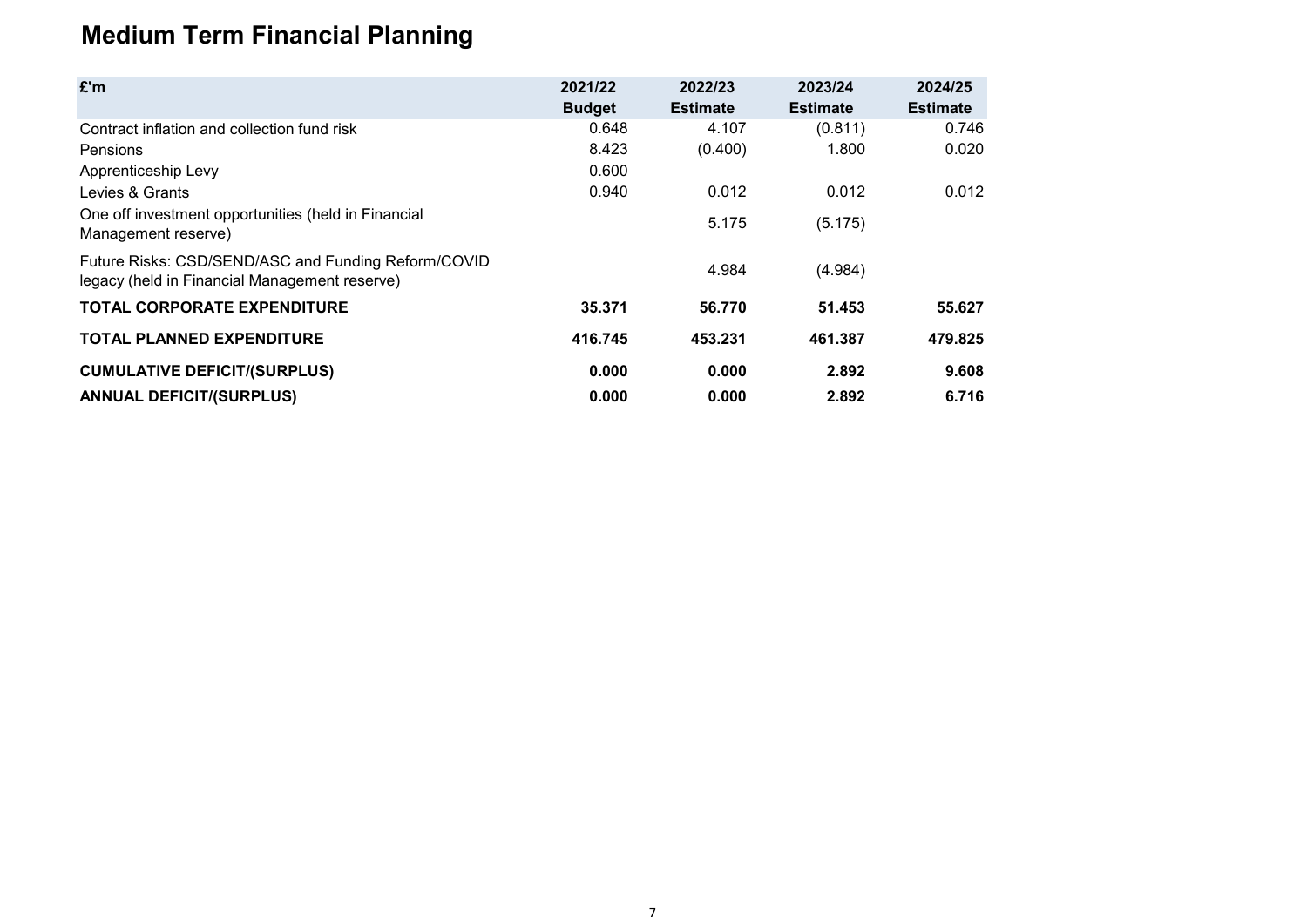### Resources - funding / core spending power

### Settlement Funding Assessment 2022/23

For only the third time since the introduction of current formula in 2013/14, Government funding to local authority services has increased. However 2022/23 sees a very limited increase being provided only on the Revenue Support Grant.

### Settlement Funding Assessment (SFA):

| <b>Funding</b>                  | 2021/22 | 2022/23 | 1 year<br>change | 1 year<br>change |
|---------------------------------|---------|---------|------------------|------------------|
|                                 | £'000   | £'000   | £'000            | $\frac{0}{0}$    |
| <b>Business Rates Retention</b> | 12,291  | 12,291  | 0                | $0.00\%$         |
| <b>Business Rates Top-up</b>    | 62,773  | 62,773  | 0                | $0.00\%$         |
| <b>Total Business Rates</b>     | 75,064  | 75,064  | 0                | $0.00\%$         |
| Revenue Support Grant (RSG)     | 3,568   | 3,687   | 120              | $3.36\%$         |
| <b>Total - ESCC</b>             | 78,632  | 78,752  | 120              | 0.15%            |

The SFA represents the general funding level provided by Government to local authorities. For 2022/23, the increase in SFA is £0.120m or 0.15%. The increase is small in comparison to the decreases the Council has experienced in SFA. 2019/20 was the final year of the four year offer, in those four years the SFA decreased by £59.653m or (43.5)%

Business rates retention is based on the Government's national assessment of business rate yield. The Council's budget for business rates retention reflects its 9% share of locally collected business rates from information provided by the District and Borough Councils at set points in time.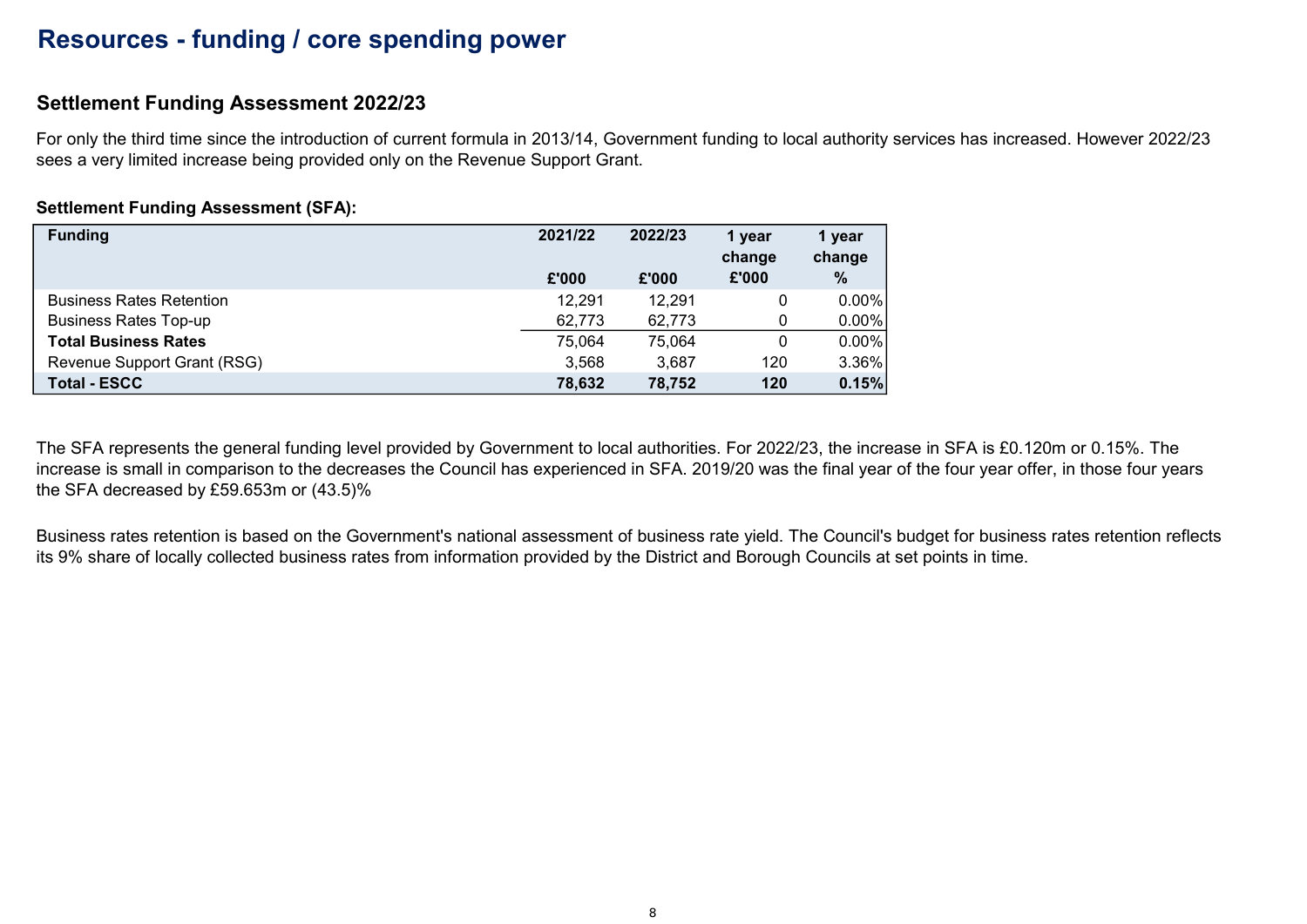### Resources - funding / core spending power

### Core Spending Power

Core Spending Power represents the Government's assessment of the funding they provide to us. It includes their assumptions on growth and inflation. The calculation is designed to give their view as to how local authority spending is changing overall.

The table below details changes to the County Council's Spending Power for 2015/16 to 2022/23; 2022/23 reflecting a one-year settlement only.

| <b>Core Spending Power</b>                       | 2015/16 | 2016/17 | 2017/18 | 2018/19 | 2019/20 | 2020/21 | 2021/22 | 2022/23 | 6 Year Change |               |
|--------------------------------------------------|---------|---------|---------|---------|---------|---------|---------|---------|---------------|---------------|
|                                                  | £'000   | £'000   | £'000   | £'000   | £'000   | £'000   | £'000   | £'000   | £'000         | %             |
| Settlement Funding Assessment                    | 137,005 | 113,805 | 96,827  | 87,172  | 77,352  | 78,612  | 78,632  | 78,752  | (58, 253)     | $-42.5%$      |
| Compensation for business rates capping          | 994     | 994     | 1,053   | 1,655   | 2,407   | 3,009   | 3,911   | 6,168   | 5,174         | 520.7%        |
| lCouncil Tax                                     | 227,221 | 242,632 | 257,380 | 276,720 | 289,676 | 300,874 | 310,355 | 326,460 | 99,239        | 43.7%         |
| Improved Better Care Fund                        |         |         | 11,313  | 15,157  | 18,551  | 21,136  | 21,136  | 21,776  | 21,776        |               |
| New Homes Bonus                                  | 2,275   | 2,720   | 2,078   | 1,231   | 886     | 761     | 505     | 816     | (1, 459)      | $-64.1%$      |
| New Homes Bonus returned funding                 | 222     | 159     | 168     |         |         |         |         |         |               | (222) -100.0% |
| <b>Transition Grant</b>                          |         | 2,704   | 2,696   |         |         |         |         |         |               |               |
| Adult Social Care Support Grant                  |         |         | 2,597   | 1,616   |         |         |         |         | 0             |               |
| Winter pressures Grant 1                         |         |         |         | 2,586   | 2,586   |         |         |         | 0             |               |
| Social Care Support Grant 2                      |         |         |         |         | 4,417   |         |         |         | $\Omega$      |               |
| Social Care Grant                                |         |         |         |         |         | 14,631  | 17,083  | 23,674  | 23,674        |               |
| Market Sustainability and Fair Cost of Care Fund |         |         |         |         |         |         |         | 1,745   | 1,745         |               |
| 2022/23 Services Grant                           |         |         |         |         |         |         |         | 5,175   | 5,175         |               |
| <b>ESCC Core Spending Power</b>                  | 367,716 | 363,012 | 374,113 | 386,136 | 395,875 | 419,023 | 431,622 | 464,564 | 96,848        | 26.3%         |

 $\frac{1}{1}$  For 2020-21. Winter Pressures Grant allocations were rolled into the Improved Better Care Fund, and no longer ringfenced.

 $2^2$  For 2020-21, Social Care Support Grant allocations were rolled into the Social Care Grant.

For the Council, last years Spending Power calculation showed that spending would increase by £72.6m or 19.7% in the 6 years since 2015/16. However Government have now revised down this estimate by £8.7m. This year's calculation suggests an increase in Spending Power of £96.8m or 26.3% over the last 7 years. The increase is due to the Government's assumption that the Council will take up the maximum allowance to increase Council Tax by 4.49% in 2022/23, which includes an adult social care precept at 2.5%. The new 2022/23 Services Grant is for general expenditure, however this funding is only for one year. The new Market Sustainability and Fair Cost of Care Fund will be used to support as yet unknown new social care burdens. There is also additional social care funding of £7.2m via the Social Care Grant and the Improved Better Care Fund.

The Government revises this measure each year, the combination of additional inclusions and changes to Core Spending Power mean the Government's presentation of Core Spending Power may lead to public confusion with regards to the County Council's financial position.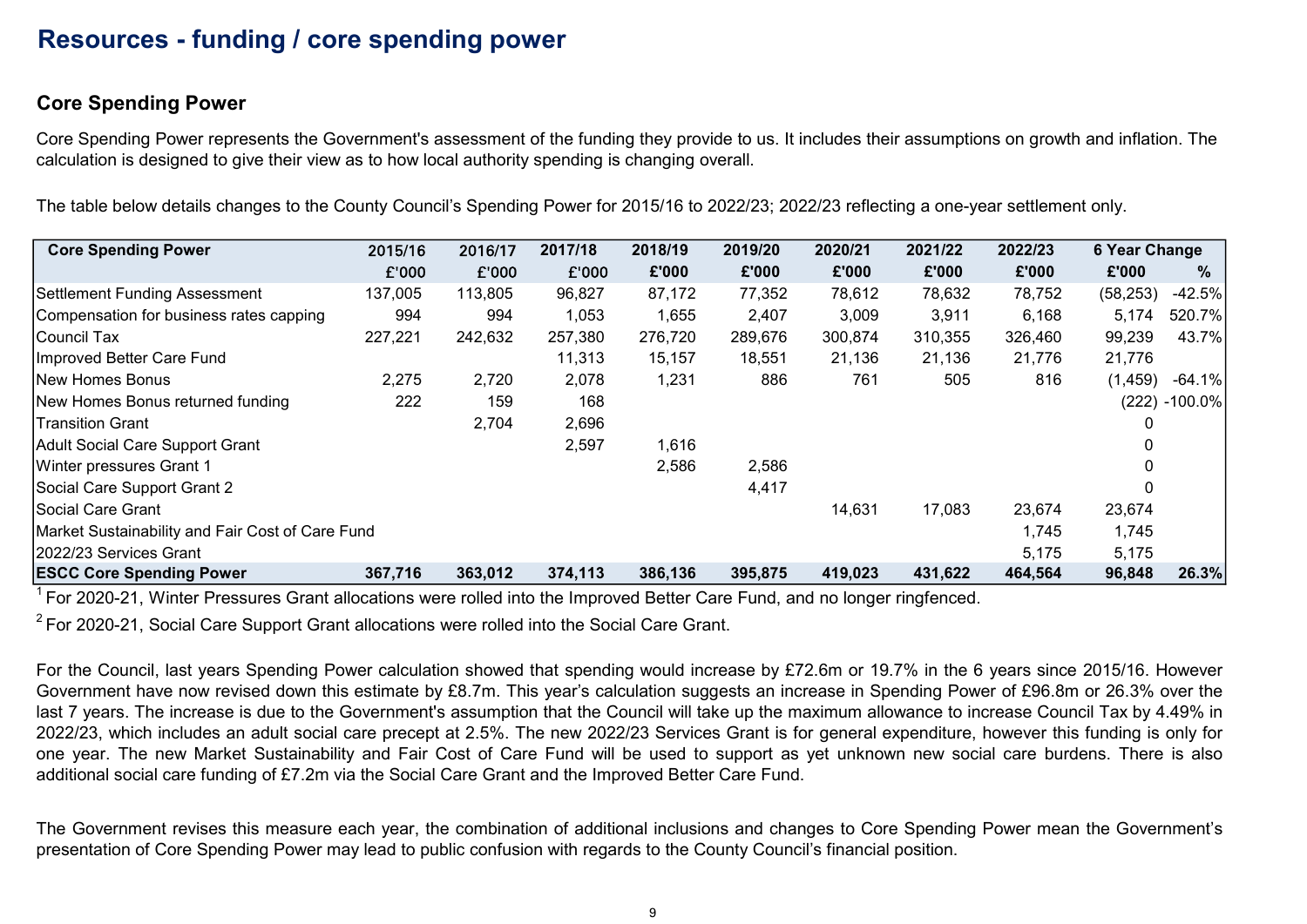### Resources - Council Tax

To be included in the final version following signing of the precept notice.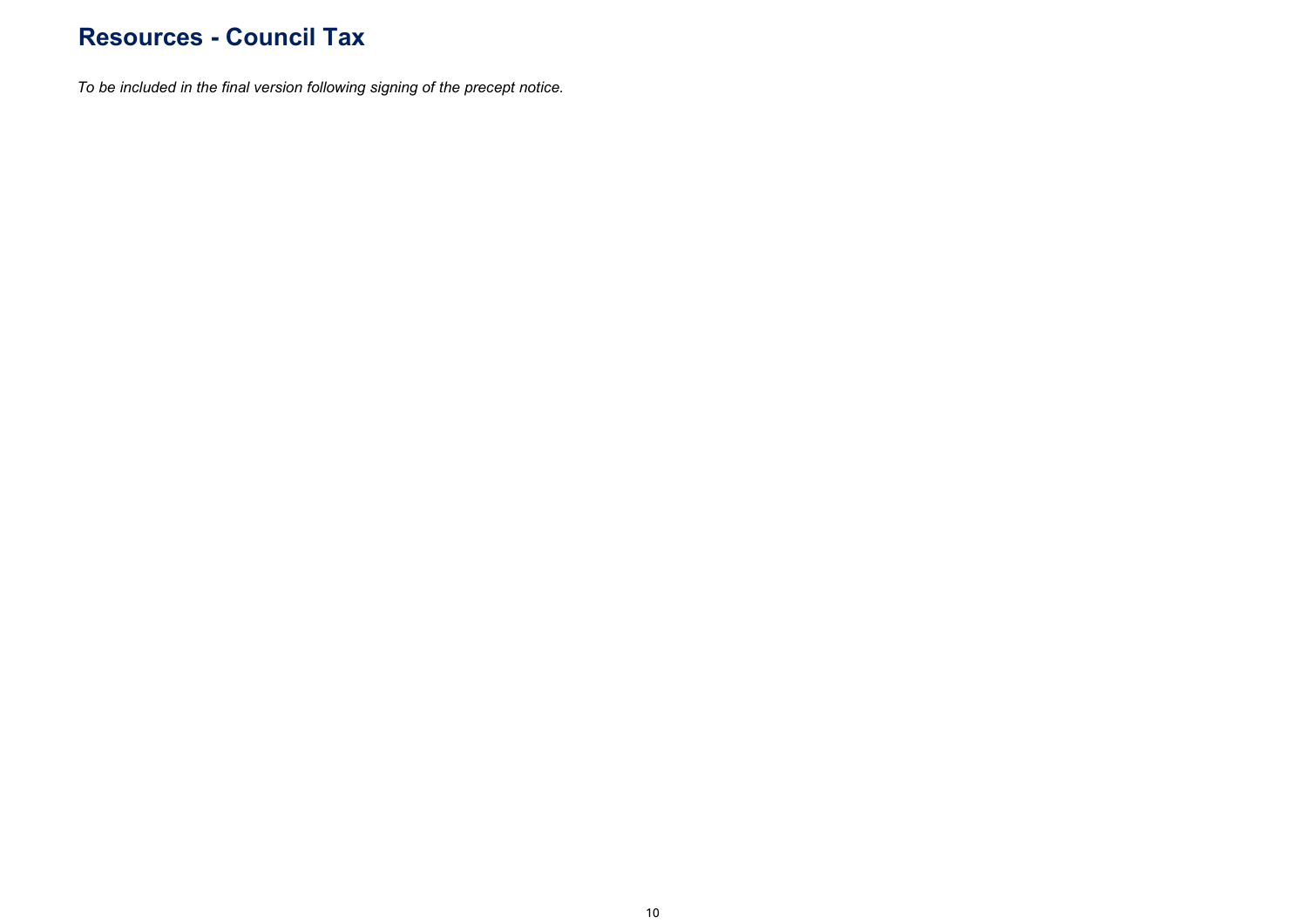## Resources - specific and special grant funding

|                                                                            | <b>Rebased</b><br><b>Budget</b> | <b>Estimate</b> |             |                                                                | <b>Rebased</b><br><b>Budget</b> | <b>Estimate</b> |
|----------------------------------------------------------------------------|---------------------------------|-----------------|-------------|----------------------------------------------------------------|---------------------------------|-----------------|
|                                                                            | 2021/22                         | 2022/23         | Change      |                                                                | 2021/22                         | 2022/23         |
|                                                                            | £'000                           | £'000           | £'000       |                                                                | £'000                           | £'000           |
| <b>Adult Social Care/Public Health</b>                                     |                                 |                 |             | <b>Children's Services</b>                                     |                                 |                 |
| <b>Public Health Grant</b>                                                 | 28,074                          | 28,074          | 0           | <b>Dedicated Schools Grant</b>                                 | 242,372                         | 242,058         |
| DoH ADDER Grant                                                            | 0                               | 1,350           | 1,350       | <b>Pupil Premium Grant</b>                                     | 9,078                           | 9,085           |
| Improved Better Care Fund incl. Winter Pressures                           | 20,106                          | 20,745          | 639         | <b>Teachers Pension Grant</b>                                  | 104                             | 104             |
| Local Reform and Community Voices Grant - War<br>Pensions scheme disregard | 218                             | 218             | 0           | Universal Infant Free School Meals<br>PE and Sport Grant       | 3,197<br>836                    | 3,197<br>836    |
| Local Reform and Community Voices Grant                                    | 54                              | 54              | 0           | <b>Teachers Pay Grant</b>                                      | 37                              | 37              |
| Former Independent Living Fund (ILF) Recipient Grant                       | 956                             | 956             | 0           | Higher Education Funding Council grant                         | 715                             | 658             |
| Local Reform and Community Voices Grant (moved<br>from Business Services)  | 307                             | 307             | $\Omega$    |                                                                | 256,339                         | 255,975         |
| Healthy Aging through Innovation in Rural Europe                           | 0                               | 56              | 56          |                                                                |                                 |                 |
| Market Sustainability and Fair Cost of Care                                | $\mathbf 0$                     | 1,745           | 1,745       | <b>Communities Economy and Transport</b>                       |                                 |                 |
|                                                                            | 49,715                          | 53,505          | 3,790       | <b>Skills Funding Agency</b>                                   | 564                             | 564             |
| <b>Children's Services</b>                                                 |                                 |                 |             | <b>Community Learning</b>                                      | 202                             | 202             |
| <b>Troubled Families Grant</b>                                             | 1,527                           | 1,527           | 0           | <b>Adult Social Care/Public Health</b>                         |                                 |                 |
| Unaccompanied Asylum Seeking Children (UASC)                               | 2,254                           | 2,328           | 74          | Disabled Facilities Grant (passported to Districts & Boroughs) | 7,160                           | 7,160           |
| Extended Rights to Free Transportation                                     | 701                             | 714             | 13          |                                                                |                                 |                 |
| <b>Staying Put</b>                                                         | 297                             | 297             | $\mathbf 0$ | <b>Total Indirect Impact</b>                                   | 264,265                         | 263,901         |
| Youth Offending Team Grant - Core                                          | 420                             | 457             | 37          |                                                                |                                 |                 |
| Youth Offending Team Grant - Secure Remand                                 | 197                             | 197             | 0           | <b>Grant Funding Summary</b>                                   |                                 |                 |
| School Improvement grant                                                   | 145                             | 217             | 72          | <b>Government Specific and Special Grants</b>                  |                                 |                 |
| Hastings Opportunity Area Fund                                             | 577                             | 441             | (136)       | <b>Total Direct Impact</b>                                     | 63,016                          | 67,600          |
| Early Years Professional Development grant                                 | 111                             | 0               | (111)       | <b>Total Indirect Impact</b>                                   | 264,265                         | 263,901         |
| DfE 18+ Care Leavers Service                                               | 81                              | 81              | 0           |                                                                | 327,281                         | 331,501         |
| KS2 moderation and phonics                                                 | 25                              | 18              | (7)         | <b>Grants from other agencies</b>                              |                                 | 0               |
| <b>Communities Economy and Transport</b>                                   | 6,335                           | 6,277           | (58)        |                                                                | 0                               |                 |
| <b>PFI Grant - Waste</b>                                                   | 2,996                           | 2,996           | 0           |                                                                | $\mathbf{0}$                    | 0               |
| Transport of the South East                                                | 1,225                           | 1,225           | 0           |                                                                |                                 |                 |
| <b>Bus Service Operators Grant</b>                                         | 438                             | 439             | -1          | <b>Total</b>                                                   | 327,281                         | 331,501         |
| DEFRA - Area of Outstanding Natural Beauty High Weald                      | 281                             | 987             | 706         |                                                                |                                 |                 |
| Bikeability Grant for Local Highway Authorities                            | 118                             | 118             | 0           |                                                                |                                 |                 |
| Lead Local Flood Authority Grant                                           | 48                              | $\Omega$        | (48)        | <b>Summary by department</b>                                   |                                 |                 |
| <b>Arts Council</b>                                                        | 2                               | $\Omega$        | (2)         | <b>Adult Social Care/Public Health</b>                         | 56,875                          | 60,665          |
| DEFRA - Countryside Stewardship                                            | 24                              | $\mathbf{0}$    | (24)        | <b>Children's Services</b>                                     | 262,674                         | 262,252         |
| <b>DfT Transport Services</b>                                              | 5                               | $\overline{4}$  | (1)         | <b>Communities Economy and Transport</b>                       | 5,903                           | 6,755           |
| <b>Active Travel</b>                                                       | $\Omega$                        | 220             | 220         | <b>Governance Services</b>                                     | 0                               | 0               |
|                                                                            | 5,137                           | 5,989           | 852         | <b>Business Services</b>                                       | 1,759                           | 1,759           |
| <b>Business Services</b>                                                   |                                 |                 |             |                                                                | 327,211                         | 331,431         |
| PFI Grant - Peacehaven Schools                                             | 1,759                           | 1,759           | 0           | Corporate items                                                | 70                              | 70              |
|                                                                            | 1,759                           | 1,759           | $\mathbf 0$ |                                                                | 327,281                         | 331,501         |
| <b>Centrally Held items</b>                                                |                                 |                 |             | Grants from other agencies                                     | 0                               |                 |
| Inshore Fisheries Conservation Authorities Grant                           | 58                              | 58              | 0           |                                                                |                                 |                 |
| MHCLG New Burdens grant                                                    | 12                              | 12              | 0           | <b>Total</b>                                                   | 327,281                         | 331,501         |
|                                                                            | 70                              | 70              | 0           | (please note, at this stage not all grants are confirmed)      |                                 |                 |
| <b>Total Direct Impact</b>                                                 | 63,016                          | 67,600          | 4,584       |                                                                |                                 |                 |

Direct impact on County Council Services **Indirect impact - where the Council passports funds to schools/other organisations** 

|                                     |                            |             | munect impact - where the Council passports funds to schools/other organisations |                                            |  |
|-------------------------------------|----------------------------|-------------|----------------------------------------------------------------------------------|--------------------------------------------|--|
| रebased<br><b>Budget</b><br>2021/22 | <b>Estimate</b><br>2022/23 | Change      |                                                                                  | <b>Rebased</b><br><b>Budget</b><br>2021/22 |  |
| £'000                               | £'000                      | £'000       |                                                                                  | £'000                                      |  |
|                                     |                            |             | <b>Children's Services</b>                                                       |                                            |  |
| 28,074                              | 28,074                     | $\Omega$    | <b>Dedicated Schools Grant</b>                                                   | 242,372                                    |  |
| 0                                   | 1,350                      | 1,350       | <b>Pupil Premium Grant</b>                                                       | 9,078                                      |  |
| 20,106                              | 20,745                     | 639         | <b>Teachers Pension Grant</b>                                                    | 104                                        |  |
|                                     |                            |             | Universal Infant Free School Meals                                               | 3,197                                      |  |
| 218                                 | 218                        | 0           | PE and Sport Grant                                                               | 836                                        |  |
| 54                                  | 54                         | $\mathbf 0$ | Teachers Pay Grant                                                               | 37                                         |  |
| 956                                 | 956                        | 0           | Higher Education Funding Council grant                                           | 715                                        |  |
|                                     |                            |             |                                                                                  | 256,339                                    |  |
| 307                                 | 307                        | $\Omega$    |                                                                                  |                                            |  |
| 0                                   | 56                         | 56          |                                                                                  |                                            |  |
| 0                                   | 1,745                      | 1,745       | <b>Communities Economy and Transport</b>                                         |                                            |  |
| 49,715                              | 53,505                     | 3,790       | <b>Skills Funding Agency</b>                                                     | 564                                        |  |
|                                     |                            |             | <b>Community Learning</b>                                                        | 202                                        |  |
| 1,527                               | 1,527                      | 0           | <b>Adult Social Care/Public Health</b>                                           |                                            |  |
| 2,254                               | 2,328                      | 74          | Disabled Facilities Grant (passported to Districts & Boroughs)                   | 7,160                                      |  |
| 701                                 | 714                        | 13          |                                                                                  |                                            |  |
| 297                                 | 297                        | $\mathbf 0$ | <b>Total Indirect Impact</b>                                                     | 264,265                                    |  |
| 420                                 | 457                        | 37          |                                                                                  |                                            |  |
| 197                                 | 197                        | $\mathbf 0$ | <b>Grant Funding Summary</b>                                                     |                                            |  |
| 145                                 | 217                        | 72          | <b>Government Specific and Special Grants</b>                                    |                                            |  |
| 577                                 | 441                        | (136)       | <b>Total Direct Impact</b>                                                       | 63,016                                     |  |
| 111                                 | 0                          | (111)       | <b>Total Indirect Impact</b>                                                     | 264,265                                    |  |
| 81                                  | 81                         | 0           |                                                                                  | 327,281                                    |  |
| 25                                  | 18                         | (7)         | <b>Grants from other agencies</b>                                                |                                            |  |
| 6,335                               | 6,277                      | (58)        |                                                                                  | 0                                          |  |
|                                     |                            |             |                                                                                  |                                            |  |
| 2,996                               | 2,996                      | 0           |                                                                                  | 0                                          |  |
| 1,225                               | 1,225                      | 0           |                                                                                  |                                            |  |
| 438                                 | 439                        | $\mathbf 1$ | <b>Total</b>                                                                     | 327,281                                    |  |
| 281                                 | 987                        | 706         |                                                                                  |                                            |  |
| 118<br>48                           | 118                        | 0           |                                                                                  |                                            |  |
| $\overline{2}$                      | 0<br>0                     | (48)        | <b>Summary by department</b><br><b>Adult Social Care/Public Health</b>           | 56.875                                     |  |
| 24                                  | 0                          | (2)<br>(24) | <b>Children's Services</b>                                                       | 262,674                                    |  |
| 5                                   | 4                          | (1)         | <b>Communities Economy and Transport</b>                                         | 5,903                                      |  |
|                                     |                            |             |                                                                                  |                                            |  |

| 5     | 4     | (1) | Communities Economy and Transport | 5,903   | 6,755   |
|-------|-------|-----|-----------------------------------|---------|---------|
| 0     | 220   | 220 | Governance Services               |         |         |
| 5.137 | 5,989 | 852 | <b>Business Services</b>          | 1.759   | 1,759   |
|       |       |     |                                   | 327.211 | 331,431 |
| 1,759 | 1.759 | 0   | Corporate items                   | 70      | 70      |
| 1,759 | 1,759 |     |                                   | 327.281 | 331,501 |
|       |       |     | Grants from other agencies        |         |         |
| 58    | 58    | 0   |                                   |         |         |
| 12    | 12    |     | <b>Total</b>                      | 327.281 | 331,501 |
| --    |       |     | .<br>$-$<br>.<br>$\sim$           |         |         |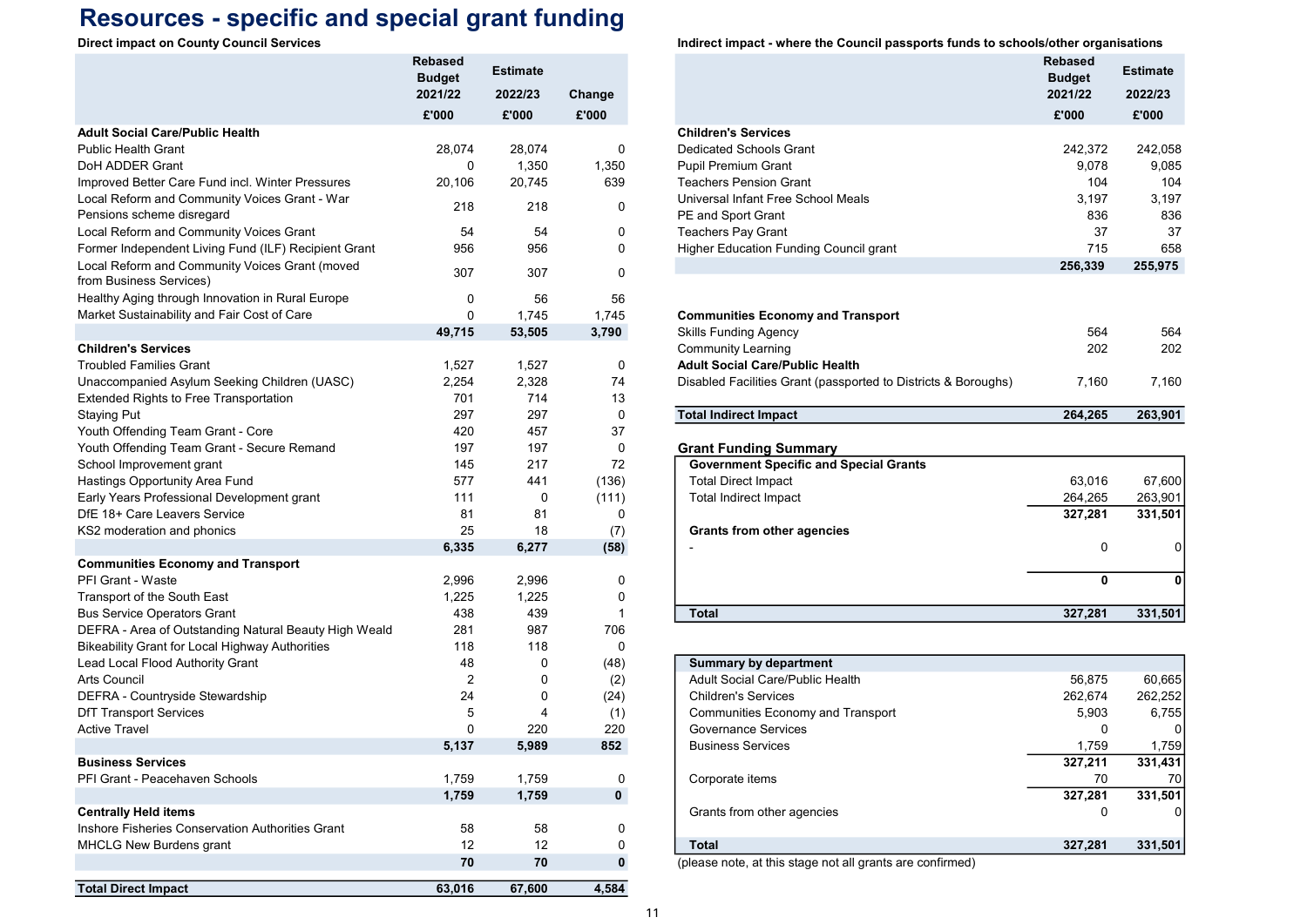# Revenue Budget Summary 2022/23

| <b>ESCC Budget</b>                                                         | 2021/22       | 2022/23       | Change    |        |
|----------------------------------------------------------------------------|---------------|---------------|-----------|--------|
|                                                                            | <b>Budget</b> | <b>Budget</b> |           |        |
|                                                                            | £000          | £000          | £000      | $\%$   |
| <b>Gross Expenditure</b>                                                   | 868,433       | 921,363       | 52,930    | 6.09%  |
| Less:                                                                      |               |               |           |        |
| Fees, Charges & Receipts                                                   | (68, 013)     | (69, 390)     | (1, 377)  |        |
| <b>Specific Government Grants</b>                                          | (327, 318)    | (331, 501)    | (4, 183)  |        |
| Financing and Planned use of reserves                                      | (9,682)       | (5,901)       | 3,781     |        |
| Other grants and contributions                                             | (46, 675)     | (61, 340)     | (14, 665) |        |
| <b>Net Expenditure</b>                                                     | 416,745       | 453,231       | 36,486    | 8.75%  |
| Made up of:-                                                               |               |               |           |        |
| Net Service Expenditure                                                    | 381,374       | 396,461       | 15,087    | 3.96%  |
| <b>Treasury Management</b>                                                 | 18,709        | 19,930        |           |        |
| Funding Capital Programme - New Homes Bonus                                |               | 816           |           |        |
| <b>General Contingency</b>                                                 | 3,980         | 4,330         |           |        |
| <b>Contingency for Potential Pay Award</b>                                 | 2,071         | 5,691         |           |        |
| National Insurance 1.25% Increase                                          |               | 1,514         |           |        |
| Contract inflation and collection fund risk                                | 648           | 4,755         |           |        |
| Pensions                                                                   | 8,423         | 8,023         |           |        |
| Apprenticeship Levy                                                        | 600           | 600           |           |        |
| Levies and Grants                                                          | 940           | 952           |           |        |
| One off investment opportunities (held in Financial<br>Management reserve) |               | 5,175         |           |        |
| Future Risks: CSD/SEND/ASC and Funding                                     |               |               |           |        |
| Reform/COVID legacy (held in Financial Management<br>reserve)              |               | 4,984         |           |        |
| Net corporate expenditure                                                  | 35,371        | 56,770        | 21,399    | 60.50% |
| <b>Net Budget</b>                                                          | 416,745       | 453,231       | 36,486    | 8.75%  |
| Funded by:-                                                                |               |               |           |        |
| Business Rates (Inclusive of BR Pooling in 2021/22 &<br>2022/23)           | (81, 522)     | (86, 749)     |           |        |
| Social Care Grant                                                          | (17,082)      | (23, 674)     |           |        |
| Services Grant (1 year only)                                               |               | (5, 175)      |           |        |
| <b>Revenue Support Grant</b>                                               | (3, 568)      | (3,687)       |           |        |
| Local Council Tax Support Grant 2021/22                                    | (2,621)       |               |           |        |
| Local Tax Income Guarantee for 2020/21                                     | (1,047)       |               |           |        |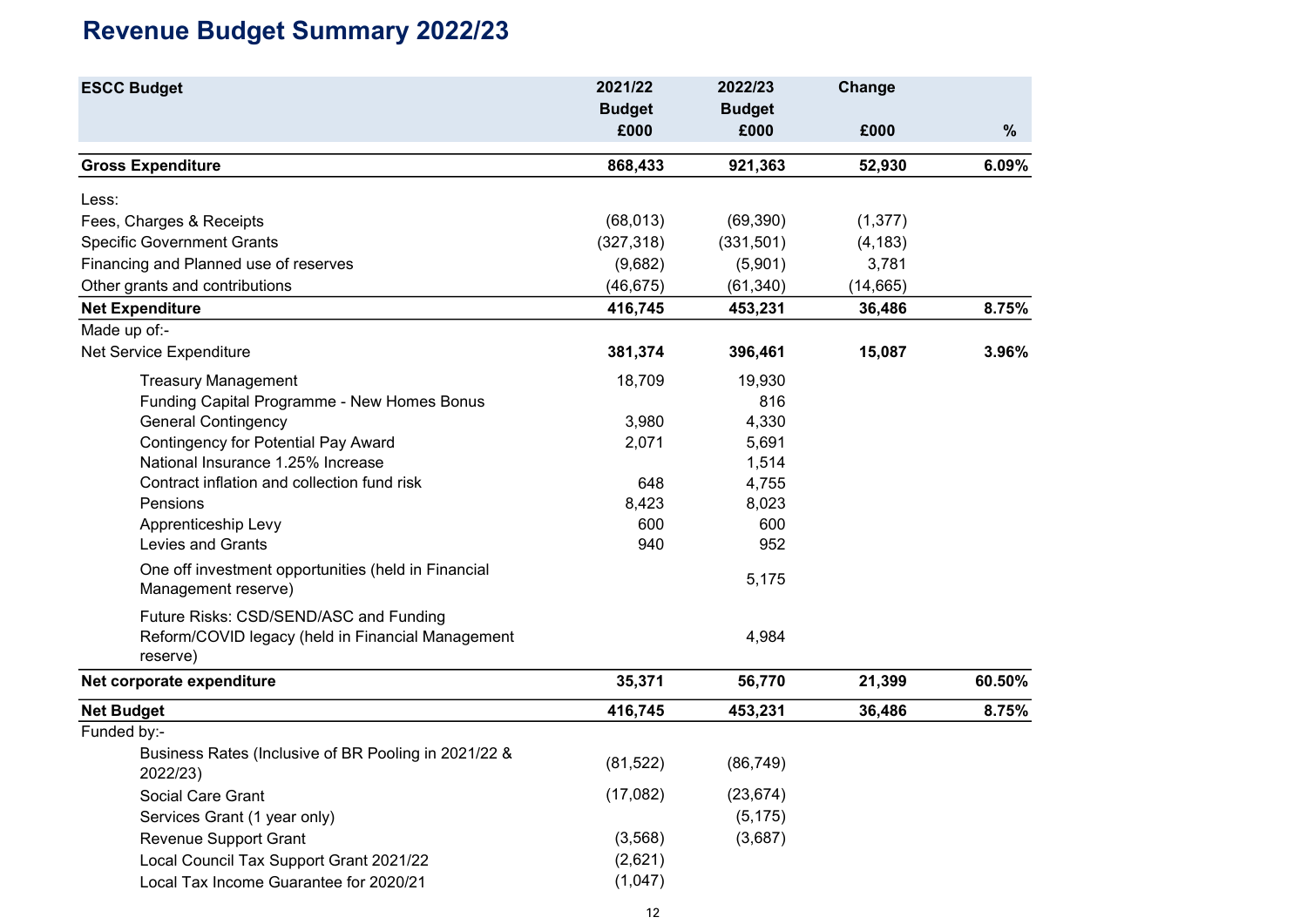# Revenue Budget Summary 2022/23

| <b>ESCC Budget</b>                               | 2021/22<br><b>Budget</b> | 2022/23<br><b>Budget</b> | Change    |        |  |
|--------------------------------------------------|--------------------------|--------------------------|-----------|--------|--|
|                                                  | £000                     | £000                     | £000      | $\%$   |  |
| New Homes Bonus                                  | (505)                    | (816)                    |           |        |  |
| <b>Collection Fund Adjustment</b>                | 1,101                    |                          |           |        |  |
| Collection Fund Council Tax (Surplus)/Deficit    | (1, 146)                 | (4, 763)                 |           |        |  |
| <b>Funding Other Than Council Tax</b>            | (106, 390)               | (124, 864)               | (18, 474) | 17.36% |  |
| <b>Council Tax Requirement</b>                   | 310,355                  | 328,367                  |           |        |  |
| Taxbase: Number of "Band D" equivalent dwellings | 201,002                  | 203,532                  |           |        |  |
| <b>Band D Council Tax</b>                        | £1,544.04                | £1,613.34                | £69.30    | 4.49%  |  |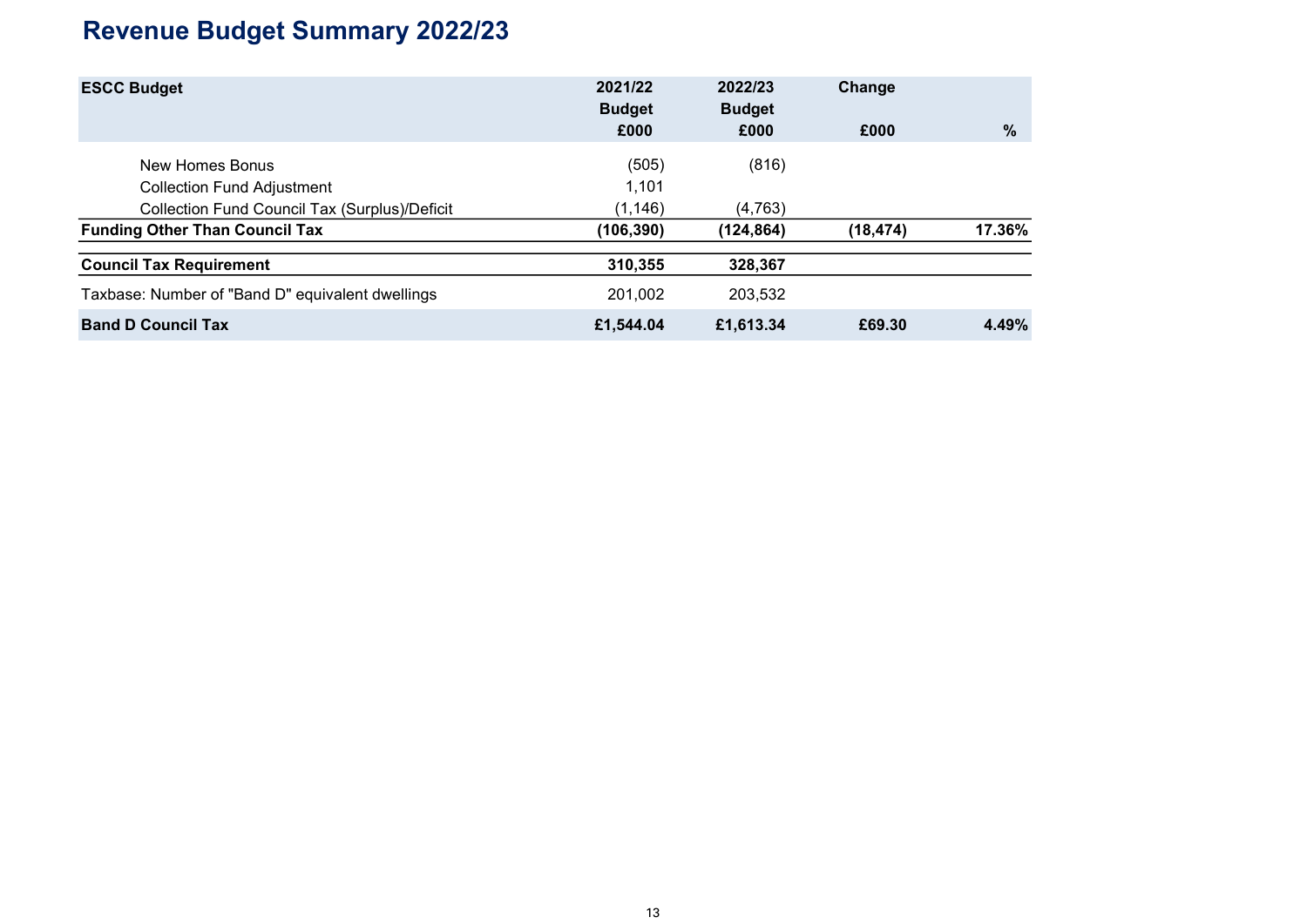## Revenue Budget Summary 2022/23 - gross budget to net budget

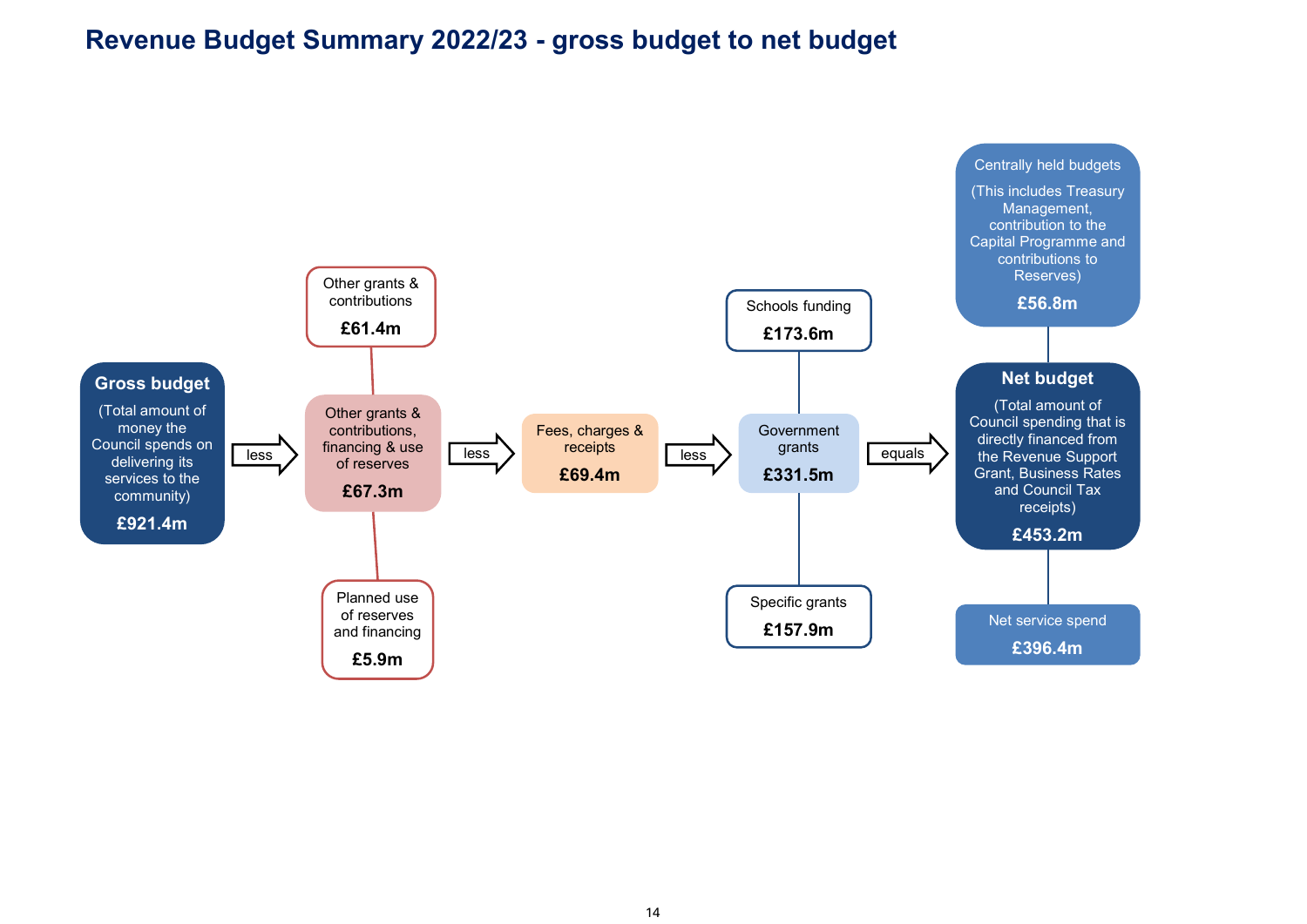## Revenue Budget Summary - departmental budget movements 2018/19 to 2021/22

|                                        | 2018/19<br><b>Rebased</b><br><b>Budget</b> | <b>Net Movt</b> | 2019/20<br><b>Rebased</b><br><b>Budget</b> | <b>Net Movt</b> | 2020/21<br><b>Rebased</b><br><b>Budget</b> | <b>Net Movt</b> | 2021/22<br><b>Rebased</b><br><b>Budget</b> | <b>Net Movt</b><br>17/18 to<br>20/21 |
|----------------------------------------|--------------------------------------------|-----------------|--------------------------------------------|-----------------|--------------------------------------------|-----------------|--------------------------------------------|--------------------------------------|
|                                        | £'000                                      | $\frac{9}{6}$   | £'000                                      | $\%$            | £'000                                      | $\frac{9}{6}$   | £'000                                      | $\%$                                 |
| <b>Adult Social Care</b>               | 165,407                                    | 3.66%           | 171,456                                    | 7.37%           | 184,093                                    | 4.64%           | 192,628                                    | 16.46%                               |
| <b>Public Health</b>                   | $\mathbf 0$                                | 0.00%           | $\mathbf{0}$                               | 0.00%           | 0                                          | $0.00\%$        | 0                                          | $0.00\%$                             |
| <b>Business Services / Orbis</b>       | 22,270                                     | 4.30%           | 23,227                                     | 3.48%           | 24,036                                     | 1.20%           | 24,324                                     | 9.22%                                |
| Children's Services (excl.<br>schools) | 68,655                                     | 12.61%          | 77,314                                     | 14.90%          | 88,838                                     | 7.24%           | 95,271                                     | 38.77%                               |
| Communities, Economy &<br>Transport    | 62,206                                     | $-0.93%$        | 61,626                                     | $-0.48%$        | 61,330                                     | 1.00%           | 61,942                                     | $-0.42%$                             |
| <b>Governance Services</b>             | 7,192                                      | 2.42%           | 7,366                                      | $-5.15%$        | 6,987                                      | 3.18%           | 7,209                                      | 0.24%                                |
| <b>Total Departments</b>               | 325,730                                    | 4.68%           | 340,989                                    | 7.12%           | 365,284                                    | 4.40%           | 381,374                                    | 17.08%                               |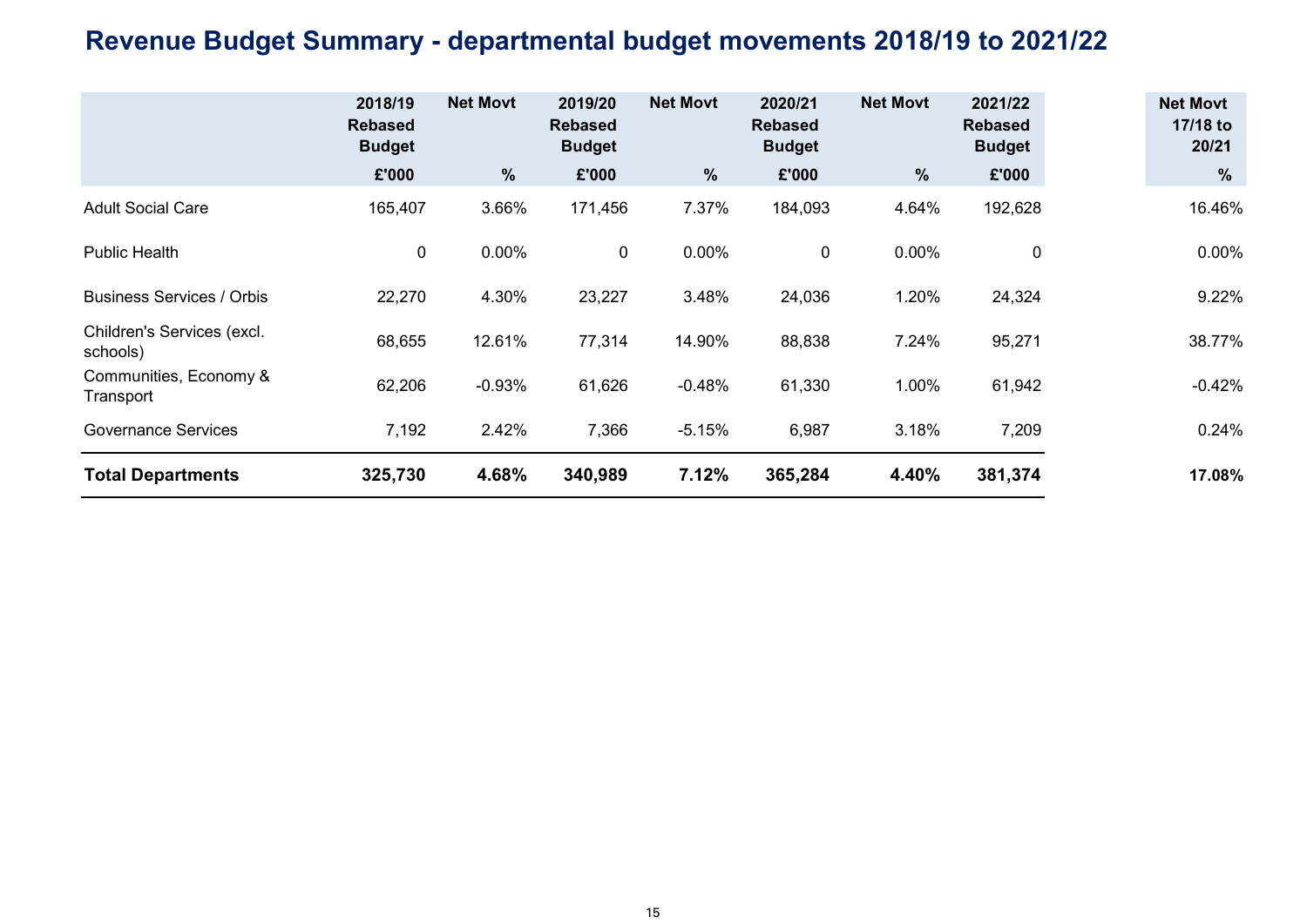### Revenue Budget Summary 2022/23 - net revenue budget



How we will spend your money (net)

Where the money comes from (net)

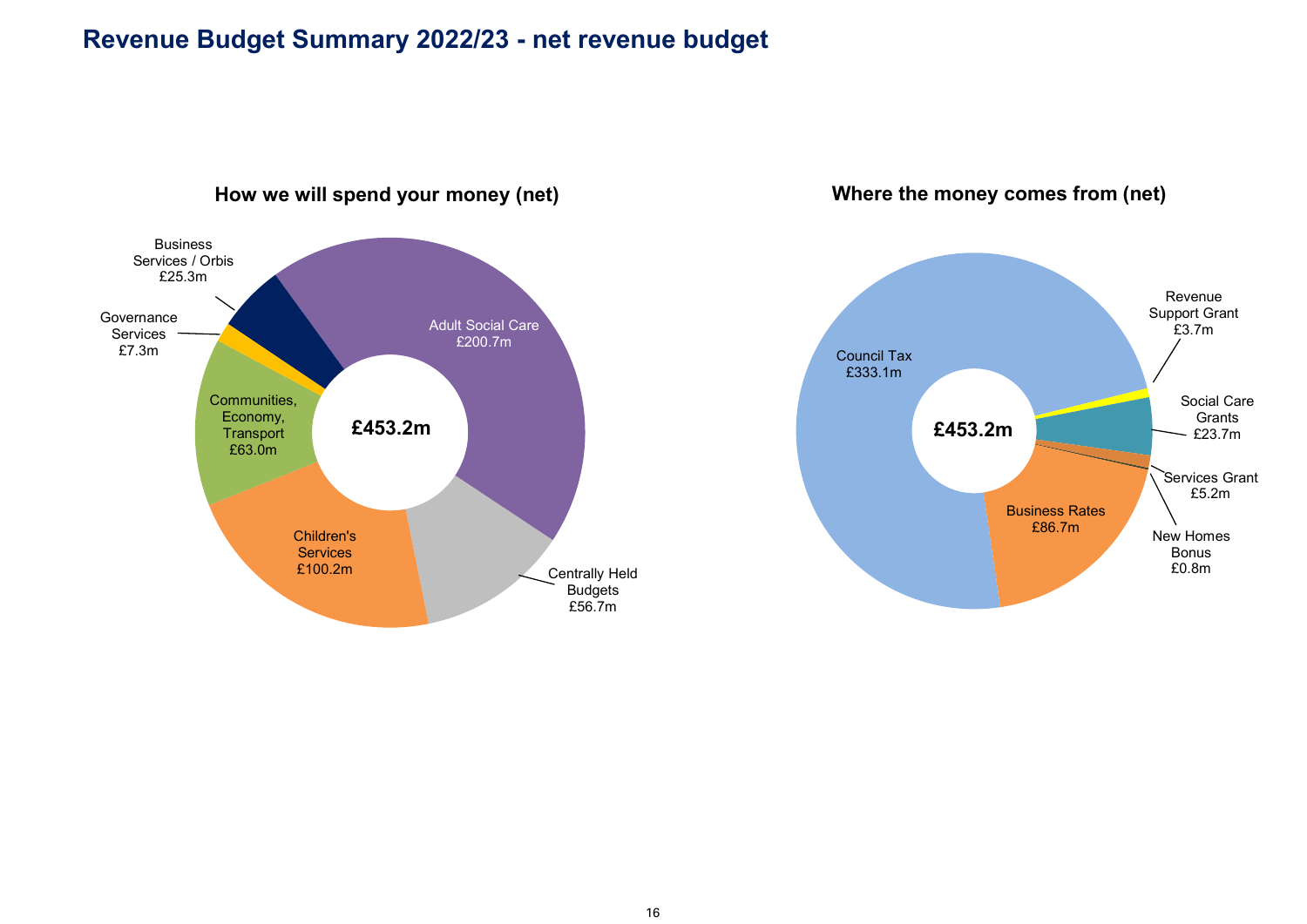### Revenue Budget Summary 2022/23 - gross revenue budget



#### 17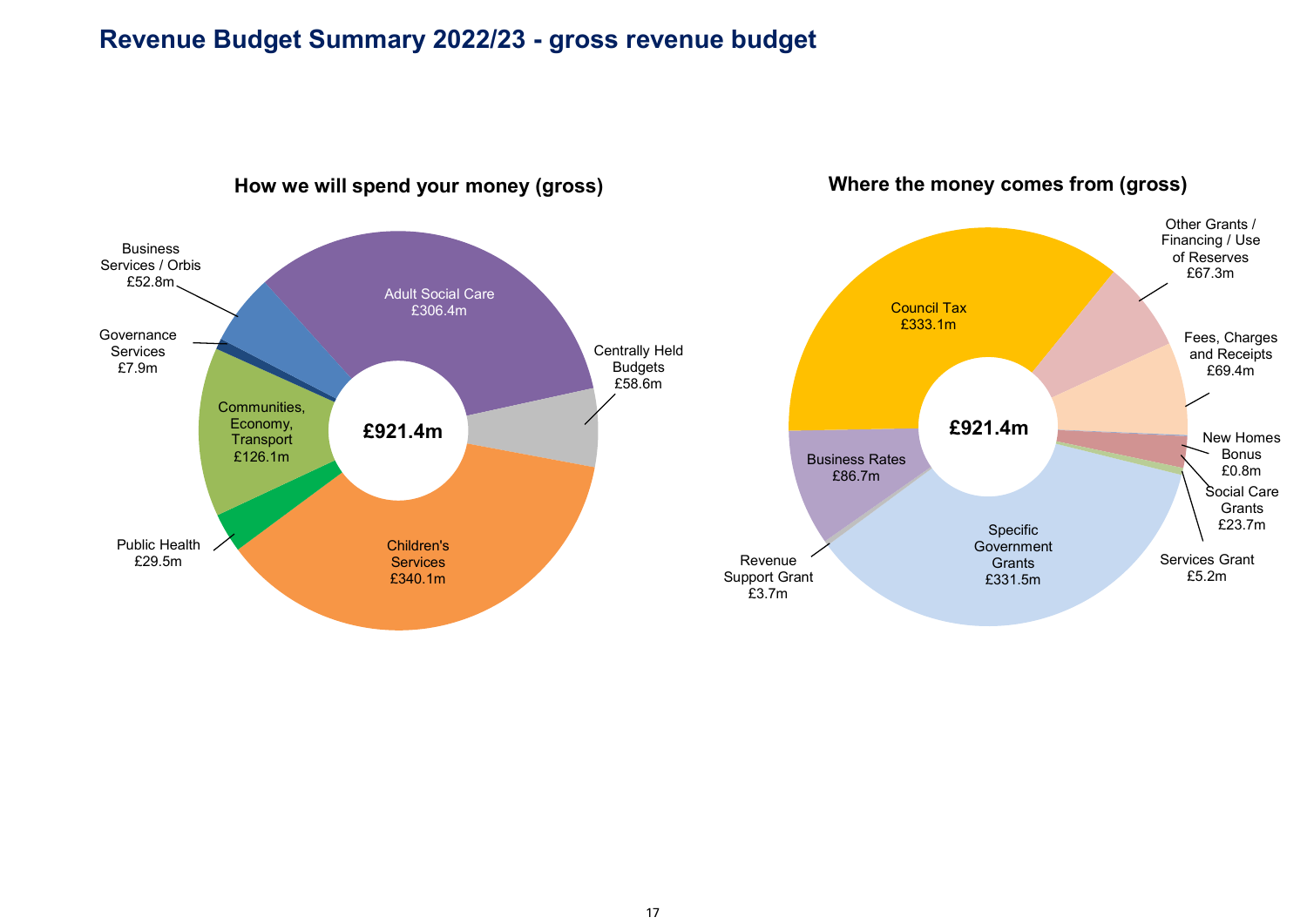## Revenue Budget Summary 2022/23 - budget changes 2021/22 to 2022/23

|                                    | 2021/22<br><b>Rebased Net</b><br><b>Budget</b> | <b>Additions</b>         | <b>Reductions</b>        | 2022/23 Net<br><b>Budget</b> | Change |          |
|------------------------------------|------------------------------------------------|--------------------------|--------------------------|------------------------------|--------|----------|
|                                    | £'000                                          | £'000                    | £'000                    | £'000                        | £'000  | $\%$     |
| <b>Adult Social Care</b>           | 192,628                                        | 14,402                   | (6, 267)                 | 200,763                      | 8,135  | 4.22%    |
| <b>Public Health</b>               |                                                | $\overline{\phantom{a}}$ |                          |                              |        | $0.00\%$ |
| <b>Business Services / Orbis</b>   | 24,324                                         | 944                      | $\overline{\phantom{a}}$ | 25,268                       | 944    | 3.88%    |
| Children's Services (inc. schools) | 95,271                                         | 4,909                    |                          | 100,180                      | 4,909  | 5.15%    |
| Communities, Economy & Transport   | 61,942                                         | 2,277                    | (1,257)                  | 62,962                       | 1,020  | 1.65%    |
| <b>Governance Services</b>         | 7,209                                          | 79                       |                          | 7,288                        | 79     | 1.10%    |
| <b>Total Departments</b>           | 381,374                                        | 22,611                   | (7, 524)                 | 396,461                      | 15,087 | 3.96%    |
| Centrally held budgets             | 35,371                                         | 21,799                   | (400)                    | 56,770                       | 21,399 | 60.50%   |
| <b>Total</b>                       | 416,745                                        | 44,410                   | (7, 924)                 | 453,231                      | 36,486 | 8.75%    |

NB: increase in Centrally Held budget is due to balances being held for reserves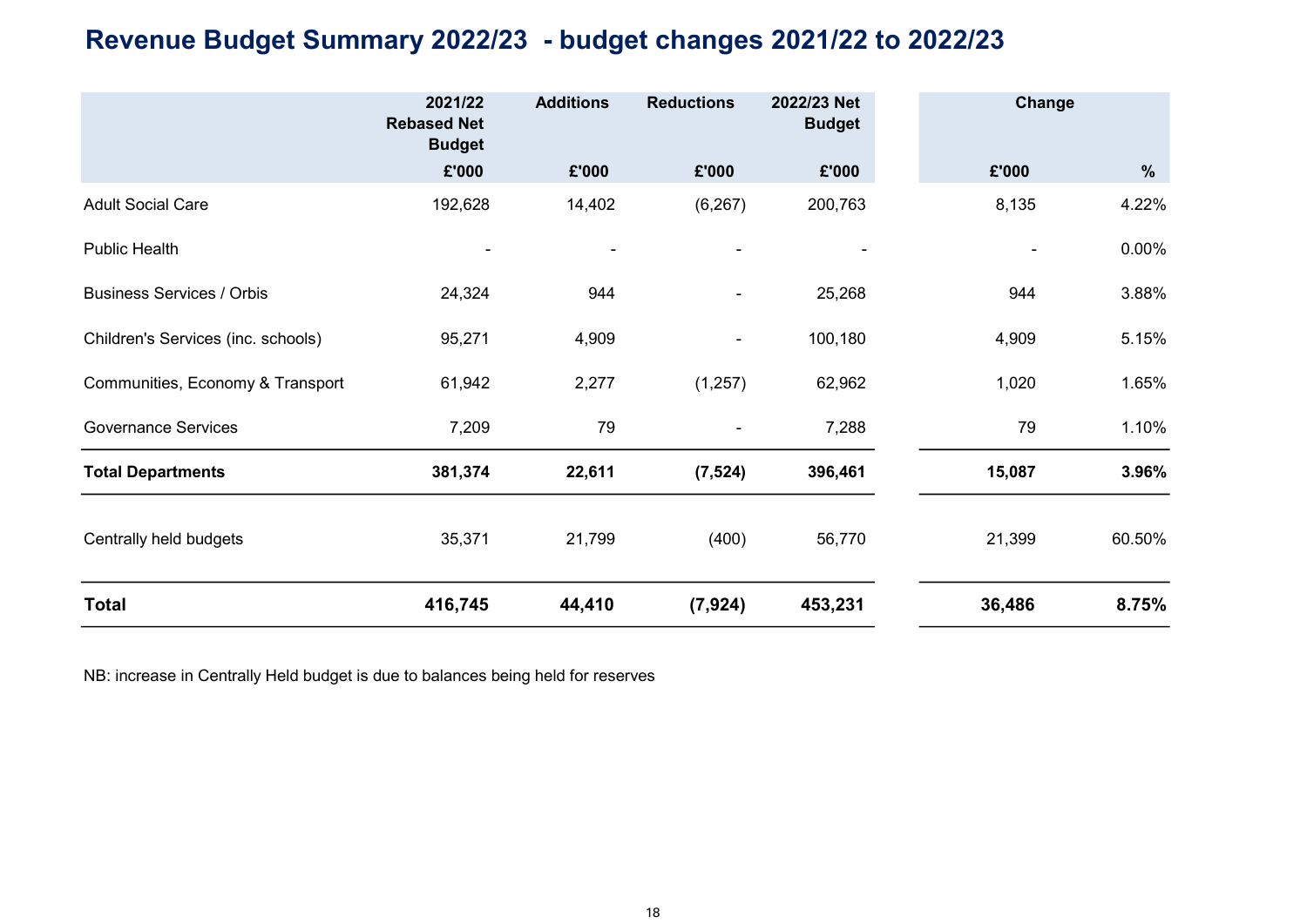# Revenue Budget Summary 2022/23 - subjective analysis

| Department                         | Employees | Premises       | Transport                | Supplies &<br>Services | Transfers &<br><b>Third Party</b><br>Payments | Financing &<br>Transfers to<br>Reserves | <b>Total</b><br><b>Expenditure</b> | Government<br>Grants | <b>Other Grants</b><br>&<br>Contributions | Fees.<br>Charges &<br>Receipts | Financing &<br><b>Planned Use</b><br>of Reserves | <b>Total Income</b> | Internal<br>Recharges<br>(exp 8 inc) | <b>Net Service</b><br><b>Expenditure</b> |
|------------------------------------|-----------|----------------|--------------------------|------------------------|-----------------------------------------------|-----------------------------------------|------------------------------------|----------------------|-------------------------------------------|--------------------------------|--------------------------------------------------|---------------------|--------------------------------------|------------------------------------------|
|                                    | £'000     | £'000          | £'000                    | £'000                  | £'000                                         | £'000                                   | £'000                              | £'000                | £'000                                     | £'000                          | £'000                                            | £'000               | £'000                                | £'000                                    |
| <b>Adult Social Care</b>           | 53,303    | 850            | 1,055                    | 13,925                 | 237,174                                       | $\overline{4}$                          | 306,311                            | (31, 241)            | (38,041)                                  | (36, 716)                      | $\overline{\phantom{a}}$                         | (105, 998)          | 450                                  | 200,763                                  |
| Public Health                      | 2,047     | $\blacksquare$ | 16                       | 461                    | 26,975                                        | $\sim$                                  | 29,499                             | (29, 424)            | (773)                                     | $\overline{\phantom{a}}$       | (128)                                            | (30, 325)           | 826                                  |                                          |
| <b>Business Services / Orbis</b>   | 9,587     | 11,651         | 127                      | 29,977                 | 1,498                                         | 6                                       | 52,846                             | (2, 193)             | (5,279)                                   | (9,862)                        | (1,058)                                          | (18, 392)           | (9, 186)                             | 25,268                                   |
| <b>Children's Services</b>         | 198,915   | 11,332         | 1,667                    | 45,306                 | 82,903                                        | 25                                      | 340,148                            | (261, 765)           | 3,805                                     | (5, 472)                       | (1,648)                                          | (265,080)           | 25,112                               | 100,180                                  |
| Communities Economy &<br>Transport | 17,575    | 3,998          | 17,473                   | 84,380                 | 534                                           | 2,131                                   | 126,091                            | (6, 755)             | (20, 745)                                 | (17,066)                       | (1, 363)                                         | (45, 929)           | (17, 200)                            | 62,962                                   |
| <b>Governance Services</b>         | 5,531     | 317            | 58                       | 2,014                  | 8                                             | $\overline{\phantom{a}}$                | 7,928                              | (53)                 | (307)                                     | (274)                          | (4)                                              | (638)               | (2)                                  | 7,288                                    |
| <b>Services</b>                    | 286,958   | 28,148         | 20,396                   | 176,063                | 349,092                                       | 2,166                                   | 862,823                            | (331, 431)           | (61, 340)                                 | (69, 390)                      | (4, 201)                                         | (466, 362)          | $\blacksquare$                       | 396,461                                  |
| Centrally held budgets             | 15,828    |                | $\overline{\phantom{a}}$ | 8,685                  | 912                                           | 33,115                                  | 58,540                             | (70)                 |                                           |                                | (1,700)                                          | (1,770)             | $\blacksquare$                       | 56,770                                   |
| <b>Total</b>                       | 302,786   | 28,148         | 20,396                   | 184,748                | 350,004                                       | 35,281                                  | 921,363                            | (331, 501)           | (61, 340)                                 | (69, 390)                      | (5,901)                                          | (468, 132)          | $\blacksquare$                       | 453,231                                  |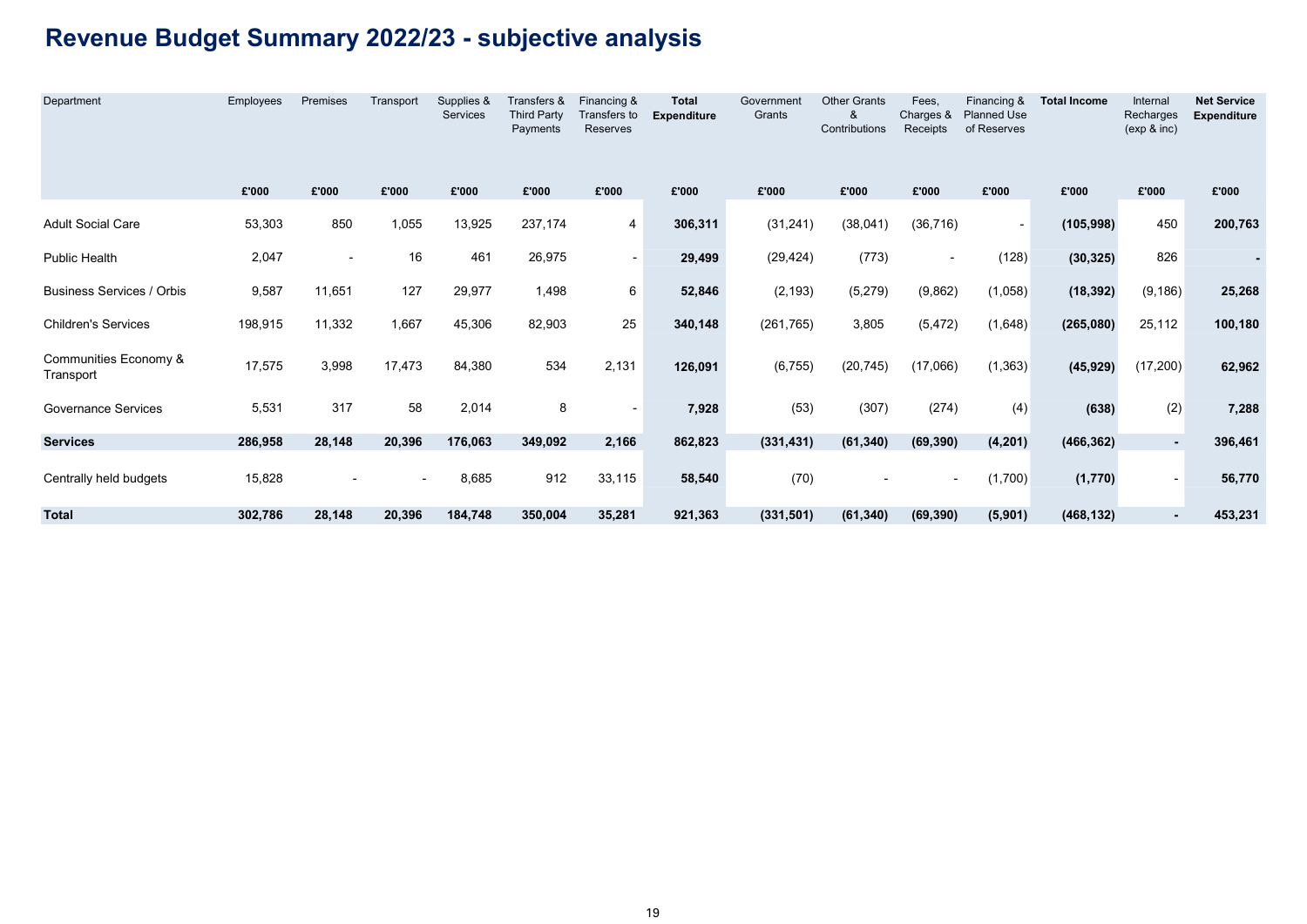## Revenue Budget Summary 2022/23 - subjective analysis

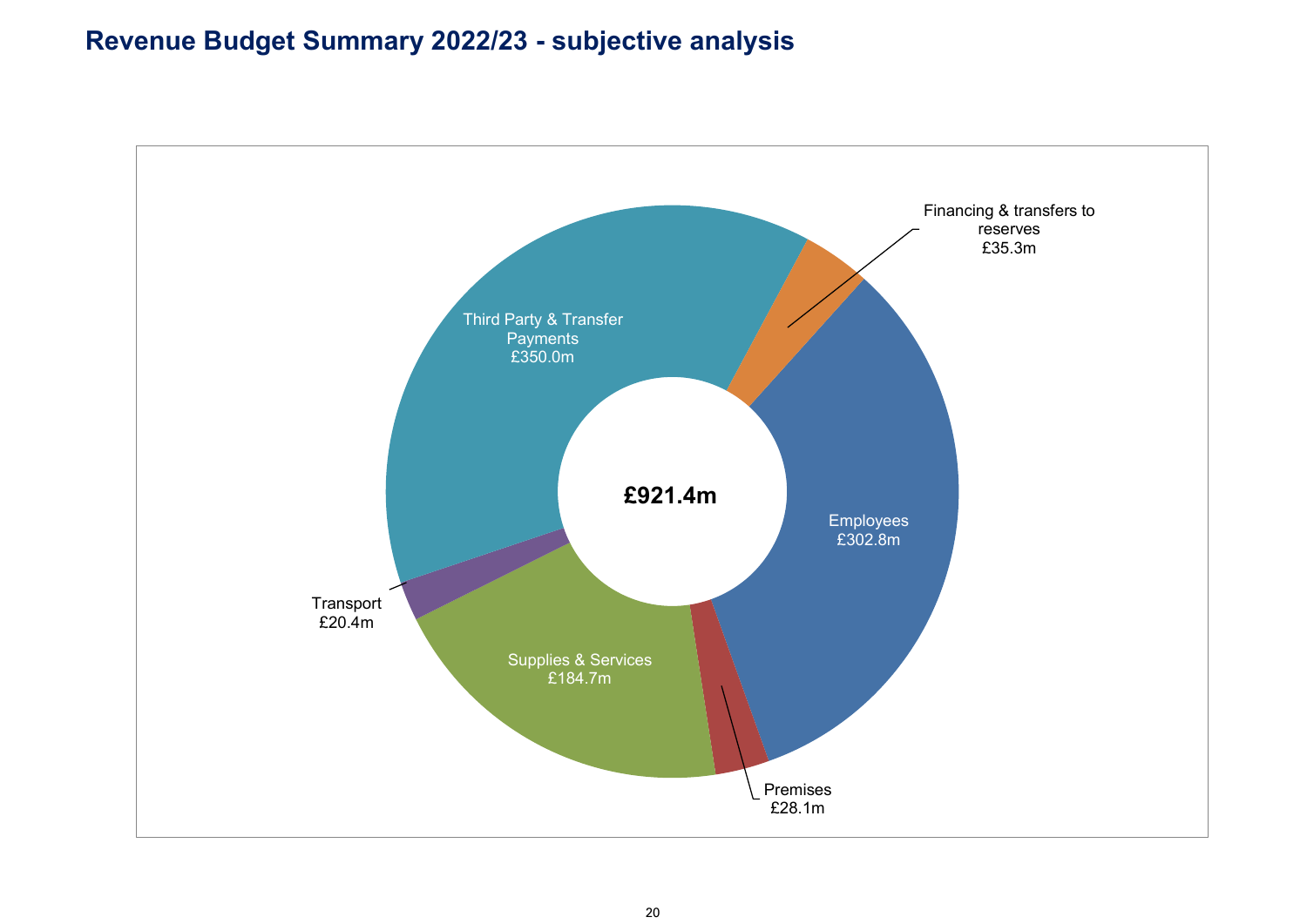## Revenue Budgets - Adult Social Care

| 2021/22                             |                                                                                |                          |                                 |                                 |                             |                                     |                                                |                                    | 2022/23              |                                             |                                   |                                                   |                        |                                      |                                          |
|-------------------------------------|--------------------------------------------------------------------------------|--------------------------|---------------------------------|---------------------------------|-----------------------------|-------------------------------------|------------------------------------------------|------------------------------------|----------------------|---------------------------------------------|-----------------------------------|---------------------------------------------------|------------------------|--------------------------------------|------------------------------------------|
| <b>Rebased Net</b><br><b>Budget</b> |                                                                                | Employees                |                                 | Premises Transport              | Supplies<br>and<br>Services | Third Party & Financing<br>Transfer | and<br>Payments Transfer to<br><b>Reserves</b> | <b>Total</b><br><b>Expenditure</b> | Government<br>Grants | <b>Other Grants</b><br>and<br>Contributions | Fees,<br>Charges<br>&<br>Receipts | Financing<br>and<br>Planned<br>Use of<br>Reserves | <b>Total</b><br>Income | Internal<br>Recharges<br>(exp 8 inc) | <b>Net Service</b><br><b>Expenditure</b> |
| £'000                               |                                                                                | £'000                    | £'000                           | £'000                           | £'000                       | £'000                               | £'000                                          | £'000                              | £'000                | £'000                                       | £'000                             | £'000                                             | £'000                  | £'000                                | £'000                                    |
|                                     | <b>Physical Support, Sensory Support</b><br>and Support for Memory & Cognition |                          |                                 |                                 |                             |                                     |                                                |                                    |                      |                                             |                                   |                                                   |                        |                                      |                                          |
|                                     | 54,290 Residential & Nursing                                                   | 4,435                    | 209                             | 73                              | 421                         | 71,465                              | $\overline{\phantom{a}}$                       | 76,603                             |                      | (3, 218)                                    | (18, 479)                         | $\overline{\phantom{a}}$                          | (21, 697)              | 92                                   | 54,998                                   |
| 6,537                               | Supported & Other Accommodation                                                | $\overline{\phantom{a}}$ |                                 | $\sim$                          | $\overline{\phantom{a}}$    | 6,537                               | $\sim$                                         | 6,537                              |                      |                                             |                                   |                                                   |                        |                                      | 6,537                                    |
|                                     | 27,951 Home Care                                                               | 5,672                    | $\blacksquare$                  | 253                             | 93                          | 22,412                              | $\blacksquare$                                 | 28,430                             |                      | (822)                                       |                                   |                                                   | (822)                  | 3                                    | 27,611                                   |
|                                     | 1,539 Day Care                                                                 | 208                      | 97                              |                                 | 28                          | 1,485                               | $\overline{\phantom{a}}$                       | 1,818                              |                      | $\blacksquare$                              | (429)                             |                                                   | (429)                  | 170                                  | 1,559                                    |
|                                     | 18,543 Direct Payments                                                         |                          | $\blacksquare$                  |                                 | $\blacksquare$              | 18,543                              | $\blacksquare$                                 | 18,543                             |                      |                                             |                                   |                                                   |                        |                                      | 18,543                                   |
|                                     | (6,633) Other Services                                                         | 721                      | 18                              | 8                               | 2,562                       | 13,399                              | $\sim$                                         | 16,708                             | (986)                | (16,087)                                    |                                   |                                                   | (17, 073)              |                                      | (365)                                    |
|                                     | (10,347) Fairer Charging *<br>- Meals in the Community                         |                          |                                 |                                 |                             |                                     |                                                |                                    |                      |                                             | (10, 347)                         |                                                   | (10, 347)              |                                      | (10, 347)                                |
|                                     | 91,880 Subtotal                                                                | 11,036                   | $\overline{\phantom{a}}$<br>324 | $\overline{\phantom{a}}$<br>334 | 3,104                       | 133,841                             |                                                | 148,639                            |                      |                                             |                                   |                                                   | (50, 368)              | 265                                  | 98,536                                   |
|                                     |                                                                                |                          |                                 |                                 |                             |                                     |                                                |                                    | (986)                | (20, 127)                                   | (29, 255)                         |                                                   |                        |                                      |                                          |
|                                     | <b>Learning Disability Support</b>                                             |                          |                                 |                                 |                             |                                     |                                                |                                    |                      |                                             |                                   |                                                   |                        |                                      |                                          |
|                                     | 45,422 Residential & Nursing                                                   | 1,640                    | 104                             | $\overline{7}$                  | 92                          | 46,843                              | $\blacksquare$                                 | 48,686                             |                      | $\overline{\phantom{a}}$                    | (3, 338)                          | $\sim$                                            | (3, 338)               | 25                                   | 45,373                                   |
|                                     | 14,120 Supported & Other Accommodation                                         | 1,577                    | 22                              | 20                              | 23                          | 12,619                              | $\blacksquare$                                 | 14,261                             |                      | (5)                                         | (162)                             |                                                   | (167)                  | 5                                    | 14,099                                   |
|                                     | 1,367 Home Care                                                                |                          |                                 | $\overline{\phantom{a}}$        | $\overline{\phantom{a}}$    | 1,367                               | $\blacksquare$                                 | 1,367                              |                      | $\sim$                                      |                                   |                                                   |                        |                                      | 1,367                                    |
|                                     | 3,826 Day Care                                                                 | 1,909                    | 95                              | 30                              | 24                          | 1,765                               | 4                                              | 3,827                              |                      | $\overline{\phantom{a}}$                    | (372)                             | $\overline{\phantom{a}}$                          | (372)                  | 442                                  | 3,897                                    |
|                                     | 7,506 Direct Payments                                                          |                          |                                 |                                 |                             | 7,506                               | $\blacksquare$                                 | 7,506                              |                      |                                             |                                   |                                                   |                        |                                      | 7,506                                    |
|                                     | (1,010) Other Services                                                         | 1,565                    | 10                              | 40                              | 56                          | 1,251                               | $\overline{\phantom{a}}$                       | 2,922                              | (153)                | (3,663)                                     | (98)                              | $\sim$                                            | (3,914)                | 5                                    | (987)                                    |
|                                     | (1,352) Fairer Charging *                                                      |                          |                                 |                                 | $\overline{\phantom{a}}$    |                                     |                                                |                                    |                      |                                             | (1, 352)                          |                                                   | (1, 352)               | $\overline{\phantom{a}}$             | (1, 352)                                 |
|                                     | 69,879 Subtotal                                                                | 6,691                    | 231                             | 97                              | 195                         | 71,351                              | 4                                              | 78,569                             | (153)                | (3,668)                                     | (5, 322)                          |                                                   | (9, 143)               | 477                                  | 69,903                                   |
|                                     | <b>Mental Health Support</b>                                                   |                          |                                 |                                 |                             |                                     |                                                |                                    |                      |                                             |                                   |                                                   |                        |                                      |                                          |
|                                     | 4,066 Residential & Nursing                                                    |                          |                                 |                                 |                             | 4,604                               | $\blacksquare$                                 | 4,604                              |                      |                                             | (538)                             | $\overline{\phantom{a}}$                          | (538)                  |                                      | 4,066                                    |
| 2,702                               | Supported & Other Accommodation                                                |                          |                                 |                                 |                             | 2,702                               | $\blacksquare$                                 | 2,702                              |                      |                                             |                                   |                                                   |                        |                                      | 2,702                                    |
|                                     | 431 Home Care                                                                  |                          |                                 |                                 |                             | 431                                 |                                                | 431                                |                      |                                             |                                   |                                                   |                        |                                      | 431                                      |
|                                     | 34 Day Care                                                                    | 36                       | 3                               | $\overline{1}$                  | 15                          | 35                                  | $\overline{\phantom{a}}$                       | 90                                 |                      | (52)                                        | $\overline{a}$<br>(2)             |                                                   | (54)                   |                                      | 36                                       |
|                                     | 1,033 Direct Payments                                                          |                          |                                 |                                 |                             | 1,033                               |                                                | 1,033                              |                      |                                             |                                   |                                                   |                        |                                      | 1,033                                    |
|                                     | (1,195) Other Services                                                         |                          |                                 |                                 |                             | 3,118                               |                                                | 3,118                              | (34)                 | (4, 279)                                    |                                   | $\sim$                                            | (4, 313)               |                                      | (1, 195)                                 |
|                                     | (497) Fairer Charging *                                                        |                          |                                 |                                 |                             |                                     |                                                |                                    |                      |                                             | (497)                             |                                                   | (497)                  |                                      | (497)                                    |
|                                     | 6,574 Subtotal                                                                 | 36                       | 3                               | $\blacktriangleleft$            | 15                          | 11,923                              |                                                | 11,978                             | (34)                 | (4, 331)                                    | (1,037)                           |                                                   | (5, 402)               | $\blacksquare$                       | 6,576                                    |
|                                     |                                                                                |                          |                                 |                                 |                             |                                     |                                                |                                    |                      |                                             |                                   |                                                   |                        |                                      |                                          |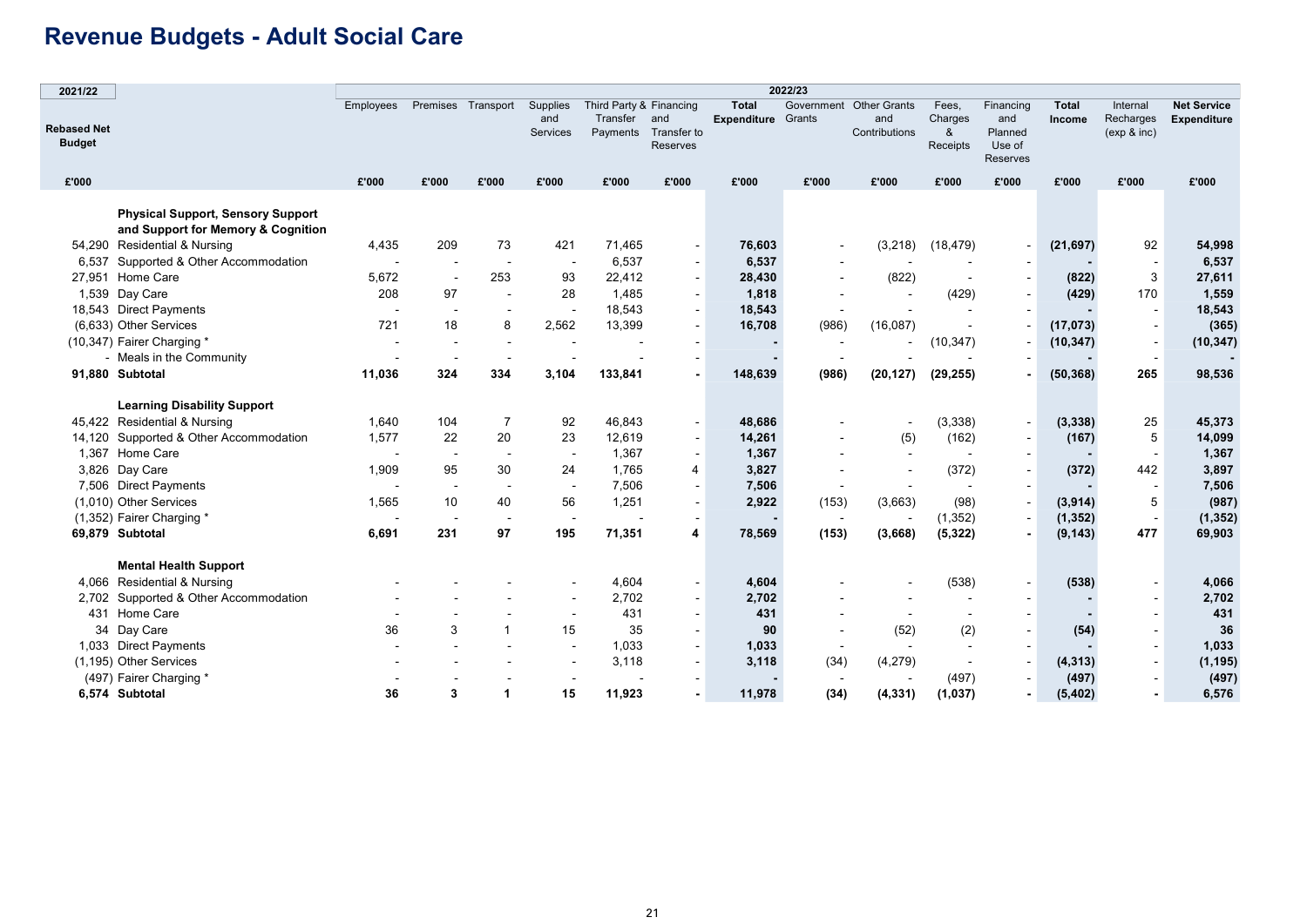## Revenue Budgets - Adult Social Care

| 2021/22                             |                                                                                                  |           |                |              |                             |                                                 |                                |                             | 2022/23              |                                             |                                   |                                                   |                        |                                      |                                   |
|-------------------------------------|--------------------------------------------------------------------------------------------------|-----------|----------------|--------------|-----------------------------|-------------------------------------------------|--------------------------------|-----------------------------|----------------------|---------------------------------------------|-----------------------------------|---------------------------------------------------|------------------------|--------------------------------------|-----------------------------------|
| <b>Rebased Net</b><br><b>Budget</b> |                                                                                                  | Employees | Premises       | Transport    | Supplies<br>and<br>Services | Third Party & Financing<br>Transfer<br>Payments | and<br>Transfer to<br>Reserves | <b>Total</b><br>Expenditure | Government<br>Grants | <b>Other Grants</b><br>and<br>Contributions | Fees,<br>Charges<br>&<br>Receipts | Financing<br>and<br>Planned<br>Use of<br>Reserves | <b>Total</b><br>Income | Internal<br>Recharges<br>(exp & inc) | <b>Net Service</b><br>Expenditure |
| £'000                               |                                                                                                  | £'000     | £'000          | £'000        | £'000                       | £'000                                           | £'000                          | £'000                       | £'000                | £'000                                       | £'000                             | £'000                                             | £'000                  | £'000                                | £'000                             |
| 476                                 | <b>Substance Misuse Support</b><br>476 Other Services (including residential)<br><b>Subtotal</b> |           |                |              |                             | 476<br>476                                      |                                | 476<br>476                  |                      |                                             |                                   |                                                   |                        |                                      | 476<br>476                        |
|                                     | <b>Other Adult Services</b><br>323 Other Services                                                | 148       |                |              |                             | 137                                             |                                | 322                         |                      |                                             |                                   |                                                   |                        |                                      |                                   |
|                                     | 323 Subtotal                                                                                     | 148       |                | 1            | 36<br>36                    | 137                                             |                                | 322                         |                      |                                             |                                   |                                                   |                        |                                      | 322<br>322                        |
|                                     |                                                                                                  |           |                |              |                             |                                                 |                                |                             |                      |                                             |                                   |                                                   |                        |                                      |                                   |
|                                     | 2,498 Equipment & Assistive Technology                                                           |           |                |              | 4,061                       | 2,144                                           | $\blacksquare$                 | 6,205                       |                      | (2, 857)                                    | (850)                             | $\blacksquare$                                    | (3,707)                |                                      | 2,498                             |
|                                     | 6,124 Supporting People                                                                          | ٠.        | 3              |              | $\overline{\phantom{0}}$    | 5,501                                           | $\blacksquare$                 | 5,504                       | $\blacksquare$       | (310)                                       | $\blacksquare$                    | $\overline{\phantom{a}}$                          | (310)                  |                                      | 5,194                             |
|                                     | <b>459 Safer Communities</b>                                                                     | 558       | ٠              | $\mathbf{2}$ | 25                          | 1,403                                           | $\blacksquare$                 | 1,988                       | $\blacksquare$       | (509)                                       |                                   |                                                   | (509)                  | (400)                                | 1,079                             |
|                                     | 24,663 Assessment & Care Management                                                              | 25,598    | 80             | 208          | 409                         | 509                                             |                                | 26,804                      | (54)                 | (2, 121)                                    | (127)                             | $\overline{\phantom{a}}$                          | (2, 302)               | 15                                   | 24,517                            |
|                                     | 694 Carers                                                                                       | 1,180     | $\blacksquare$ | 78           | 205                         | 1,885                                           | $\blacksquare$                 | 3,348                       |                      | (2,653)                                     |                                   | $\overline{\phantom{a}}$                          | (2,653)                | $\sim$                               | 695                               |
|                                     | 16,324 Management & Support                                                                      | 8,056     | 209            | 334          | 981                         | 8,004                                           |                                | 17,584                      | (364)                | (1, 465)                                    | (125)                             |                                                   | (1, 954)               | 93<br>$\overline{\phantom{a}}$       | 15,723                            |
| (27, 266)                           | <b>Improved Better Care Fund and</b><br><b>Disabled Facilities Grant</b>                         |           |                |              |                             |                                                 |                                |                             | (27, 905)            |                                             |                                   |                                                   | (27, 905)              | $\overline{\phantom{a}}$             | (27, 905)                         |
|                                     | - Adult Social Care Reform                                                                       |           |                |              | 4.894                       |                                                 |                                | 4,894                       | (1,745)              |                                             |                                   |                                                   | (1,745)                |                                      | 3,149                             |
| 192,628 Total                       |                                                                                                  | 53,303    | 850            | 1,055        | 13,925                      | 237,174                                         | 4                              | 306,311                     | (31, 241)            | (38, 041)                                   | (36, 716)                         |                                                   | $-$ (105,998)          | 450                                  | 200,763                           |

\* Fairer Charging is income from clients for non residential/nursing services. This represents contributions towards packages of care that may include a combination of Supported Accommodation, Home Care, Day Care, Direct Payments or Other Services.

| Main changes between years    | £'000   |
|-------------------------------|---------|
|                               |         |
| Rebased Net Budget 2021/22    | 192,628 |
| Growth / Pressures            | (3,058) |
| Inflation                     | 11,253  |
| Savings                       |         |
| Pay award                     |         |
| Tfrs between depts            | (60     |
| Departmental Estimate 2022/23 | 200,763 |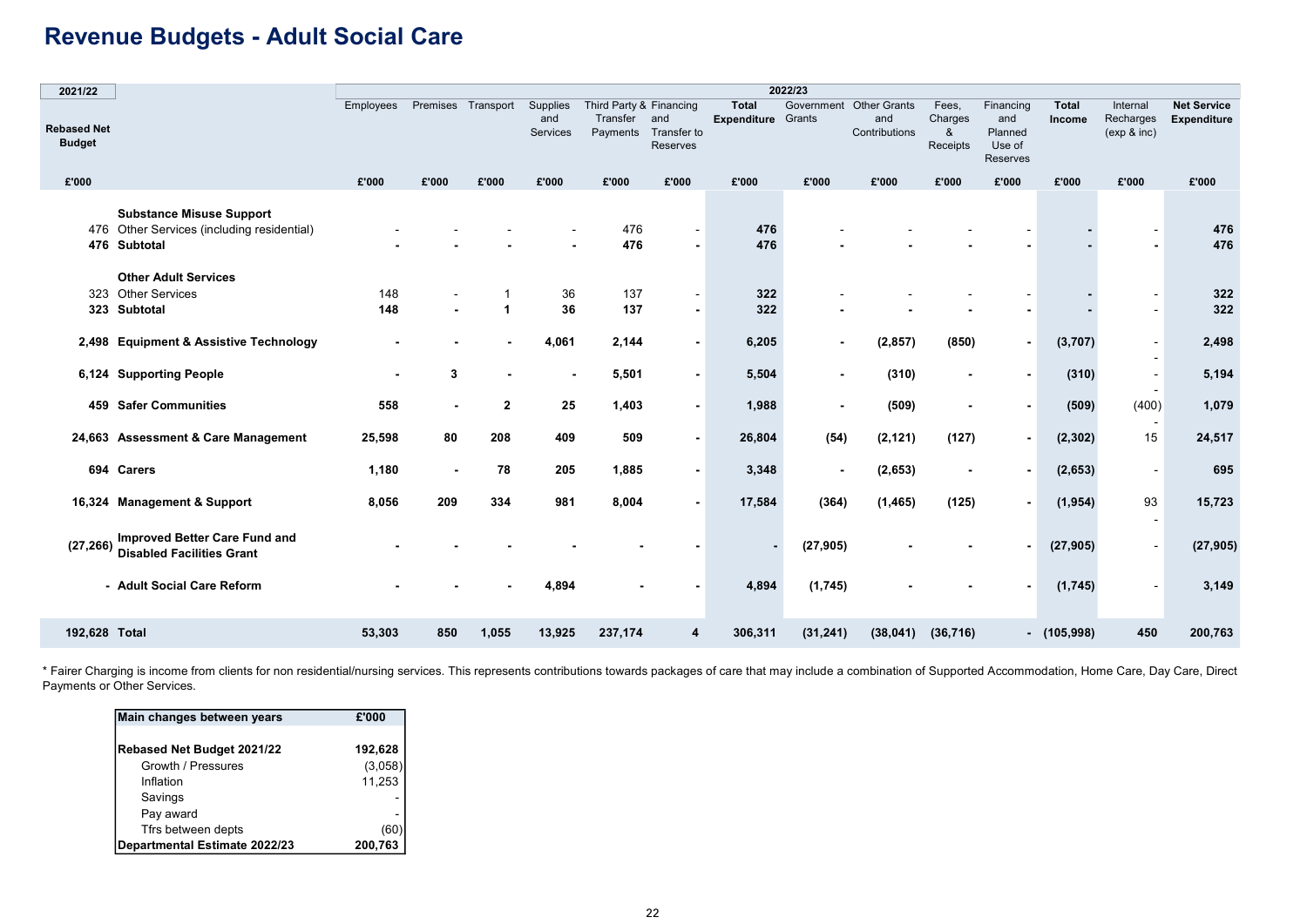## Revenue Budgets - Public Health

| 2021/22        |                                               |           |                          |                          |                          |                         |                                  |                    | 2022/23                  |                |                                 |                          |                        |                          |                    |
|----------------|-----------------------------------------------|-----------|--------------------------|--------------------------|--------------------------|-------------------------|----------------------------------|--------------------|--------------------------|----------------|---------------------------------|--------------------------|------------------------|--------------------------|--------------------|
| <b>Rebased</b> |                                               | Employees | Premises                 | Transport                | Supplies &               | Transfers &             | Financing                        | <b>Total</b>       | Government               | Other Grants & | Fees,                           |                          | Financing Total Income | Internal                 | <b>Net Service</b> |
| Net Budget     |                                               |           |                          |                          | Services                 | Third Party<br>Payments | &<br>Transfers<br>to<br>Reserves | <b>Expenditure</b> | Grants                   | Contributions  | Charges & & Planned<br>Receipts | Use of<br>Reserves       |                        | Recharges<br>(exp & inc) | <b>Expenditure</b> |
| £'000          |                                               | £'000     | £'000                    | £'000                    | £'000                    | £'000                   | £'000                            | £'000              | £'000                    | £'000          | £'000                           | £'000                    | £'000                  | £'000                    | £'000              |
|                |                                               |           |                          |                          |                          |                         |                                  |                    |                          |                |                                 |                          |                        |                          |                    |
|                | 10,705 Mental Health and Best Start           |           |                          |                          | $\overline{\phantom{a}}$ | 10,397                  | $\sim$                           | 10,397             | $\overline{\phantom{a}}$ |                |                                 |                          |                        | 400                      | 10,797             |
|                | 10,550 Risky Behaviours and Threats to Health | 13        | $\sim$                   | $\overline{\phantom{a}}$ | 60                       | 11,600                  | $\sim$                           | 11,673             | (1,350)                  |                |                                 | $\overline{\phantom{a}}$ | (1, 350)               | 50                       | 10,373             |
|                | 2,766 Health Systems                          |           |                          | $\overline{\phantom{0}}$ | 10                       | 3,063                   | $\blacksquare$                   | 3,073              | $\overline{\phantom{a}}$ |                |                                 |                          |                        | $\overline{\phantom{a}}$ | 3,073              |
|                | 1,278 Communities                             |           |                          |                          | $\overline{\phantom{0}}$ | 1,278                   | $\overline{\phantom{a}}$         | 1,278              | $\overline{\phantom{0}}$ |                |                                 |                          |                        |                          | 1,278              |
|                | (25,299) Central Support                      | 2,034     | $\sim$                   | 16                       | 391                      | 637                     | $\blacksquare$                   | 3,078              | (28,074)                 | (773)          | $\sim$                          | (128)                    | (28, 975)              | 376                      | (25, 521)          |
|                | - Total                                       | 2,047     | $\overline{\phantom{a}}$ | 16                       | 461                      | 26,975                  | ٠                                | 29,499             | (29, 424)                | (773)          | $\sim$                          | (128)                    | (30, 325)              | 826                      |                    |

| Main changes between years        | £'000 |
|-----------------------------------|-------|
|                                   |       |
| <b>Rebased Net Budget 2021/22</b> |       |
| Growth / Pressures                |       |
| Inflation                         |       |
| Savings                           |       |
| Pay award                         |       |
| Tfrs between depts                |       |
| Departmental Estimate 2022/23     |       |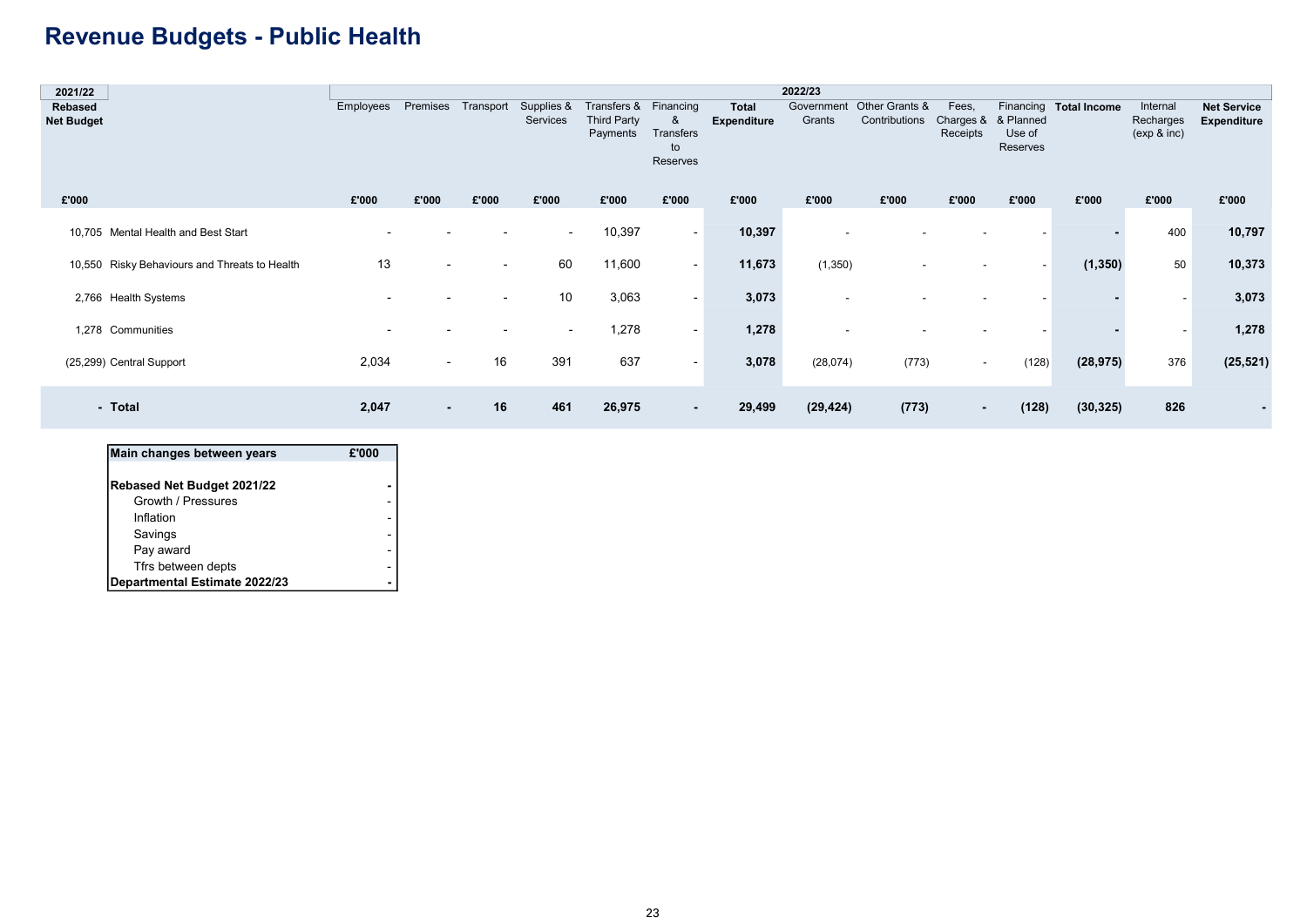## Revenue Budgets - Business Services / Orbis

| 2021/22           |                                         |                          |                          |                |            |                          |                          |                    | 2022/23    |                     |           |           |              |                          |                          |
|-------------------|-----------------------------------------|--------------------------|--------------------------|----------------|------------|--------------------------|--------------------------|--------------------|------------|---------------------|-----------|-----------|--------------|--------------------------|--------------------------|
| Rebased           |                                         | Employees                | Premises                 | Transport      | Supplies & | Transfers & Financing    |                          | <b>Total</b>       | Government | <b>Other Grants</b> | Fees,     | Financing | <b>Total</b> | Internal                 | <b>Net Service</b>       |
| <b>Net Budget</b> |                                         |                          |                          |                | Services   | <b>Third Party</b>       | &                        | <b>Expenditure</b> | Grants     | &                   | Charges & | & Planned | Income       | Recharges                | <b>Expenditure</b>       |
|                   |                                         |                          |                          |                |            | Payments                 | Transfers                |                    |            | Contributions       | Receipts  | Use of    |              | (exp & inc)              |                          |
|                   |                                         |                          |                          |                |            |                          | to                       |                    |            |                     |           | Reserves  |              |                          |                          |
|                   |                                         |                          |                          |                |            |                          | Reserves                 |                    |            |                     |           |           |              |                          |                          |
|                   |                                         |                          |                          |                |            |                          |                          |                    |            |                     |           |           |              |                          |                          |
| £'000             |                                         | £'000                    | £'000                    | £'000          | £'000      | £'000                    | £'000                    | £'000              | £'000      | £'000               | £'000     | £'000     | £'000        | £'000                    | £'000                    |
|                   |                                         |                          |                          |                |            |                          |                          |                    |            |                     |           |           |              |                          |                          |
|                   | 2,937 Finance                           | 4,773                    | 518                      | 69             | 2,300      | 7                        | $\overline{\phantom{a}}$ | 7,667              | (229)      | (2, 272)            | (26)      | (730)     | (3, 257)     | (1, 492)                 | 2,918                    |
|                   |                                         |                          |                          |                |            |                          |                          |                    |            |                     |           |           |              |                          |                          |
|                   | 3,626 IT & Digital                      | (225)                    | 58                       | $\overline{1}$ | 6,943      | $\overline{\phantom{0}}$ | $\sim$                   | 6,777              | (121)      | (1,526)             | (28)      | (189)     | (1, 864)     | (766)                    | 4,147                    |
|                   |                                         |                          |                          |                |            |                          |                          |                    |            |                     |           |           |              |                          |                          |
|                   | 1,550 HR & Organisational Development   | 2,264                    | $\overline{\phantom{a}}$ | 2              | 380        | (22)                     | 3                        | 2,627              | (61)       | $\sim$              | (631)     | (20)      | (712)        | (341)                    | 1,574                    |
|                   |                                         |                          |                          |                |            |                          |                          |                    |            |                     |           |           |              |                          |                          |
|                   | (80) Procurement                        | $\overline{\phantom{0}}$ |                          |                |            |                          |                          |                    |            |                     |           |           |              | $\overline{\phantom{a}}$ | $\overline{\phantom{a}}$ |
|                   |                                         |                          |                          |                |            |                          |                          |                    |            |                     |           |           |              |                          |                          |
|                   | 7,787 Property                          | 2,775                    | 11,075                   | 55             | 11,850     | 1,513                    | 3                        | 27,271             | (1,782)    | (1, 481)            | (9, 177)  | (119)     | (12, 559)    | (6, 587)                 | 8,125                    |
|                   |                                         |                          |                          |                |            |                          |                          |                    |            |                     |           |           |              |                          |                          |
|                   | 8,504 Contribution to Orbis Partnership |                          |                          | $\blacksquare$ | 8,504      | $\overline{\phantom{0}}$ |                          | 8,504              |            |                     |           |           |              | $\overline{\phantom{a}}$ | 8,504                    |
|                   |                                         |                          |                          |                |            |                          |                          |                    |            |                     |           |           |              |                          |                          |
|                   |                                         |                          |                          |                |            |                          |                          |                    |            |                     |           |           |              |                          |                          |
| 24,324 Total      |                                         | 9,587                    | 11,651                   | 127            | 29,977     | 1,498                    | 6                        | 52,846             | (2, 193)   | (5, 279)            | (9,862)   | (1,058)   | (18, 392)    | (9, 186)                 | 25,268                   |

| Main changes between years    | £000   |
|-------------------------------|--------|
| Rebased Net Budget 2021/22    | 24,324 |
| Growth / Pressures            | 411    |
| Inflation                     | 533    |
| Savings                       |        |
| Pay award                     |        |
| Tfrs between depts            |        |
| Departmental Estimate 2022/23 | 25,2   |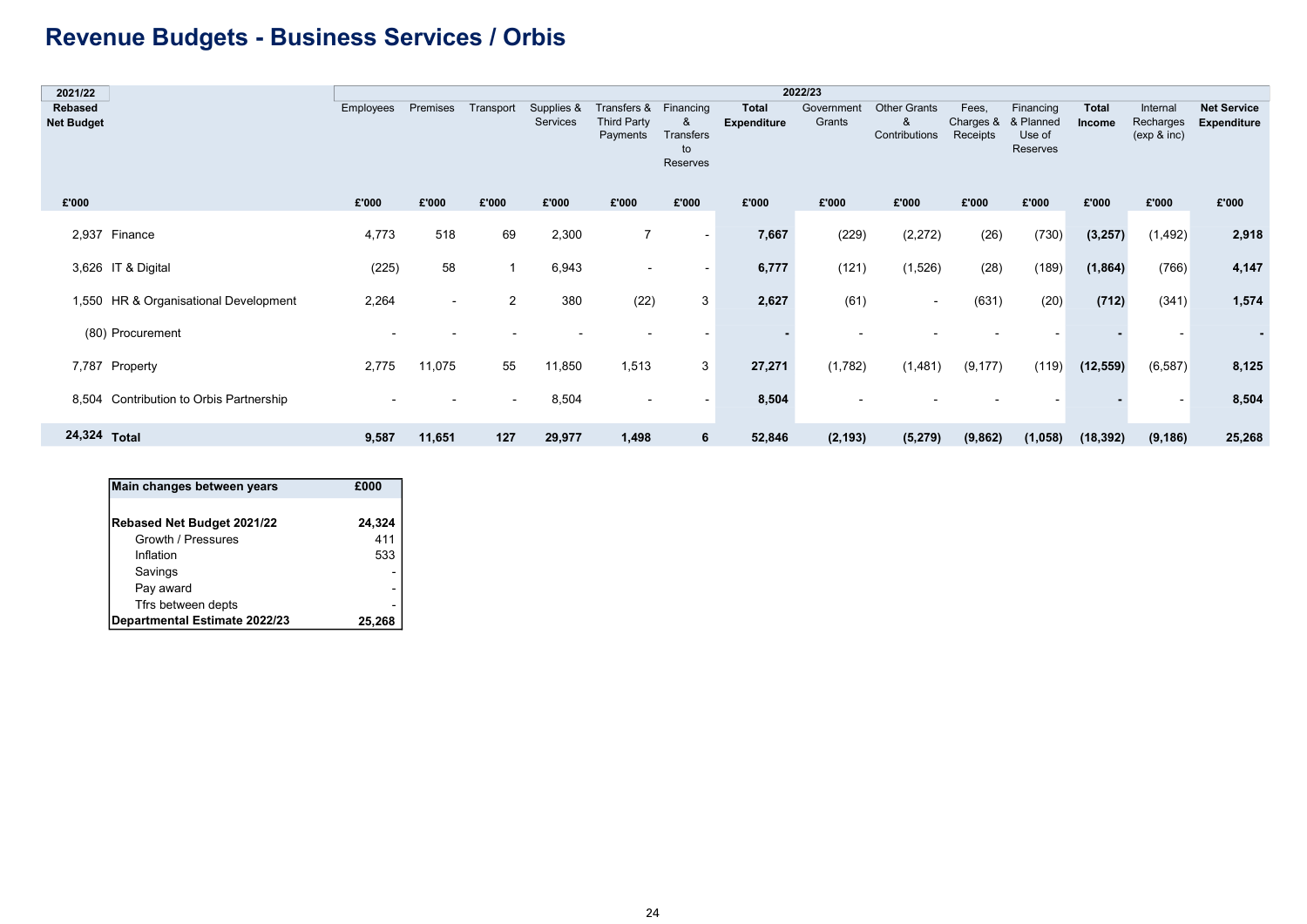## Revenue Budgets - Children's Services

| 2021/22                             |                                                                       |                 |                          |                |                        |                                               |                                         |                             | 2022/23                  |                                 |                                |                                      |                          |                                      |                                          |
|-------------------------------------|-----------------------------------------------------------------------|-----------------|--------------------------|----------------|------------------------|-----------------------------------------------|-----------------------------------------|-----------------------------|--------------------------|---------------------------------|--------------------------------|--------------------------------------|--------------------------|--------------------------------------|------------------------------------------|
| <b>Rebased</b><br><b>Net Budget</b> |                                                                       | Employees       | Premises                 | Transport      | Supplies &<br>Services | Transfers &<br><b>Third Party</b><br>Payments | Financing &<br>Transfers to<br>Reserves | <b>Total</b><br>Expenditure | Government<br>Grants     | Other Grants &<br>Contributions | Fees,<br>Charges &<br>Receipts | Planned<br>Use of<br><b>Reserves</b> | Financing & Total Income | Internal<br>Recharges<br>(exp 8 inc) | <b>Net Service</b><br><b>Expenditure</b> |
| £'000                               |                                                                       | £'000           | £'000                    | £'000          | £'000                  | £'000                                         | £'000                                   | £'000                       | £'000                    | £'000                           | £'000                          | £'000                                | £'000                    | £'000                                | £'000                                    |
| 1,137                               | Early Help & Social Care<br>Policy Support & Commissioned<br>Services | 313             |                          | $\overline{2}$ | 39                     | 660                                           | $\blacksquare$                          | 1,014                       |                          | (82)                            |                                |                                      | (82)                     | 206                                  | 1,138                                    |
| 5.660                               | Early Help Keywork and Children's<br>Centres                          | 6,010           | 410                      | 180            | 1,196                  | 100                                           | $\overline{\phantom{a}}$                | 7,896                       | $\overline{\phantom{a}}$ | (1,967)                         | (55)                           |                                      | (2,022)                  | (187)                                | 5,687                                    |
| 12,784                              | Locality Social Work & Family<br>Assessment                           | 9,429           | $\overline{\phantom{a}}$ | 221            | 386                    | 4,501                                         | $\overline{\phantom{a}}$                | 14,537                      |                          | (262)                           |                                |                                      | (262)                    | 16                                   | 14,291                                   |
|                                     | 37,114 Looked After Children<br>3,289 Other Children & Families       | 12,790<br>2,058 | 201<br>32                | 569<br>67      | 2,324<br>104           | 28,743<br>4,177                               | 25<br>$\overline{\phantom{a}}$          | 44,652<br>6,438             | (1,605)<br>(2,328)       | (282)<br>(521)                  | (3,683)                        | (1, 125)<br>$\overline{\phantom{a}}$ | (6, 695)<br>(2, 849)     | 235<br>(201)                         | 38,192<br>3,388                          |
| 707                                 | Youth Justice<br>60,691 Subtotal                                      | 1,310<br>31,910 | 28<br>671                | 31<br>1,070    | 29<br>4,078            | 197<br>38,378                                 | 25                                      | 1,595<br>76,132             | (654)<br>(4, 587)        | (212)<br>(3, 326)               | (3,738)                        | (1, 125)                             | (866)<br>(12, 776)       | 69                                   | 729<br>63,425                            |
|                                     | <b>Education &amp; ISEND</b>                                          |                 |                          |                |                        |                                               |                                         |                             |                          |                                 |                                |                                      |                          |                                      |                                          |
| 11.818 ISEND                        |                                                                       | 19,054          | 106                      | 346            | 6,007                  | 41,517                                        | $\blacksquare$                          | 67,030                      | (53,043)                 | (112)                           | (669)                          | $\blacksquare$                       | (53, 824)                | (845)                                | 12,361                                   |
|                                     | 2,775 Standards & Learning Effectiveness                              | 4,318           | $\overline{\phantom{a}}$ | 87             | 24,690                 | 585                                           | $\blacksquare$                          | 29,680                      | (26, 603)                | (2,095)                         | (190)                          | (35)                                 | (28, 923)                | 2,016                                | 2,773                                    |
|                                     | 281 Other Education                                                   | 214             |                          |                | 73                     |                                               | $\overline{\phantom{a}}$                | 287                         | (6)                      |                                 |                                |                                      | (6)                      |                                      | 281                                      |
|                                     | 14,874 Subtotal                                                       | 23,586          | 106                      | 433            | 30,770                 | 42,102                                        |                                         | 96,997                      | (79, 652)                | (2, 207)                        | (859)                          | (35)                                 | (82, 753)                | 1,171                                | 15,415                                   |
|                                     | 976 Adoption South East                                               | 1,043           |                          | 36             | 203                    |                                               | ٠                                       | 1,282                       |                          | (228)                           |                                |                                      | (228)                    | $\mathbf{1}$                         | 1,055                                    |
|                                     | - Schools                                                             | 134,214         | 10,508                   | 59             | 8,353                  | 2,333                                         | $\overline{\phantom{a}}$                | 155,467                     | (173, 602)               | 9,819                           |                                | (201)                                | (163, 984)               | 8,517                                |                                          |
|                                     | <b>Management &amp; Support</b>                                       |                 |                          |                |                        |                                               |                                         |                             |                          |                                 |                                |                                      |                          |                                      |                                          |
|                                     | 14,312 Admissions & Transport                                         | 497             | $\overline{\phantom{a}}$ | $\overline{7}$ | 269                    | $\overline{2}$                                |                                         | 775                         | (1, 102)                 | $\overline{\phantom{a}}$        | (25)                           | (220)                                | (1, 347)                 | 16,342                               | 15,770                                   |
| 2,827                               | Management & Support                                                  | 6,029           | 47                       | 29             | 1,513                  | 88                                            |                                         | 7,706                       | (2,822)                  | (145)                           | (842)                          | (67)                                 | (3,876)                  | (1,003)                              | 2,827                                    |
| 1,591                               | Safeguarding                                                          | 1,636           | $\overline{\phantom{a}}$ | 33             | 120                    | $\overline{\phantom{a}}$                      |                                         | 1,789                       |                          | (108)                           | (8)                            |                                      | (116)                    | 15                                   | 1,688                                    |
| 18.730                              | Subtotal                                                              | 8,162           | 47                       | 69             | 1,902                  | 90                                            | $\blacksquare$                          | 10,270                      | (3,924)                  | (253)                           | (875)                          | (287)                                | (5, 339)                 | 15,354                               | 20,285                                   |
| 95,271 Total                        |                                                                       | 198,915         | 11,332                   | 1,667          | 45,306                 | 82,903                                        | 25                                      | 340,148                     | (261, 765)               | 3,805                           | (5, 472)                       | (1,648)                              | (265,080)                | 25,112                               | 100,180                                  |
|                                     | Main changes between years                                            | £'000           |                          |                |                        |                                               |                                         |                             |                          |                                 |                                |                                      |                          |                                      |                                          |

| -                             |         |
|-------------------------------|---------|
| Rebased Net Budget 2021/22    | 95,271  |
| Growth / Pressures            | 3,240   |
| Inflation                     | 1,669   |
| Savings                       | ۰       |
| Pay award                     |         |
| Tfrs between depts            |         |
| Departmental Estimate 2022/23 | 100,180 |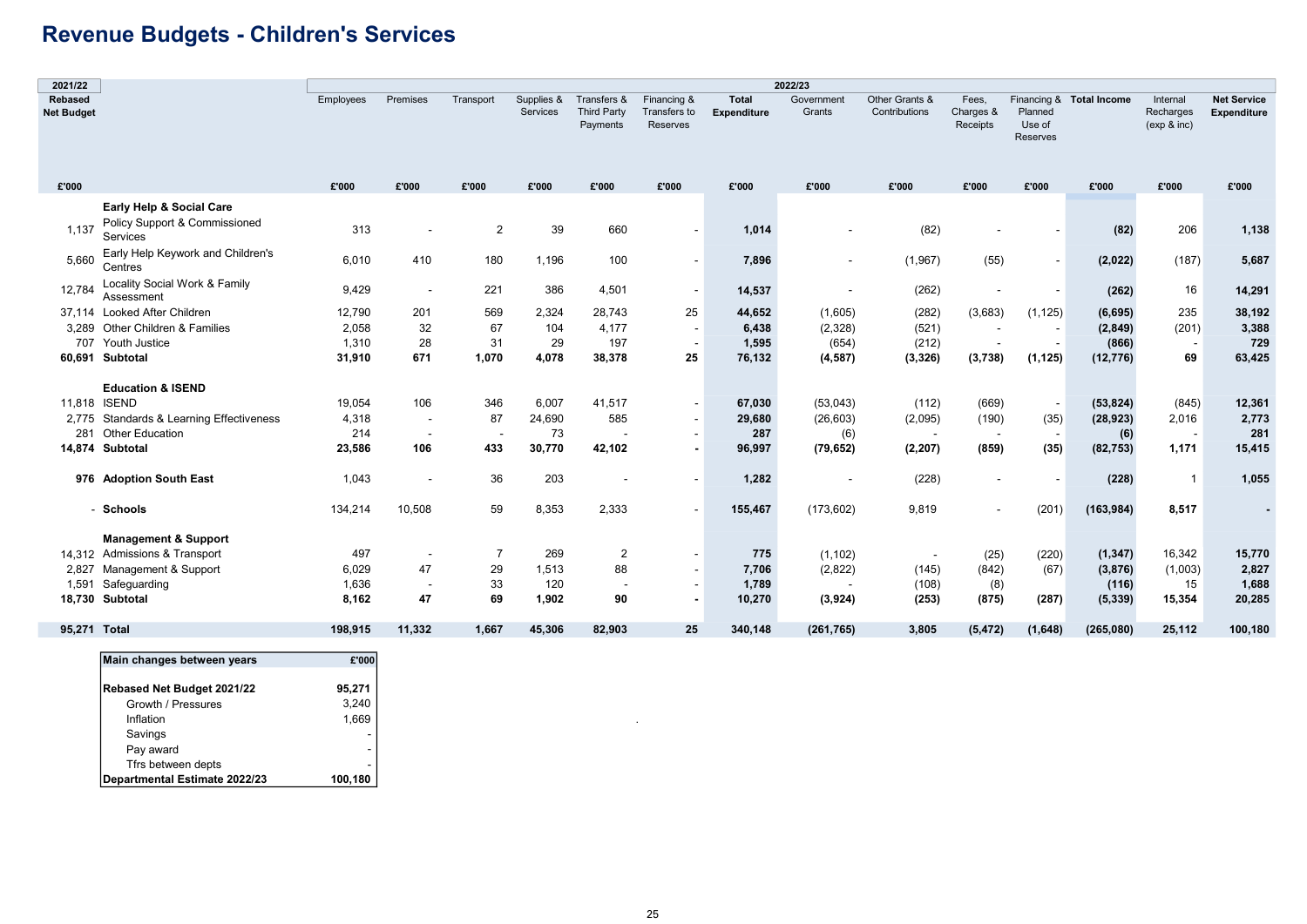## Revenue Budgets - Communities, Economy & Transport

T

| 2021/22                                       |                                                      |                           |                                |                          |                             |                                                 |                                                |                                    | 2022/23                  |                                             |                                   |                                                   |                        |                                      |                                          |
|-----------------------------------------------|------------------------------------------------------|---------------------------|--------------------------------|--------------------------|-----------------------------|-------------------------------------------------|------------------------------------------------|------------------------------------|--------------------------|---------------------------------------------|-----------------------------------|---------------------------------------------------|------------------------|--------------------------------------|------------------------------------------|
| <b>Rebased</b><br><b>Net</b><br><b>Budget</b> |                                                      | <b>Employees Premises</b> |                                | Transport                | Supplies<br>and<br>Services | <b>Third Party</b><br>8<br>Transfer<br>Payments | Financing<br>and<br>Transfer<br>to<br>Reserves | <b>Total</b><br><b>Expenditure</b> | Government<br>Grants     | <b>Other Grants</b><br>and<br>Contributions | Fees,<br>Charges<br>&<br>Receipts | Financing<br>and<br>Planned<br>Use of<br>Reserves | <b>Total</b><br>Income | Internal<br>Recharges<br>(exp & inc) | <b>Net Service</b><br><b>Expenditure</b> |
| £'000                                         |                                                      | £'000                     | £'000                          | £'000                    | £'000                       | £'000                                           | £'000                                          | £'000                              | £'000                    | £'000                                       | £'000                             | £'000                                             | £'000                  | £'000                                | £'000                                    |
|                                               | <b>Community Services</b>                            |                           |                                |                          |                             |                                                 |                                                |                                    |                          |                                             |                                   |                                                   |                        |                                      |                                          |
| 607                                           | Archives                                             | 373                       | 600                            | 4                        | 693                         |                                                 |                                                | 1,670                              |                          | (976)                                       | (107)                             | $\overline{\phantom{a}}$                          | (1,083)                | 6                                    | 593                                      |
| 711                                           | Road Safety                                          | 854                       | $\overline{7}$                 |                          | 104                         |                                                 |                                                | 994                                | (118)                    |                                             |                                   |                                                   | (276)                  |                                      | 712                                      |
| 753                                           | <b>Trading Standards</b>                             |                           |                                | 29<br>4                  | 111                         |                                                 |                                                | 1,069                              |                          | (89)                                        | (69)                              | $\overline{\phantom{a}}$                          | (128)                  | (6)<br>$\mathbf 1$                   | 942                                      |
| 78                                            | <b>Travellers Sites</b>                              | 954                       | $\overline{\phantom{a}}$<br>81 |                          |                             |                                                 |                                                | 304                                |                          | (50)<br>(106)                               | (34)                              | (44)                                              |                        |                                      | 76                                       |
| 228                                           | <b>Emergency Planning</b>                            | 205                       |                                | 5                        | 13                          |                                                 |                                                | 377                                | $\overline{\phantom{a}}$ |                                             | (122)                             | $\overline{\phantom{a}}$                          | (228)                  | $\overline{\phantom{a}}$             | 228                                      |
|                                               |                                                      | 362                       |                                | 3                        | 12                          |                                                 |                                                |                                    |                          | (148)                                       | (1)                               |                                                   | (149)                  |                                      |                                          |
| 2,377                                         | <b>Subtotal</b>                                      | 2,748                     | 688                            | 45                       | 933                         |                                                 |                                                | 4,414                              | (118)                    | (1, 369)                                    | (333)                             | (44)                                              | (1, 864)               | -1                                   | 2,551                                    |
|                                               | <b>Customer, Library &amp; Registration Services</b> |                           |                                |                          |                             |                                                 |                                                |                                    |                          |                                             |                                   |                                                   |                        |                                      |                                          |
|                                               | 3,843 Libraries                                      | 2,627                     | 1,209                          | 44                       | 963                         |                                                 | 3                                              | 4,846                              | (202)                    | (85)                                        | (296)                             | (159)                                             | (742)                  | (444)                                | 3,660                                    |
| 284                                           | Records                                              | 158                       | $\mathbf{1}$                   | $\overline{\phantom{a}}$ | 9                           |                                                 |                                                | 168                                |                          | (32)                                        |                                   | (20)                                              | (52)                   | 179                                  | 295                                      |
| 226                                           | <b>Customer Care</b>                                 | 220                       | $\overline{\phantom{a}}$       |                          | 41                          |                                                 |                                                | 262                                |                          | $\overline{\phantom{a}}$                    |                                   | (35)                                              | (35)                   |                                      | 227                                      |
|                                               | (356) Registration                                   | 1,375                     | 81                             | 28                       | 113                         |                                                 |                                                | 1,597                              |                          | (5)                                         | (1,960)                           | $\overline{\phantom{a}}$                          | (1, 965)               | $\overline{\phantom{a}}$             | (368)                                    |
|                                               | 3,997 Subtotal                                       | 4,380                     | 1,291                          | 73                       | 1,126                       |                                                 | 3                                              | 6,873                              | (202)                    | (122)                                       | (2, 256)                          | (214)                                             | (2,794)                | (265)                                | 3,814                                    |
|                                               |                                                      |                           |                                |                          |                             |                                                 |                                                |                                    |                          |                                             |                                   |                                                   |                        |                                      |                                          |
|                                               | <b>Transport &amp; Operational Services</b>          |                           |                                |                          |                             |                                                 |                                                |                                    |                          |                                             |                                   |                                                   |                        |                                      |                                          |
|                                               | 7,947 Passenger Services                             |                           |                                |                          | 10,551                      |                                                 | $\overline{\phantom{a}}$                       | 10,551                             | (439)                    | (156)                                       | (34)                              | (26)                                              | (655)                  | (2,598)                              | 7,298                                    |
|                                               | - Home to School and ASC Transport                   | 115                       |                                | 16,653                   | 135                         | $\sim$                                          | $\overline{\phantom{a}}$                       | 16,903                             | (4)                      | (383)                                       | (70)                              | $\overline{\phantom{a}}$                          | (457)                  | (16, 446)                            |                                          |
|                                               | (265) Parking                                        | 801                       | $\overline{\phantom{a}}$       |                          | 3,068                       | 112                                             | 636                                            | 4,618                              |                          | (308)                                       | (7, 169)                          | (280)                                             | (7, 757)               | 2,875                                | (264)                                    |
|                                               | 28,938 Waste Disposal                                | 369                       | 423                            | 13                       | 49,743                      | 203                                             |                                                | 50,751                             | (2,996)                  | (14, 556)                                   | (2,964)                           |                                                   | (20, 516)              | 2                                    | 30,237                                   |
|                                               | 680 Rights of Way/Countryside Management             | 710                       | 7                              | 38                       | 209                         | 3                                               | $\sim$                                         | 967                                | $\sim$                   | (81)                                        | (213)                             |                                                   | (294)                  | 9                                    | 682                                      |
| 380                                           | Other Transport & Operational Services               | 829                       | 14                             | 582                      | 187                         |                                                 | 42                                             | 1,654                              |                          |                                             | (217)                             | (155)                                             | (372)                  | (868)                                | 414                                      |
|                                               | 37.680 Subtotal                                      | 2,824                     | 444                            | 17,287                   | 63,893                      | 318                                             | 678                                            | 85,444                             | (3, 439)                 | (15, 484)                                   | (10, 667)                         | (461)                                             | (30, 051)              | (17, 026)                            | 38,367                                   |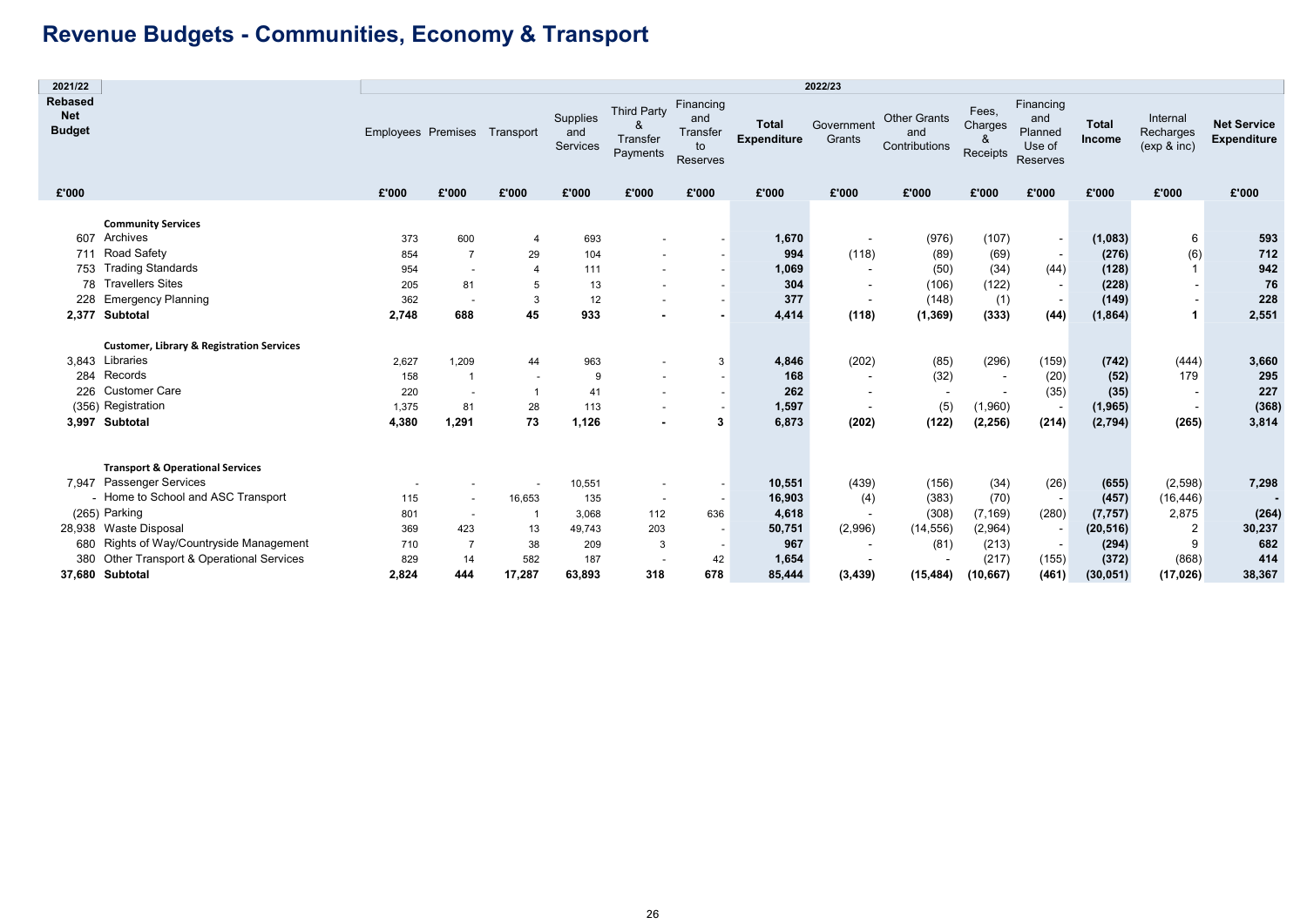## Revenue Budgets - Communities, Economy & Transport

| 2021/22                                       |                                                                                                                           | 2022/23                                |                          |                            |                                |                                                                                                              |                                                |                                    |                                                                                       |                                             |                                   |                                                      |                                         |                                                        |                                          |
|-----------------------------------------------|---------------------------------------------------------------------------------------------------------------------------|----------------------------------------|--------------------------|----------------------------|--------------------------------|--------------------------------------------------------------------------------------------------------------|------------------------------------------------|------------------------------------|---------------------------------------------------------------------------------------|---------------------------------------------|-----------------------------------|------------------------------------------------------|-----------------------------------------|--------------------------------------------------------|------------------------------------------|
| <b>Rebased</b><br><b>Net</b><br><b>Budget</b> |                                                                                                                           | Employees Premises Transport           |                          |                            | Supplies<br>and<br>Services    | <b>Third Party</b><br>&<br>Transfer<br>Payments                                                              | Financing<br>and<br>Transfer<br>to<br>Reserves | <b>Total</b><br><b>Expenditure</b> | Government<br>Grants                                                                  | <b>Other Grants</b><br>and<br>Contributions | Fees,<br>Charges<br>&<br>Receipts | Financing<br>and<br>Planned<br>Use of<br>Reserves    | <b>Total</b><br>Income                  | Internal<br>Recharges<br>(exp & inc)                   | <b>Net Service</b><br><b>Expenditure</b> |
| £'000                                         |                                                                                                                           | £'000                                  | £'000                    | £'000                      | £'000                          | £'000                                                                                                        | £'000                                          | £'000                              | £'000                                                                                 | £'000                                       | £'000                             | £'000                                                | £'000                                   | £'000                                                  | £'000                                    |
| 10,967                                        | Highways<br>1,283 Contract Management<br>Contract Costs (fixed and reactive)<br>539 Non Contract Works<br>12,789 Subtotal | 921<br>$\overline{\phantom{a}}$<br>921 | 1,369<br>58<br>1,427     | 9<br>$\sim$<br>9           | 447<br>12,061<br>397<br>12,905 | $\overline{\phantom{a}}$<br>$\sim$<br>168<br>168                                                             | $\sim$<br>$\sim$                               | 1,377<br>13,430<br>623<br>15,430   | ۰<br>$\overline{\phantom{a}}$<br>$\overline{\phantom{a}}$<br>$\overline{\phantom{0}}$ | (147)<br>(70)<br>(217)                      | (2, 317)<br>$\sim$<br>(2, 317)    | (104)<br>$\sim$<br>$\overline{\phantom{a}}$<br>(104) | (104)<br>(2, 464)<br>(70)<br>(2,638)    | 10<br>$\blacksquare$<br>$\overline{\phantom{a}}$<br>10 | 1,283<br>10,966<br>553<br>12,802         |
| 266<br>650                                    | <b>Planning &amp; Environment</b><br>Environment<br>Planning<br>- High Weald<br>916 Subtotal                              | 510<br>1,468<br>490<br>2,468           | 70<br>$\sim$<br>21<br>91 | $\overline{2}$<br>21<br>27 | 102<br>254<br>885<br>1,241     | $\overline{\phantom{a}}$<br>$\overline{\phantom{a}}$<br>$\overline{\phantom{a}}$<br>$\overline{\phantom{0}}$ |                                                | 684<br>1,743<br>1,400<br>3,827     | ٠<br>$\overline{\phantom{a}}$<br>(987)<br>(987)                                       | $\sim$<br>(31)<br>(424)<br>(455)            | (222)<br>(913)<br>(1)<br>(1, 136) | (258)<br>(100)<br>(23)<br>(381)                      | (480)<br>(1,044)<br>(1, 435)<br>(2,959) | $\blacksquare$<br>12<br>35<br>47                       | 204<br>711<br>915                        |
| 1.281                                         | <b>Economic Development Skills and Growth</b>                                                                             | 2,133                                  | 57                       | 15                         | 1,684                          | 26                                                                                                           |                                                | 3,915                              | (784)                                                                                 | (1,070)                                     | (357)                             | (159)                                                | (2, 370)                                | 65                                                     | 1,610                                    |
|                                               | 2,902 Management & Support                                                                                                | 2,101                                  | $\overline{\phantom{a}}$ | 17                         | 2,598                          | 22                                                                                                           | 1,450                                          | 6,188                              | (1,225)                                                                               | (2,028)                                     | $\overline{\phantom{a}}$          | $\overline{\phantom{a}}$                             | (3, 253)                                | (32)                                                   | 2,903                                    |
| 61.942 Total                                  |                                                                                                                           | 17,575                                 | 3,998                    | 17,473                     | 84,380                         | 534                                                                                                          | 2,131                                          | 126,091                            | (6, 755)                                                                              | (20, 745)                                   | (17,066)                          | (1, 363)                                             | (45, 929)                               | (17, 200)                                              | 62,962                                   |

| Main changes between years        | £'000    |
|-----------------------------------|----------|
| <b>Rebased Net Budget 2021/22</b> | 61,942   |
| Growth / Pressures                | 340      |
| Inflation                         | 1.937    |
| Savings                           | (1, 257) |
| Pay award                         |          |
| Tfrs between depts                |          |
| Departmental Estimate 2022/23     | 62,962   |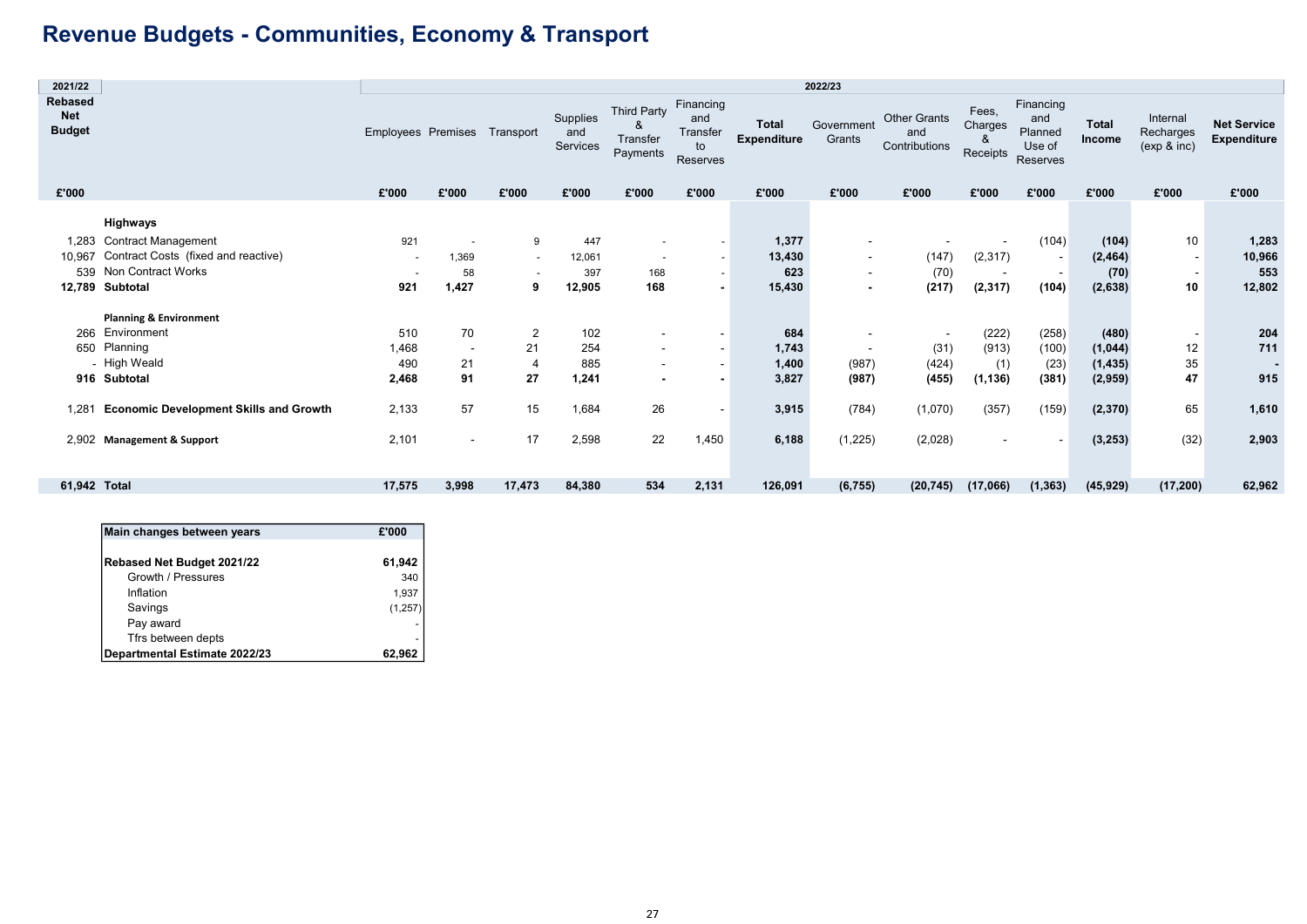## Revenue Budgets - Governance Services

|                           | 2022/23                                                                  |                                                                      |                              |                               |                                          |                          |                                      |                       |                                  |                                                               |                                                               |                                                                                                         |                                                                   |                                    |
|---------------------------|--------------------------------------------------------------------------|----------------------------------------------------------------------|------------------------------|-------------------------------|------------------------------------------|--------------------------|--------------------------------------|-----------------------|----------------------------------|---------------------------------------------------------------|---------------------------------------------------------------|---------------------------------------------------------------------------------------------------------|-------------------------------------------------------------------|------------------------------------|
|                           | Employees                                                                | Premises                                                             |                              | Supplies &                    | Transfers &                              | Financing                | <b>Total</b>                         | Government            |                                  | Fees,                                                         | Financing                                                     | Total                                                                                                   | Internal                                                          | <b>Net Service</b>                 |
| <b>Net Budget</b>         |                                                                          |                                                                      |                              | Services                      | <b>Third Party</b>                       | &                        | <b>Expenditure</b>                   | Grants                | Contributions                    | Charges &                                                     | & Planned                                                     | Income                                                                                                  | Recharges                                                         | <b>Expenditure</b>                 |
|                           |                                                                          |                                                                      |                              |                               |                                          |                          |                                      |                       |                                  |                                                               |                                                               |                                                                                                         |                                                                   |                                    |
|                           |                                                                          |                                                                      |                              |                               |                                          |                          |                                      |                       |                                  |                                                               |                                                               |                                                                                                         |                                                                   |                                    |
|                           |                                                                          |                                                                      |                              |                               |                                          |                          |                                      |                       |                                  |                                                               |                                                               |                                                                                                         |                                                                   |                                    |
|                           |                                                                          |                                                                      |                              |                               |                                          |                          |                                      |                       |                                  |                                                               |                                                               |                                                                                                         |                                                                   |                                    |
|                           |                                                                          |                                                                      |                              |                               |                                          |                          |                                      |                       |                                  |                                                               |                                                               |                                                                                                         |                                                                   | £'000                              |
|                           |                                                                          |                                                                      |                              |                               |                                          |                          |                                      |                       |                                  |                                                               |                                                               |                                                                                                         |                                                                   |                                    |
|                           |                                                                          |                                                                      |                              |                               |                                          | $\overline{\phantom{a}}$ |                                      | $\blacksquare$        |                                  |                                                               | $\overline{\phantom{a}}$                                      |                                                                                                         |                                                                   | 2,526                              |
|                           |                                                                          |                                                                      |                              |                               |                                          |                          |                                      |                       |                                  |                                                               |                                                               |                                                                                                         |                                                                   |                                    |
|                           |                                                                          |                                                                      |                              |                               |                                          |                          |                                      |                       |                                  |                                                               |                                                               |                                                                                                         |                                                                   |                                    |
| 1,000                     |                                                                          | $\overline{\phantom{a}}$                                             | 3                            |                               | $\overline{\phantom{a}}$                 |                          |                                      |                       |                                  |                                                               |                                                               |                                                                                                         |                                                                   | 999                                |
| 1,913 Legal               | 2,110                                                                    | $\sim$                                                               | 10                           | 134                           | $\overline{\phantom{a}}$                 | $\overline{\phantom{0}}$ | 2,254                                | $\sim$                |                                  |                                                               | $\overline{\phantom{0}}$                                      |                                                                                                         | $\sim$                                                            | 1,973                              |
| 2,913 Subtotal            | 3,164                                                                    | $\blacksquare$                                                       | 13                           | 183                           | $\blacksquare$                           |                          | 3,360                                | (53)                  |                                  |                                                               |                                                               |                                                                                                         |                                                                   | 2,972                              |
|                           |                                                                          |                                                                      |                              |                               |                                          |                          |                                      |                       |                                  |                                                               |                                                               |                                                                                                         |                                                                   |                                    |
| <b>Community Services</b> |                                                                          |                                                                      |                              |                               |                                          |                          |                                      |                       |                                  |                                                               |                                                               |                                                                                                         |                                                                   |                                    |
| 995 Coroners              | 275                                                                      | 315                                                                  | $\overline{4}$               | 412                           | $\overline{\phantom{a}}$                 |                          | 1,006                                | $\sim$                |                                  | $\blacksquare$                                                | $\overline{\phantom{a}}$                                      |                                                                                                         | $\sim$                                                            | 995                                |
| - Third Sector            | $\overline{\phantom{a}}$                                                 | $\overline{\phantom{a}}$                                             | $\overline{\phantom{a}}$     |                               | $\overline{\phantom{a}}$                 |                          |                                      | $\blacksquare$        | $\overline{\phantom{a}}$         | $\blacksquare$                                                | $\overline{\phantom{a}}$                                      |                                                                                                         | $\sim$                                                            | $\sim$                             |
| 995 Subtotal              | 275                                                                      | 315                                                                  | 4                            | 412                           | $\blacksquare$                           |                          | 1,006                                | $\blacksquare$        |                                  | $\blacksquare$                                                | $\overline{\phantom{a}}$                                      |                                                                                                         | $\sim$                                                            | 995                                |
|                           |                                                                          |                                                                      |                              |                               |                                          |                          |                                      |                       |                                  |                                                               |                                                               |                                                                                                         |                                                                   |                                    |
|                           |                                                                          |                                                                      |                              |                               |                                          |                          |                                      |                       |                                  |                                                               |                                                               |                                                                                                         |                                                                   |                                    |
| <b>Development</b>        |                                                                          |                                                                      |                              |                               |                                          |                          |                                      |                       |                                  | $\blacksquare$                                                |                                                               |                                                                                                         |                                                                   | 795                                |
|                           |                                                                          |                                                                      |                              |                               |                                          |                          |                                      |                       |                                  |                                                               |                                                               |                                                                                                         |                                                                   |                                    |
| 7,209 Total               | 5,531                                                                    | 317                                                                  | 58                           | 2,014                         | 8                                        | $\blacksquare$           | 7,928                                | (53)                  |                                  |                                                               | (4)                                                           | (638)                                                                                                   | (2)                                                               | 7,288                              |
|                           | 2,773 Corporate Governance<br><b>Corporate Support</b><br>Communications | £'000<br>1,492<br>1,054<br>Senior Management & Organisational<br>600 | £'000<br>2<br>$\blacksquare$ | £'000<br>39<br>$\overline{2}$ | Transport<br>£'000<br>1,071<br>49<br>348 | Payments<br>£'000<br>8   | Transfers<br>to<br>Reserves<br>£'000 | £'000<br>1,106<br>950 | £'000<br>2,612<br>$\blacksquare$ | £'000<br>(65)<br>(53)<br>(47)<br>(29)<br>(76)<br>(11)<br>(11) | Other Grants &<br>Receipts<br>£'000<br>(21)<br>(155)<br>(307) | Use of<br>Reserves<br>£'000<br>(4)<br>(1)<br>(252)<br>(4)<br>(253)<br>$\overline{\phantom{a}}$<br>(274) | £'000<br>(86)<br>(105)<br>(281)<br>(386)<br>(11)<br>(11)<br>(155) | (exp & inc)<br>£'000<br>(2)<br>(2) |

| Main changes between years    |       |
|-------------------------------|-------|
|                               | £'000 |
|                               |       |
| Rebased Net Budget 2021/22    | 7,209 |
| Growth / Pressures            |       |
| Inflation                     | 19    |
| Savings                       |       |
| Pay award                     |       |
| Tfrs between depts            | 60    |
| Departmental Estimate 2022/23 | 7.288 |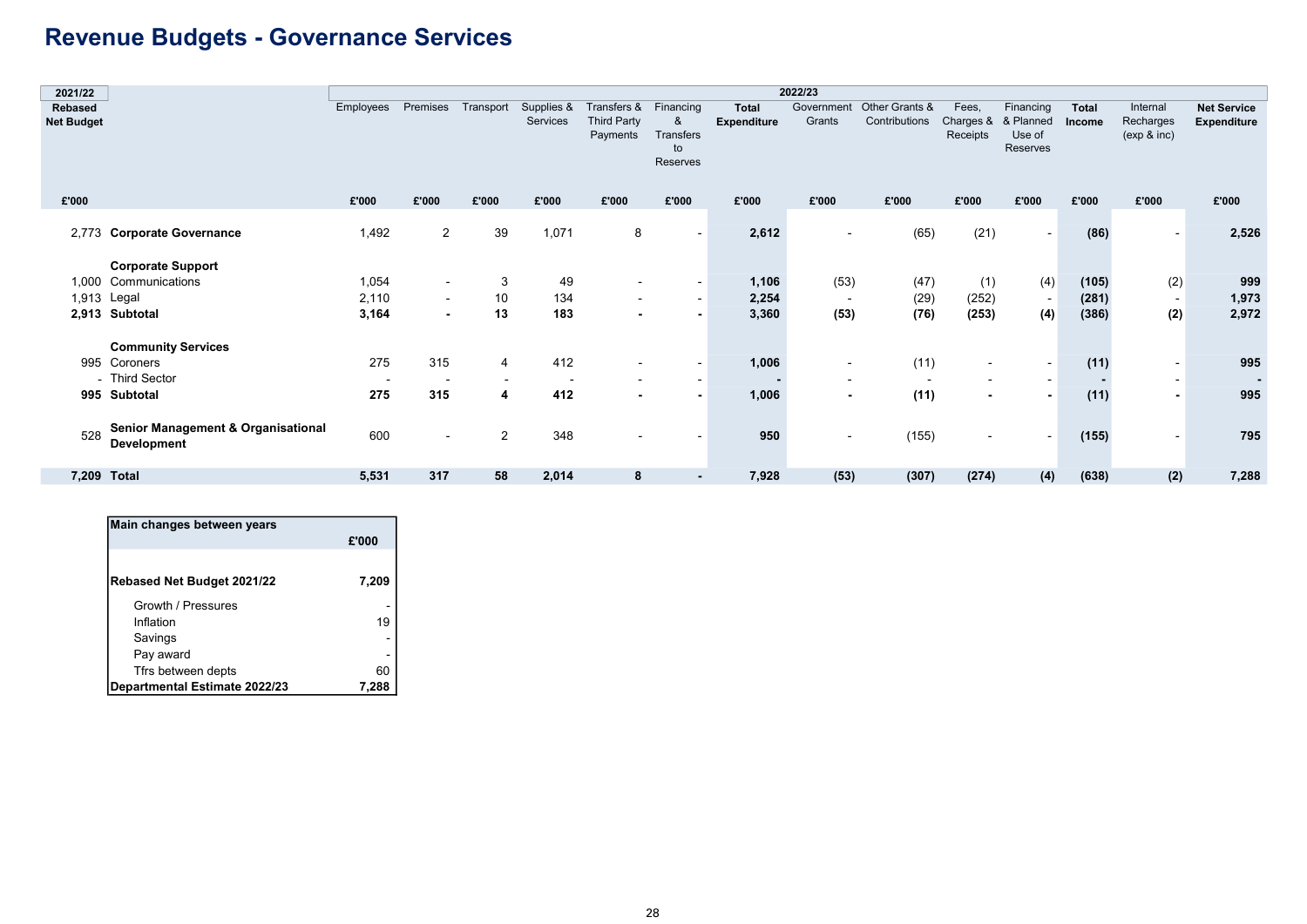## Capital programme to 2031/32

The planned capital programme supports the Council's Capital Strategy to 2042/43. It comprises targeted basic need investment that supports services in the delivery of priority outcomes and is supported by a planned programme to 2031/32. It includes providing for essential school places, investments in roads and transport infrastructure, support for climate change initiatives, enhancing the life of existing assets and ensuring they are fit for purpose, as well as support for strategic investment.

The proposed programme includes:

• Improvement to roads and transport infrastructure, including maintaining current road conditions of 4% (A Roads), 4% (B&C Roads), 14% (Unclassified roads) being "red" over the next 10 years.

• New investment to support essential works to highway structures and to address a backlog of life-expired street lighting columns.

• Providing necessary school places and school access initiatives, safeguarding and temporary accommodation.

- Investment for important additional school places for pupils with Special Educational Needs and Disabilities (SEND).
- Investment to support the Council's commitment of carbon neutrality by 2050 at the latest.
- Capital Building Improvements and energy saving measures;
- Essential Libraries work to keep libraries in their current condition and stop them from deteriorating;
- Support of Economic Growth and Strategic Infrastructure investment.
- Supported accommodation and improvements

### Introduction Introduction **Introduction** Total Programme of £752.9m comprising:



MTFP Programme to 2024/25

### Programme 2025/26 to 2031/32



An estimated 31% (£230.4m) will be funded from Government grants, with 8% (£70.3m) funded from scheme-specific income, requiring the remainder (£452.2m) funded locally through borrowing, capital receipts and use of reserves set aside for a specific purpose.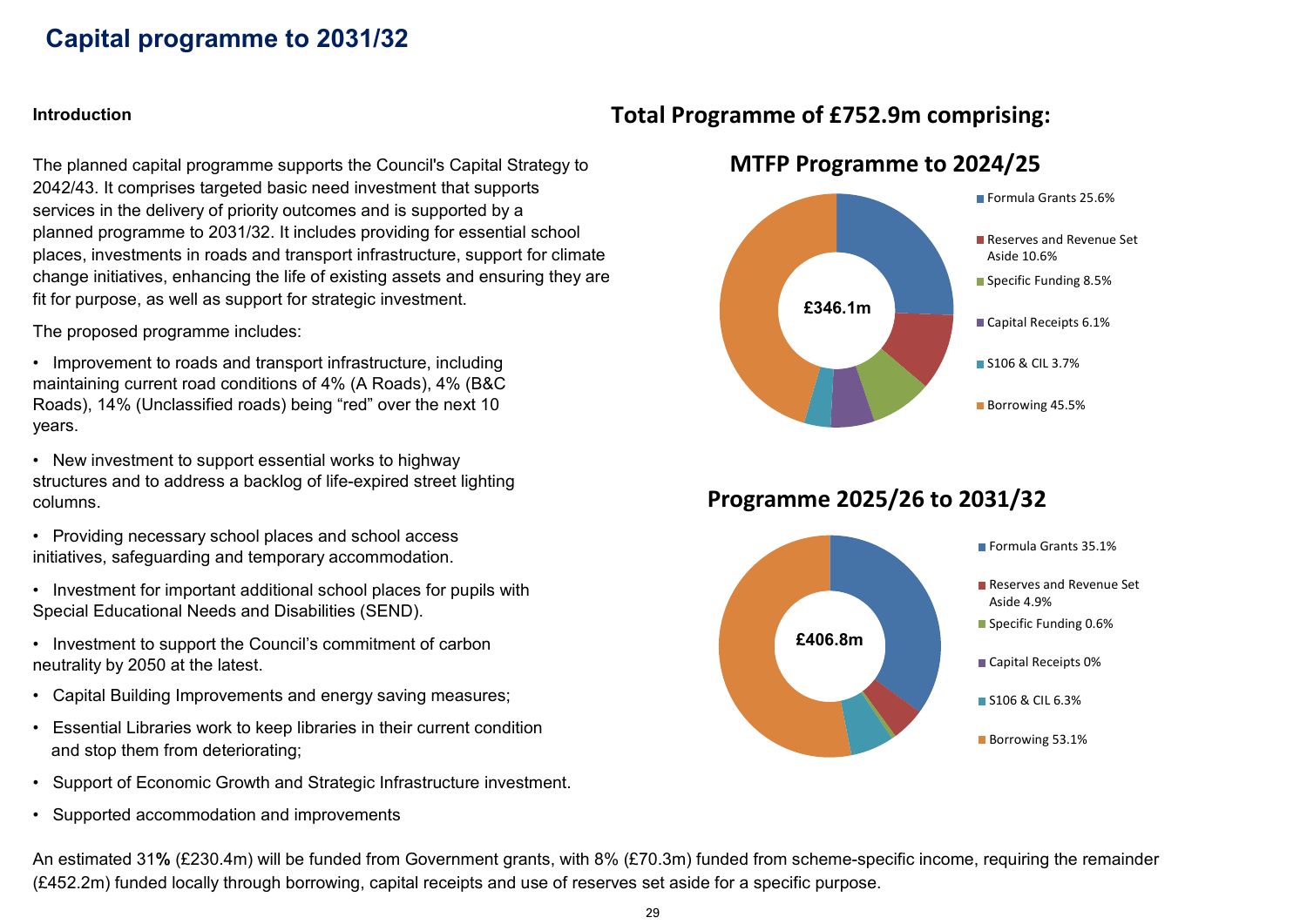### Capital programme - current programme and resources

| <b>Capital Programme</b>               | 2021/22   | 2022/23            | 2023/24 | 2024/25 | 2021-25                      | 2025/26 | 2026/27      | 2027/28 | 2028/29 | 2029/30 | 2030/31 | 2031/32 | Remaining     |
|----------------------------------------|-----------|--------------------|---------|---------|------------------------------|---------|--------------|---------|---------|---------|---------|---------|---------------|
|                                        |           | <b>MTFP Period</b> |         |         | Programme                    |         |              |         |         |         |         |         | <b>Budget</b> |
|                                        |           |                    |         |         | Total                        |         |              |         |         |         |         |         | Total         |
|                                        |           |                    |         |         |                              |         |              |         |         |         |         |         |               |
|                                        | £'000     | £'000              | £'000   | £'000   | £'000                        | £'000   | £'000        | £'000   | £'000   | £'000   | £'000   | £'000   | £'000         |
| <b>Adult Social Care</b>               | 60        | 194                | 50      | 50      | 354                          |         |              |         |         |         |         |         | 354           |
| <b>Business Services</b>               | 34,880    | 39,157             | 32,000  | 34,197  | 140,234                      | 40,352  | 27,542       | 36,598  | 23,713  | 18,760  | 16,899  | 18,265  | 322,363       |
| <b>Children's Services</b>             | 967       | 779                | 1,200   | 1,200   | 4,146                        |         |              |         |         |         |         |         | 4,146         |
| Communities, Economy & Transport       | 52,312    | 61,769             | 43,838  | 43,445  | 201,364                      | 34,950  | 31,066       | 30,660  | 31,666  | 31,618  | 31,946  | 32,746  | 426,016       |
|                                        |           |                    |         |         |                              |         |              |         |         |         |         |         |               |
| <b>Gross Expenditure by Department</b> | 88,219    | 101,899            | 77,088  | 78,892  | 346,098                      | 75,302  | 58,608       | 67,258  | 55,379  | 50,378  | 48,845  | 51,011  | 752,879       |
| Section 106 and CIL                    | (6,047)   | (1,711)            | (1,962) | (2,967) | (12,687)                     | (1,216) | (284)        | (95)    |         |         |         |         | (14, 282)     |
| <b>Other Specific Funding</b>          | (13, 481) | (6, 170)           | (6,027) | (3,826) | (29, 504)                    | (350)   | (350)        | (350)   | (350)   | (350)   | (350)   | (350)   | (31, 954)     |
| <b>Net Expenditure</b>                 | 68,691    | 94,018             | 69,099  | 72,099  | 303,907                      | 73,736  | 57,974       | 66,813  | 55,029  | 50,028  | 48,495  | 50,661  | 706,643       |
|                                        |           |                    |         |         |                              |         |              |         |         |         |         |         |               |
| <b>Current Funding Assumptions</b>     | 2021/22   | 2022/23            | 2023/24 | 2024/25 | 2021-25                      | 2025-32 | <b>Total</b> |         |         |         |         |         |               |
|                                        |           | <b>MTFP Period</b> |         |         | Programme Programme Resource |         |              |         |         |         |         |         |               |

|                                |        |        |        |        | <b>Total</b> | Total   |         |
|--------------------------------|--------|--------|--------|--------|--------------|---------|---------|
|                                | £'000  | £'000  | £'000  | £'000  | £'000        | £'000   | £'000   |
|                                |        |        |        |        |              |         |         |
| Capital Receipts               | 5,919  | 8,580  | 6,505  |        | 21,004       |         | 21,004  |
| Formula Grants                 | 25,177 | 25,436 | 17,738 | 19,433 | 87,784       | 142,607 | 230,391 |
| New Homes Bonus                |        | 816    |        |        | 816          |         | 816     |
| Section 106 and CIL Target     |        |        |        |        |              | 24,068  | 24,068  |
| Recycled Loans                 | 375    | 625    | 500    | 500    | 2,000        | 350     | 2,350   |
| Reserves and revenue set aside | 5,397  | 18,242 | 6,489  | 4,666  | 34,794       | 19,587  | 54,381  |
| Borrowing                      | 31,823 | 40,319 | 37,867 | 47,500 | 157,509      | 216,124 | 373,633 |
|                                |        |        |        |        |              |         |         |
|                                | 68,691 | 94,018 | 69,099 | 72,099 | 303,907      | 402,736 | 706,643 |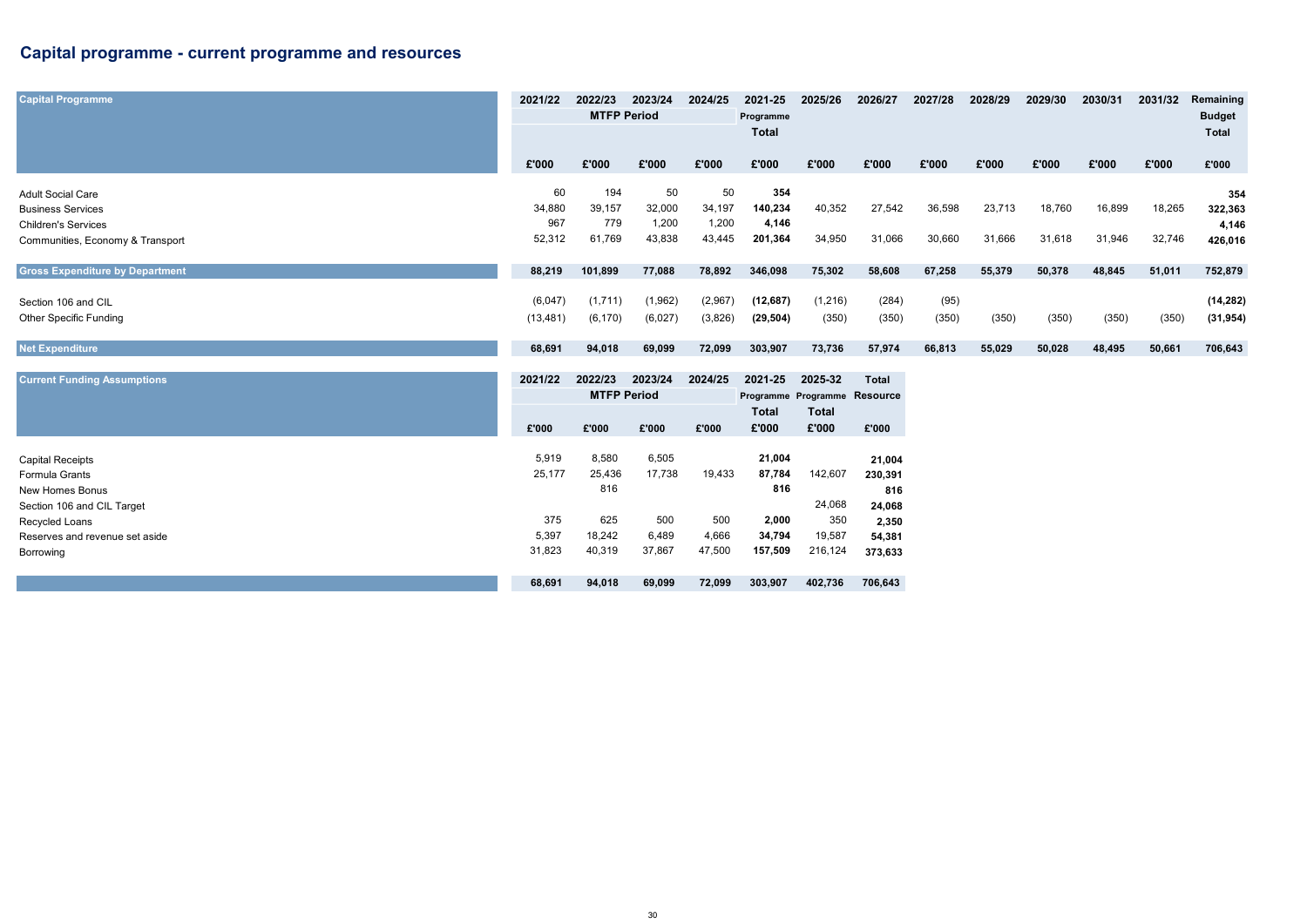## Capital programme - Adult Social Care

| <b>Adult Social Care</b>      | 2021/22 | 2022/23            | 2023/24 | 2024/25 | 2025/26      | 2026/27     | 2027/28     | 2028/29     | 2029/30     | 2030/31 | 2031/32      | Remaining                     |
|-------------------------------|---------|--------------------|---------|---------|--------------|-------------|-------------|-------------|-------------|---------|--------------|-------------------------------|
|                               |         | <b>MTFP Period</b> |         |         |              |             |             |             |             |         |              | <b>Budget</b><br><b>Total</b> |
|                               |         |                    |         |         |              |             |             |             |             |         |              |                               |
|                               | £'000   | £'000              | £'000   | £'000   | £'000        | £'000       | £'000       | £'000       | £'000       | £'000   | £'000        | £'000                         |
| <b>Specific Projects:</b>     |         |                    |         |         |              |             |             |             |             |         |              |                               |
| Greenacres                    | 10      | 144                |         |         |              |             |             |             |             |         |              | 154                           |
| <b>House Adaptations</b>      | 50      | 50                 | 50      | 50      |              |             |             |             |             |         |              | 200                           |
| <b>Gross Expenditure</b>      | 60      | 194                | 50      | 50      | $\mathbf{0}$ | $\mathbf 0$ | $\mathbf 0$ | $\mathbf 0$ | $\mathbf 0$ |         | $\mathbf{0}$ | 354                           |
|                               |         |                    |         |         |              |             |             |             |             |         |              |                               |
| S106 & CIL                    |         |                    |         |         |              |             |             |             |             |         |              |                               |
| <b>Other Specific Funding</b> | (10)    | (144)              |         |         |              |             |             |             |             |         |              | (154)                         |
| <b>Net Expenditure</b>        | 50      | 50                 | 50      | 50      | $\mathbf 0$  | $\mathbf 0$ | $\mathbf 0$ | $\mathbf 0$ | $\mathbf 0$ |         | $\mathbf{0}$ | 200                           |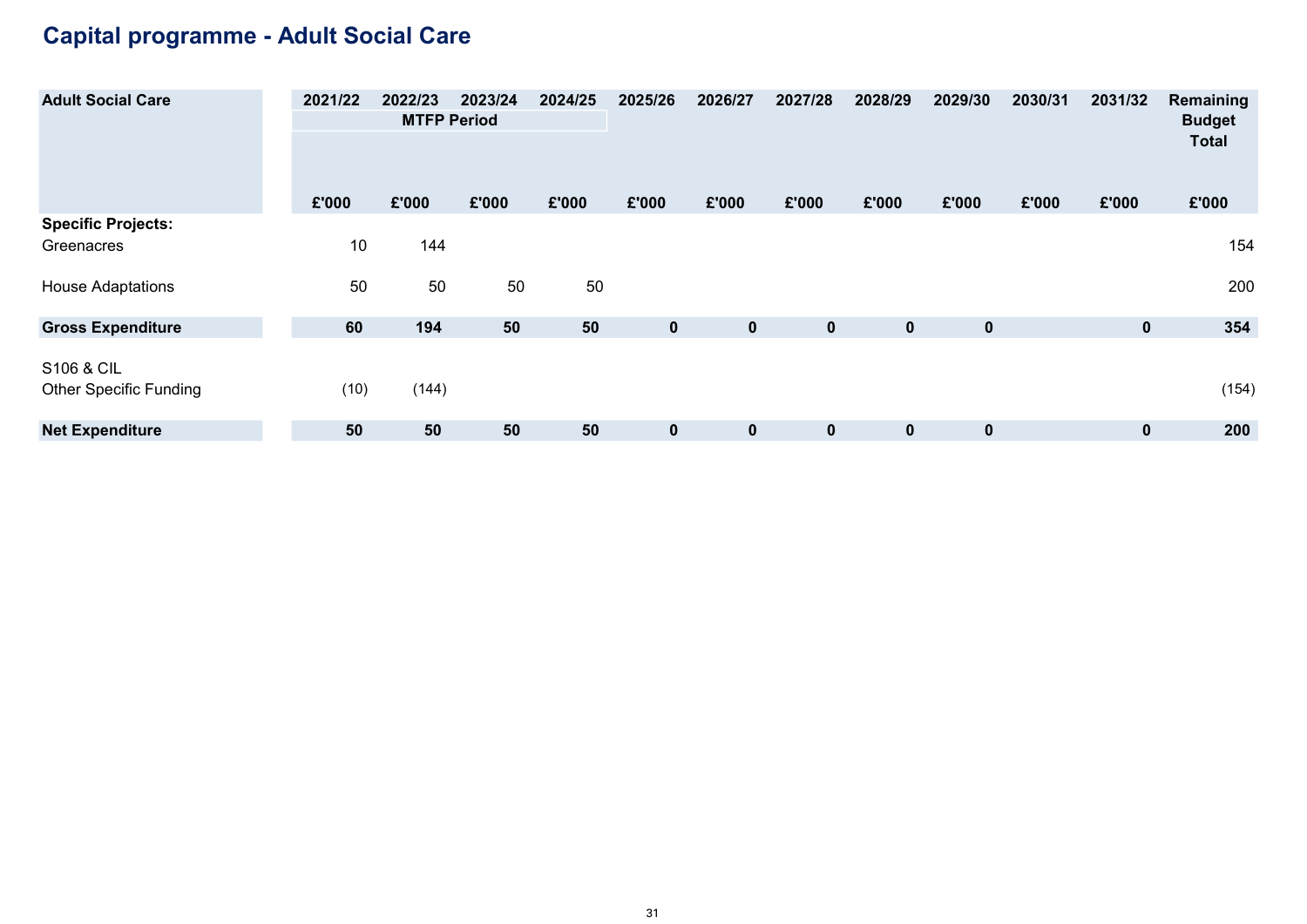### Capital programme - Business Services

| <b>Business Services</b>                                   | 2021/22           | 2022/23<br><b>MTFP Period</b> | 2023/24          | 2024/25 | 2025/26 | 2026/27 | 2027/28 | 2028/29 | 2029/30 | 2030/31 | 2031/32 | Remaining<br><b>Budget</b><br><b>Total</b> |
|------------------------------------------------------------|-------------------|-------------------------------|------------------|---------|---------|---------|---------|---------|---------|---------|---------|--------------------------------------------|
|                                                            | £'000             | £'000                         | £'000            | £'000   | £'000   | £'000   | £'000   | £'000   | £'000   | £'000   | £'000   | £'000                                      |
| Target led basic need:                                     |                   |                               |                  |         |         |         |         |         |         |         |         |                                            |
| Schools Basic Need (delivered on behalf of CSD)            | 16,574            | 5,684                         | 5,869            | 16,625  | 23,120  | 15,060  | 17,140  | 9,340   | 4,920   |         |         | 114,332                                    |
| Capital Building Improvements (Schools)                    | 5,400             | 5,463                         | 3,982            | 3,982   | 3,982   | 3,982   | 3,982   | 3,982   | 3,982   | 3,982   | 3,982   | 46,701                                     |
| Capital Building Improvements (Corpoate)                   | 2,100             | 7,507                         | 4,300            | 4,300   | 4,000   | 4,000   | 4,000   | 4,000   | 4,000   | 4,000   | 4,000   | 46,207                                     |
| IT & Digital Strategy Implementation                       | 8,568             | 14,910                        | 10,999           | 2,940   | 3,900   | 3,550   | 11,126  | 6,041   | 5,508   | 8,567   | 9,933   | 86,042                                     |
| <b>Specific Projects:</b><br>Lansdowne Secure Unit Phase 2 | 314               |                               |                  |         |         |         |         |         |         |         |         | 314                                        |
| Energy Efficiency - SALIX scheme                           | 428               | 350                           | 350              | 350     | 350     | 350     | 350     | 350     | 350     | 350     | 350     | 3,928                                      |
| Special Educational Needs                                  | 100               | 1,600                         | 1,500            |         |         |         |         |         |         |         |         | 3,200                                      |
| Special Educational Needs (Grove Park / Beacon)            |                   | 2,500                         | 5,000            | 6,000   | 5,000   | 600     |         |         |         |         |         | 19,100                                     |
| Specialist Provision in Secondary Schools                  | 730               | 150                           |                  |         |         |         |         |         |         |         |         | 880                                        |
| <b>Disability Children's Homes</b>                         | 20                | 222                           |                  |         |         |         |         |         |         |         |         | 242                                        |
| Westfield Lane (delivered on behalf of CSD)                | 500               | 690                           |                  |         |         |         |         |         |         |         |         | 1,190                                      |
| <b>Property Agile Works</b>                                | 122               | 81                            |                  |         |         |         |         |         |         |         |         | 203                                        |
| IT & Digital - Utilising Automation                        | 24                |                               |                  |         |         |         |         |         |         |         |         | 24                                         |
| <b>Gross Expenditure</b>                                   | 34,880            | 39,157                        | 32,000           | 34,197  | 40,352  | 27,542  | 36,598  | 23,713  | 18,760  | 16,899  | 18,265  | 322,363                                    |
| S106 & CIL<br><b>Other Specific Funding</b>                | (5, 484)<br>(742) | (185)<br>(350)                | (1,806)<br>(350) | (350)   | (350)   | (350)   | (350)   | (350)   | (350)   | (350)   | (350)   | (7, 475)<br>(4, 242)                       |
| <b>Net Expenditure</b>                                     | 28,654            | 38.622                        | 29,844           | 33,847  | 40,002  | 27,192  | 36,248  | 23,363  | 18,410  | 16,549  | 17,915  | 310,646                                    |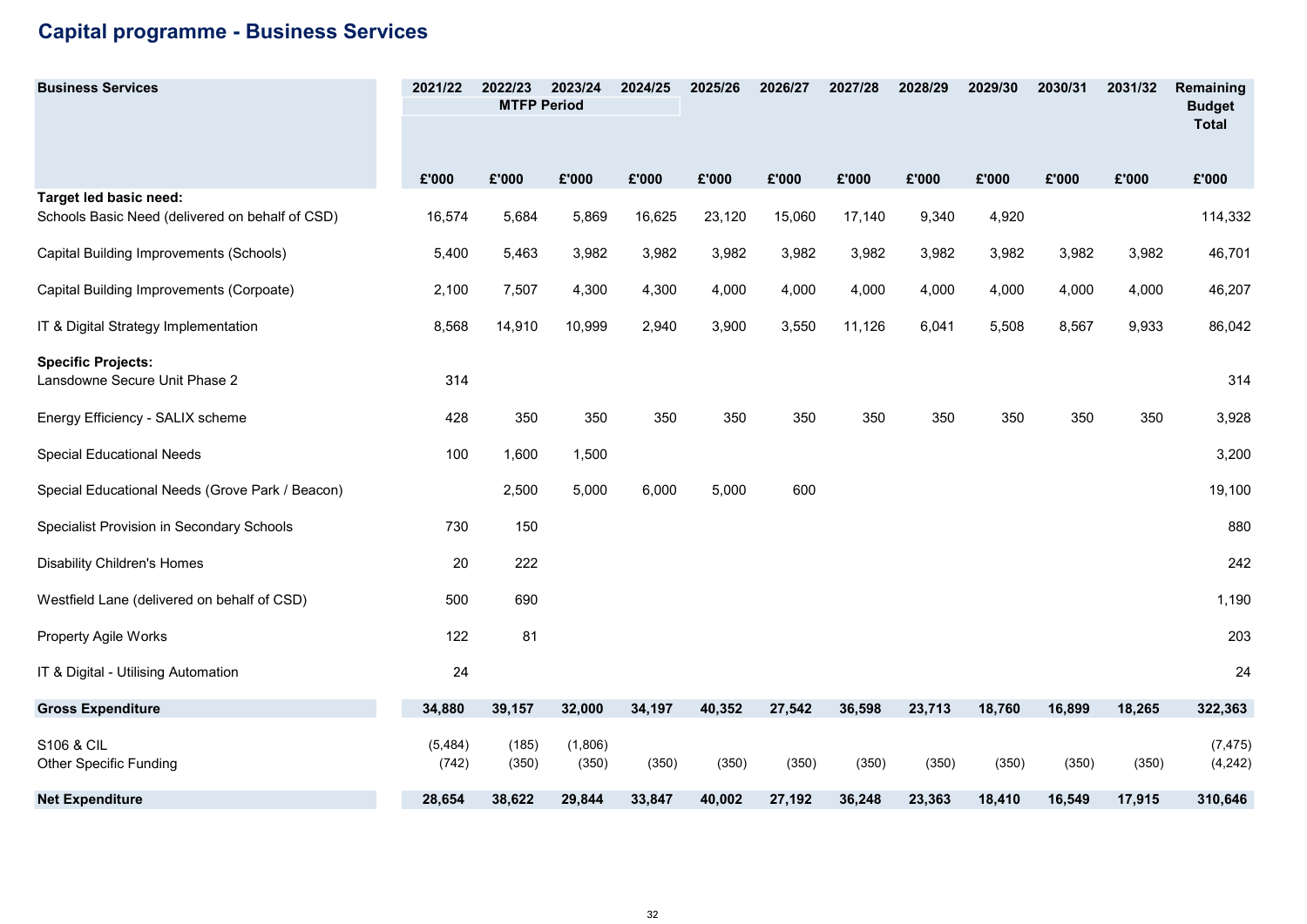## Capital programme - Children's Services

| <b>Children's Services</b>       | 2021/22 | 2022/23<br><b>MTFP Period</b> | 2023/24  | 2024/25  | 2025/26     | 2026/27          | 2027/28      | 2028/29     | 2029/30     | 2030/31 | 2031/32     | Remaining<br><b>Budget</b> |
|----------------------------------|---------|-------------------------------|----------|----------|-------------|------------------|--------------|-------------|-------------|---------|-------------|----------------------------|
|                                  |         |                               |          |          |             |                  |              |             |             |         |             | <b>Total</b>               |
|                                  | £'000   | £'000                         | £'000    | £'000    | £'000       | £'000            | £'000        | £'000       | £'000       | £'000   | £'000       | £'000                      |
| Target led basic need:           |         |                               |          |          |             |                  |              |             |             |         |             |                            |
| <b>Schools Delegated Capital</b> | 760     | 729                           | 1,150    | 1,150    |             |                  |              |             |             |         |             | 3,789                      |
| <b>Specific Projects:</b>        |         |                               |          |          |             |                  |              |             |             |         |             |                            |
| <b>House Adaptations</b>         | 160     | 50                            | 50       | 50       |             |                  |              |             |             |         |             | 310                        |
| Conquest Centre redevelopment    | 47      |                               |          |          |             |                  |              |             |             |         |             | 47                         |
| <b>Gross Expenditure</b>         | 967     | 779                           | 1,200    | 1,200    | $\mathbf 0$ | $\mathbf 0$      | $\mathbf{0}$ | $\mathbf 0$ | $\mathbf 0$ |         | $\mathbf 0$ | 4,146                      |
| S106 & CIL                       |         |                               |          |          |             |                  |              |             |             |         |             |                            |
| <b>Other Specific Funding</b>    | (760)   | (729)                         | (1, 150) | (1, 150) |             |                  |              |             |             |         |             | (3,789)                    |
| <b>Net Expenditure</b>           | 207     | 50                            | 50       | 50       | 0           | $\boldsymbol{0}$ | $\mathbf 0$  | $\mathbf 0$ | $\mathbf 0$ |         | $\mathbf 0$ | 357                        |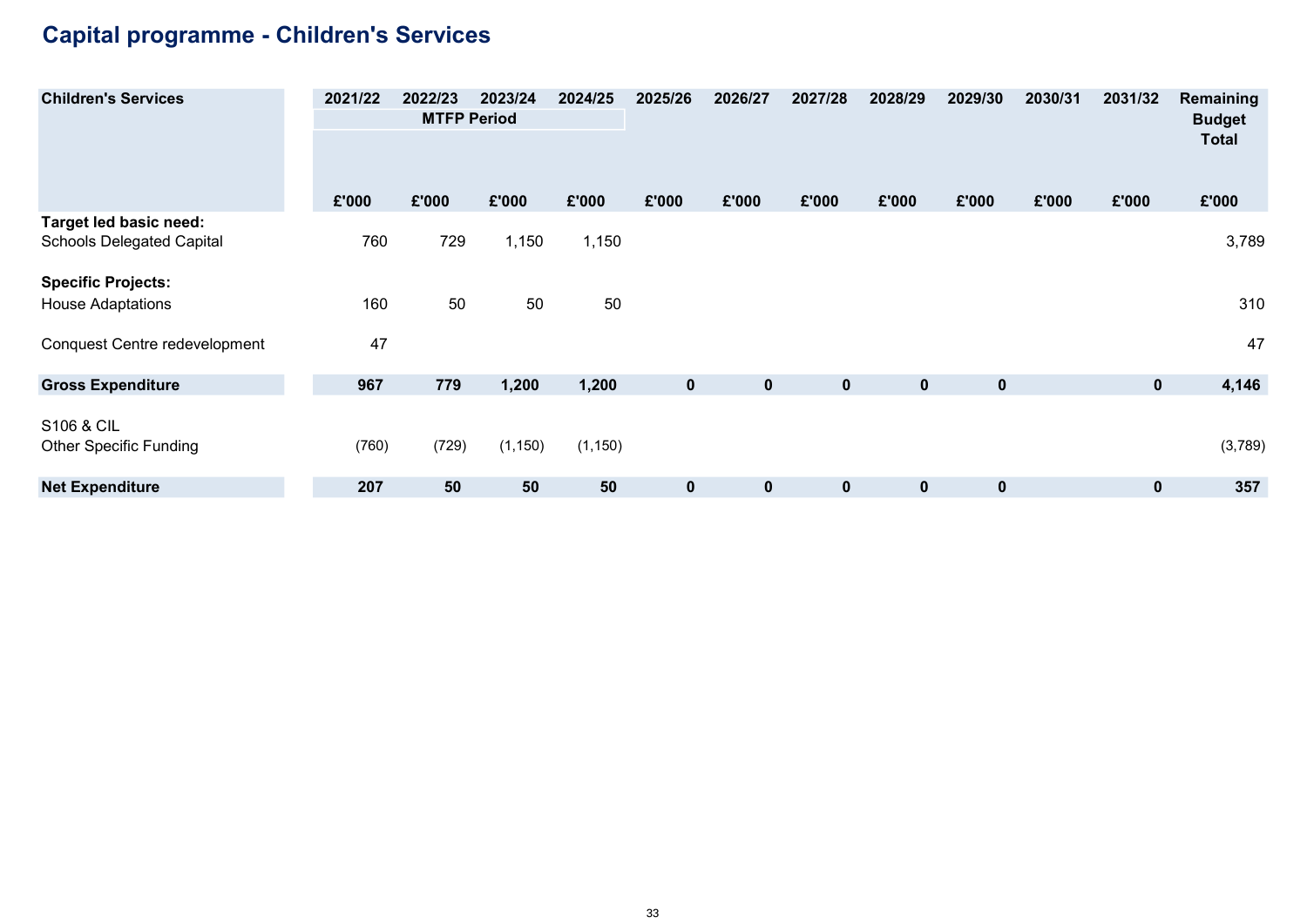## Capital programme - Communities, Economy & Transport

| <b>Communities, Economy &amp; Transport</b>                                                                                                                                                                 | 2021/22          | 2022/23<br><b>MTFP Period</b> | 2023/24           | 2024/25    | 2025/26    | 2026/27 | 2027/28 | 2028/29 | 2029/30 | 2030/31 | 2031/32 | Remaining<br><b>Budget</b>              |
|-------------------------------------------------------------------------------------------------------------------------------------------------------------------------------------------------------------|------------------|-------------------------------|-------------------|------------|------------|---------|---------|---------|---------|---------|---------|-----------------------------------------|
|                                                                                                                                                                                                             |                  |                               |                   |            |            |         |         |         |         |         |         | <b>Total</b>                            |
|                                                                                                                                                                                                             | £'000            | £'000                         | £'000             | £'000      | £'000      | £'000   | £'000   | £'000   | £'000   | £'000   | £'000   | £'000                                   |
| Target led basic need:<br><b>Bridge Assessment Strengthening</b>                                                                                                                                            | 1,662            | 3,026                         | 3,708             | 1,775      | 3,025      | 2,777   | 1,830   | 1,885   | 1,942   | 2,000   | 2,060   | 25,690                                  |
| Highways Structural Maintenance                                                                                                                                                                             | 16,512           | 20,921                        | 21,147            | 21,688     | 22,246     | 22,819  | 23,412  | 24,022  | 24,649  | 25,295  | 25,961  | 248,672                                 |
| Rights of Way Surface Repairs and Bridge<br>Replacement Programme                                                                                                                                           | 577              | 565                           | 565               | 475        | 484        | 494     | 504     | 514     | 524     | 540     | 556     | 5,798                                   |
| Street Lighting and Traffic Signals (life expired)                                                                                                                                                          | 1,713            | 3,745                         | 3,792             | 3,839      | 3,888      | 989     | 1,041   | 1,095   | 1,135   | 1,192   | 1,250   | 23,679                                  |
| <b>Specific Projects:</b><br><b>Broadband</b>                                                                                                                                                               | 1,109            | 2,512                         | 2,513             | 2,513      |            |         |         |         |         |         |         | 8,647                                   |
| Salix Solar Panels                                                                                                                                                                                          | 257              | 86                            |                   |            |            |         |         |         |         |         |         | 343                                     |
| Salix Decarbonisation - Ninfield School                                                                                                                                                                     | 145              |                               |                   |            |            |         |         |         |         |         |         | 145                                     |
| Street Lighting and Traffic Signals - SALIX scheme                                                                                                                                                          | 1,636            |                               |                   |            |            |         |         |         |         |         |         | 1,636                                   |
| <b>Climate Emergency Works</b>                                                                                                                                                                              | 768              | 2,819                         |                   |            |            |         |         |         |         |         |         | 3,587                                   |
| Climate Emergency Action Plan                                                                                                                                                                               |                  |                               | 3,000             | 3,000      |            |         |         |         |         |         |         | 6,000                                   |
| Bexhill & Hastings Link Road (BHLR)                                                                                                                                                                         | 1,660            | 252                           |                   |            |            |         |         |         |         |         |         | 1,912                                   |
| <b>BHLR Complementary Measures</b>                                                                                                                                                                          | $-68$            | 198                           |                   |            |            |         |         |         |         |         |         | 130                                     |
| <b>Community Match Fund</b>                                                                                                                                                                                 | 60               | 1,189                         |                   |            |            |         |         |         |         |         |         | 1,249                                   |
| Economic Growth & Strategic Infrastructure Programme<br>Economic Intervention Fund - Grants<br>Economic Intervention Fund - Loans<br><b>Stalled Sites</b><br><b>EDS Upgrading Empty Commercial Property</b> | 221<br>375<br>75 | 368<br>500<br>100<br>7        | 345<br>500<br>154 | 300<br>500 | 300<br>473 | 300     | 300     | 154     |         |         |         | 2,288<br>2,348<br>329<br>$\overline{7}$ |
| Hailsham HWRS                                                                                                                                                                                               | 5                | 159                           |                   |            |            |         |         |         |         |         |         | 164                                     |
| Other Integrated Transport Schemes                                                                                                                                                                          | 3,270            | 5,402                         | 2,981             | 5,535      | 4,024      | 3,153   | 3,014   | 2,919   | 2,919   | 2,919   | 2,919   | 39,055                                  |
| Integrated Transport Schemes - A22 Corridor Package                                                                                                                                                         | 429              |                               |                   | 34         |            |         |         |         |         |         |         | 429                                     |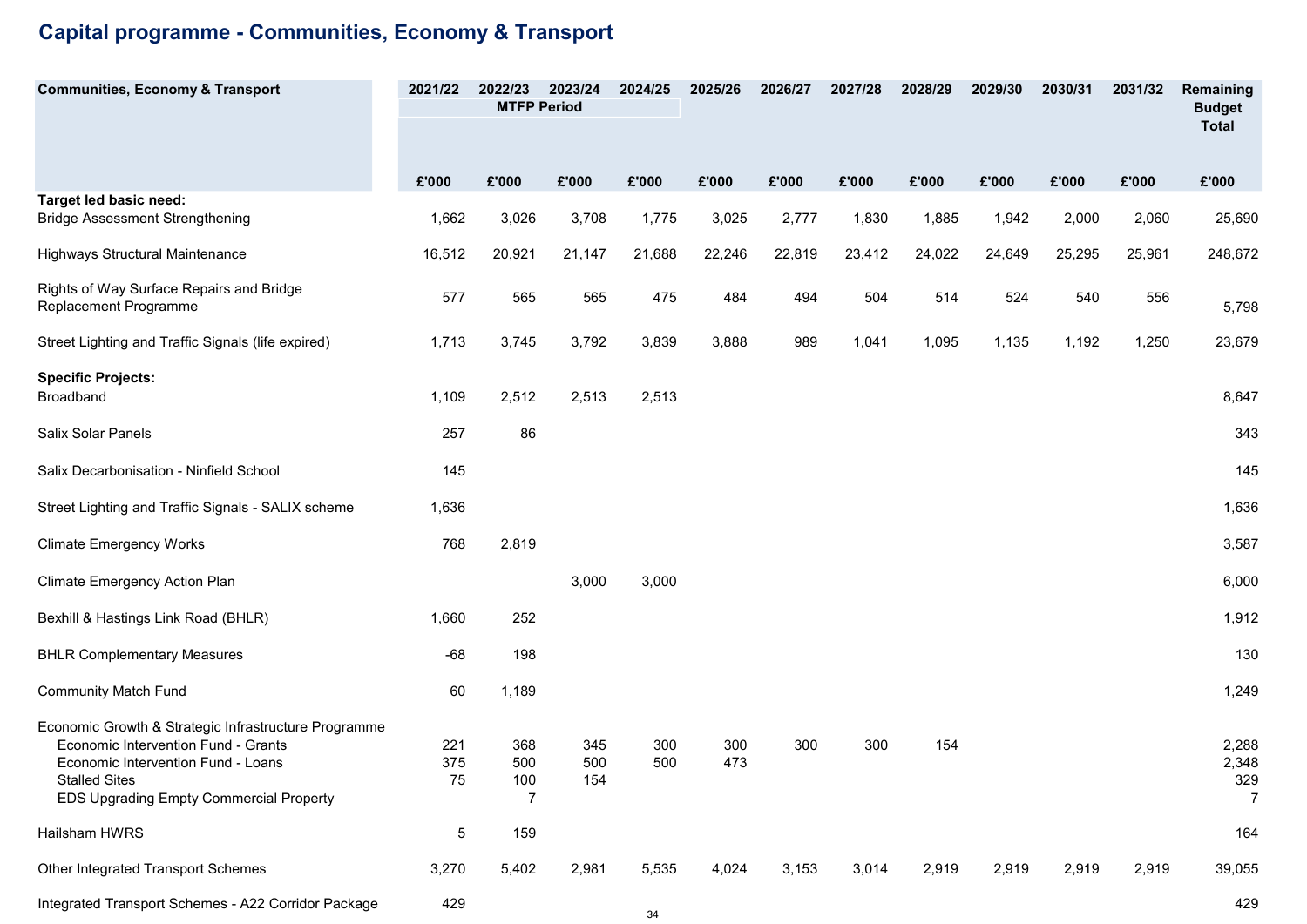## Capital programme - Communities, Economy & Transport

| <b>Communities, Economy &amp; Transport</b>                       | 2021/22 | 2022/23<br><b>MTFP Period</b> | 2023/24 | 2024/25 | 2025/26 | 2026/27 | 2027/28 | 2028/29 | 2029/30 | 2030/31 | 2031/32 | Remaining<br><b>Budget</b> |
|-------------------------------------------------------------------|---------|-------------------------------|---------|---------|---------|---------|---------|---------|---------|---------|---------|----------------------------|
|                                                                   |         |                               |         |         |         |         |         |         |         |         |         | <b>Total</b>               |
|                                                                   | £'000   | £'000                         | £'000   | £'000   | £'000   | £'000   | £'000   | £'000   | £'000   | £'000   | £'000   | £'000                      |
|                                                                   |         |                               |         |         |         |         |         |         |         |         |         |                            |
| <b>Visually Better Roads</b>                                      |         | 5,800                         |         |         |         |         |         |         |         |         |         | 5,800                      |
| The Keep                                                          | 14      | 132                           | 96      | 26      |         | 85      | 110     | 628     |         |         |         | 1,091                      |
| Library Refurbishment                                             | 490     | 622                           | 449     | 449     | 449     | 449     | 449     | 449     | 449     |         |         | 4,255                      |
| Covid-19 Recovery - Libraries Targeted Support                    | 250     |                               |         |         |         |         |         |         |         |         |         | 250                        |
| Newhaven Port Access Road                                         | 459     | 79                            | 20      | 776     |         |         |         |         |         |         |         | 1,334                      |
| Real Time Passenger Information                                   | 139     | 47                            | 44      | 60      | 61      |         |         |         |         |         |         | 351                        |
| Queensway Depot Development (Formerly Eastern)                    | 300     |                               | 791     |         |         |         |         |         |         |         |         | 1,091                      |
| <b>Exceat Bridge</b>                                              | 887     | 1,748                         | 3,733   | 2,509   |         |         |         |         |         |         |         | 8,877                      |
| Emergency Active Travel Fund - Tranche 1                          | 6       |                               |         |         |         |         |         |         |         |         |         | $\,6\,$                    |
| Emergency Active Travel Fund - Tranche 2                          | 921     | 522                           |         |         |         |         |         |         |         |         |         | 1,443                      |
| <b>Local Enterprise Funded Schemes</b>                            |         |                               |         |         |         |         |         |         |         |         |         |                            |
| Eastbourne Town Centre Phase 2                                    | 515     | 1,959                         |         |         |         |         |         |         |         |         |         | 2,474                      |
| <b>Bexhill Enterprise Park North</b>                              | 1,940   |                               |         |         |         |         |         |         |         |         |         | 1,940                      |
| Eastbourne/South Wealden Walking & Cycling Packag                 | 482     | 2,231                         |         |         |         |         |         |         |         |         |         | 2,713                      |
| Hailsham/Polegate/Eastbourne Movement &<br><b>Access Corridor</b> | 276     | 744                           |         |         |         |         |         |         |         |         |         | 1,020                      |
| Hastings & Bexhill Movement & Access Package                      | 1,571   | 4,323                         |         |         |         |         |         |         |         |         |         | 5,894                      |
| Sidney Little Road Business Incubator Hub                         | 381     |                               |         |         |         |         |         |         |         |         |         | 381                        |
| <b>Skills for Rural Businesses Post Brexit</b>                    | 3,113   |                               |         |         |         |         |         |         |         |         |         | 3,113                      |
| <b>Bexhill Creative Workspace</b>                                 | 369     |                               |         |         |         |         |         |         |         |         |         | 369                        |
| Eastbourne Fisherman's Quayside &                                 |         |                               |         |         |         |         |         |         |         |         |         |                            |
| Infrastructure Development Project                                | 1,440   |                               |         |         |         |         |         |         |         |         |         | 1,440                      |
| Getting Building Fund - Fast Track Business                       |         |                               |         |         |         |         |         |         |         |         |         |                            |
| Solutions                                                         | 3,500   |                               |         |         |         |         |         |         |         |         |         | 3,500                      |
| Getting Building Fund - Observer Building                         | 778     |                               |         |         |         |         |         |         |         |         |         | 778                        |
| Getting Building Fund - Restoring Winter Gardens                  | 1,324   |                               |         |         |         |         |         |         |         |         |         | 1,324                      |
| Getting Building Fund - Creative Hub 4 Fisher                     | 107     |                               |         |         |         |         |         |         |         |         |         |                            |
| Street                                                            |         |                               |         |         |         |         |         |         |         |         |         | 107                        |
| Getting Building Fund - Riding Sunbeams                           | 1,820   | 707                           |         |         |         |         |         |         |         |         |         | 2,527                      |
| Getting Building Fund - Sussex Innovation Falmer                  | 200     |                               |         | 35      |         |         |         |         |         |         |         | 200                        |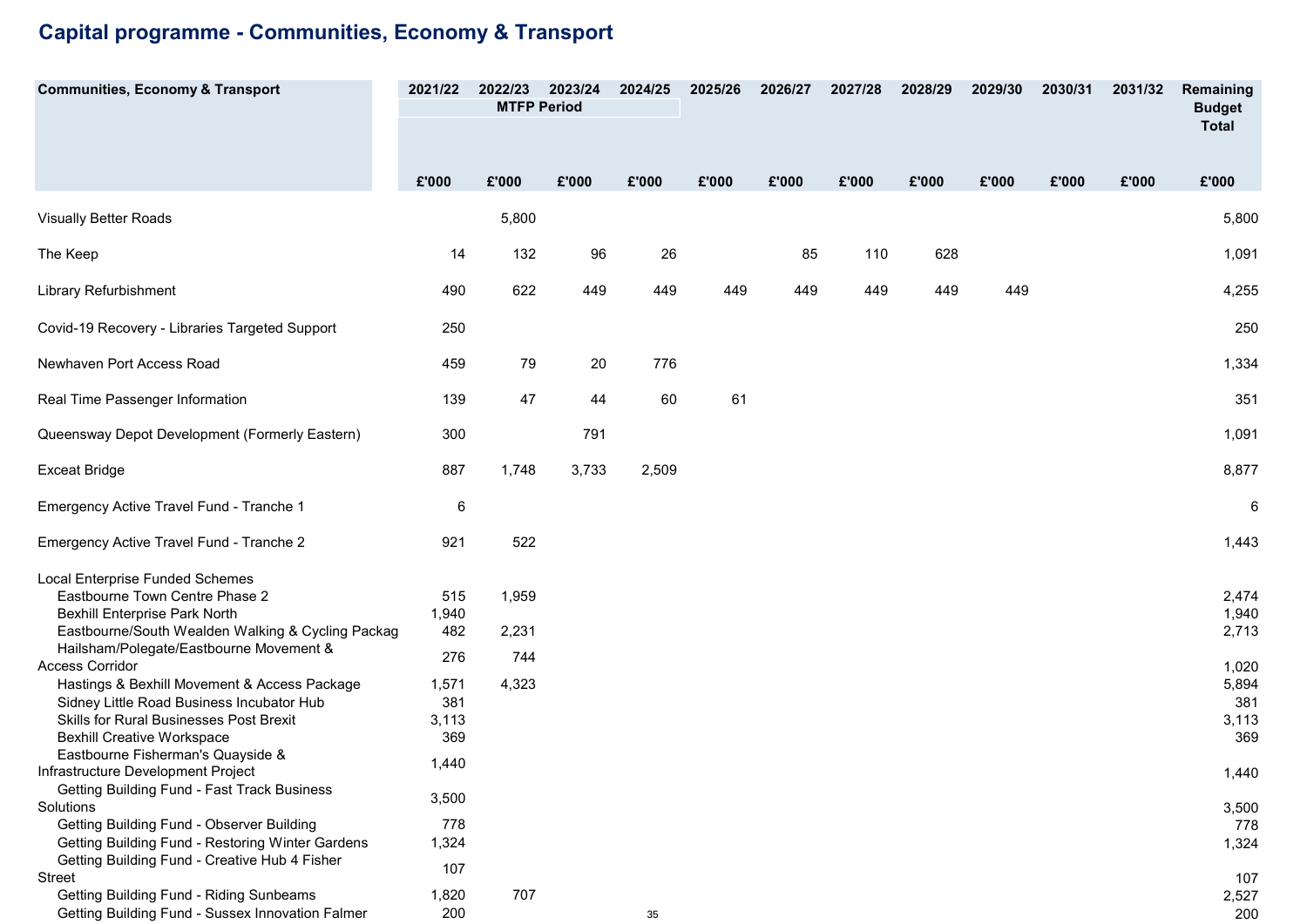## Capital programme - Communities, Economy & Transport

| <b>Communities, Economy &amp; Transport</b>                                                                            | 2021/22           | 2022/23<br><b>MTFP Period</b> | 2023/24           | 2024/25            | 2025/26  | 2026/27 | 2027/28 | 2028/29 | 2029/30 | 2030/31 | 2031/32 | Remaining<br><b>Budget</b><br><b>Total</b> |
|------------------------------------------------------------------------------------------------------------------------|-------------------|-------------------------------|-------------------|--------------------|----------|---------|---------|---------|---------|---------|---------|--------------------------------------------|
|                                                                                                                        | £'000             | £'000                         | £'000             | £'000              | £'000    | £'000   | £'000   | £'000   | £'000   | £'000   | £'000   | £'000                                      |
| Getting Building Fund - UTC Maritime and<br>Sustainable Technology Hub<br>Getting Building Fund - Accessing Charleston | 294<br>330        | 1,006                         |                   |                    |          |         |         |         |         |         |         | 1,300<br>330                               |
| <b>Gross Expenditure</b>                                                                                               | 52,312            | 61,769                        | 43,838            | 43,445             | 34,950   | 31,066  | 30,660  | 31,666  | 31,618  | 31,946  | 32,746  | 426,016                                    |
| <b>S106 &amp; CIL</b><br><b>Other Specific Funding</b>                                                                 | (563)<br>(11,969) | (1,526)<br>(4,947)            | (156)<br>(4, 527) | (2,967)<br>(2,326) | (1, 216) | (284)   | (95)    |         |         |         |         | (6, 807)<br>(23, 769)                      |
| <b>Net Expenditure</b>                                                                                                 | 39,780            | 55,296                        | 39,155            | 38,152             | 33,734   | 30,782  | 30,565  | 31,666  | 31,618  | 31,946  | 32,746  | 395,440                                    |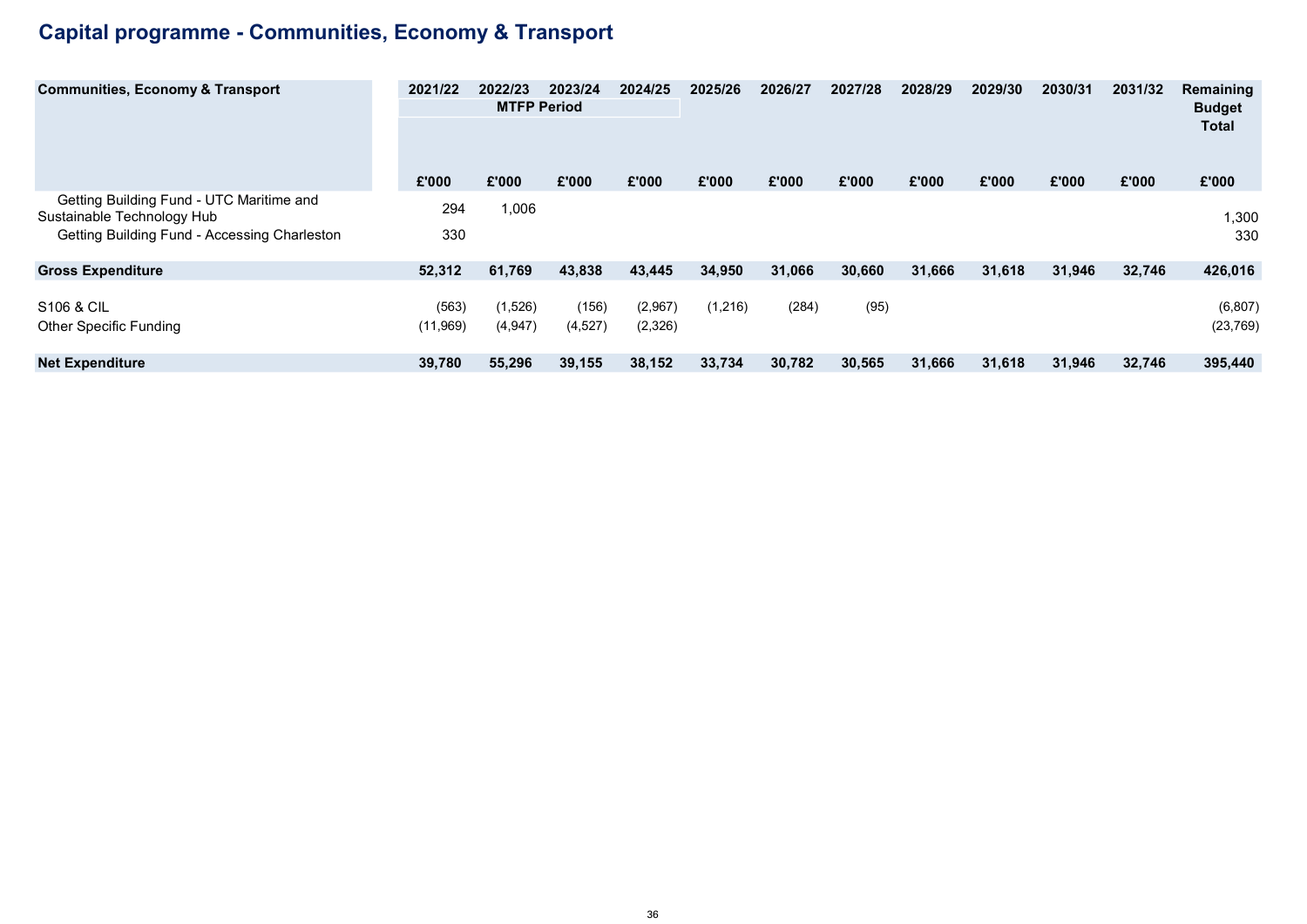### Reserve Balances

|                                                                                                                                                                                                                                                                                                  | <b>Anticipated</b><br><b>Balance</b> | <b>Net planned</b><br><b>Movements</b> | <b>Anticipated</b><br><b>Balance</b> | <b>Estimated</b><br><b>Balance</b> |
|--------------------------------------------------------------------------------------------------------------------------------------------------------------------------------------------------------------------------------------------------------------------------------------------------|--------------------------------------|----------------------------------------|--------------------------------------|------------------------------------|
|                                                                                                                                                                                                                                                                                                  | 31st Mar 2022                        | 2022/23                                | 31st Mar 2023                        | 31st Mar 2026                      |
|                                                                                                                                                                                                                                                                                                  | £'000                                | £'000                                  | £'000                                | £'000                              |
| Held on behalf of others or statutorily ringfenced                                                                                                                                                                                                                                               |                                      |                                        |                                      |                                    |
| Balances held by Schools                                                                                                                                                                                                                                                                         | 20,512                               | 0                                      | 20.512                               | 20.512                             |
| <b>Extended Schools</b>                                                                                                                                                                                                                                                                          | 1,652                                | 0                                      | 1,652                                | 1,652                              |
| Schools Supply Teacher Insurance                                                                                                                                                                                                                                                                 | 359                                  | $\mathbf 0$                            | 359                                  | $\mathbf 0$                        |
| <b>Schools</b>                                                                                                                                                                                                                                                                                   | 22,523                               | 0                                      | 22,523                               | 22,164                             |
| <b>Public Health</b>                                                                                                                                                                                                                                                                             | 5,787                                | (128)                                  | 5,659                                | 5,977                              |
| On Street Car Parking                                                                                                                                                                                                                                                                            | 3,601                                | 147                                    | 3,748                                | 4,565                              |
| <b>EU Exit Funding</b>                                                                                                                                                                                                                                                                           | 649                                  | $\mathbf 0$                            | 649                                  | 427                                |
| ACRES (Adult College of Rural East Sussex)                                                                                                                                                                                                                                                       | 422                                  | $\mathbf 0$                            | 422                                  | 422                                |
| The Keep - Archive Service                                                                                                                                                                                                                                                                       | 476                                  | (17)                                   | 459                                  | 394                                |
| <b>High Weald</b>                                                                                                                                                                                                                                                                                | 206                                  | (16)                                   | 190                                  | 190                                |
| <b>Sussex Air Quality Partnership</b>                                                                                                                                                                                                                                                            | 60                                   | (9)                                    | 51                                   | $\Omega$                           |
| <b>Lewes Athletics Track</b>                                                                                                                                                                                                                                                                     | 14                                   | $\Omega$                               | 14                                   | 14                                 |
| Subtotal held on behalf of others or statutorily ringfenced                                                                                                                                                                                                                                      | 33,738                               | (23)                                   | 33,715                               | 34,153                             |
| <b>Service-Specific Reserves:</b>                                                                                                                                                                                                                                                                |                                      |                                        |                                      |                                    |
| Corporate Waste                                                                                                                                                                                                                                                                                  | 16,113                               | 0                                      | 16,113                               | 9,688                              |
| <b>Capital Programme</b>                                                                                                                                                                                                                                                                         | 19,680                               | (1,614)                                | 18,066                               | 7,481                              |
| <b>Insurance Risk</b>                                                                                                                                                                                                                                                                            | 6,790                                | (500)                                  | 6,290                                | 5,290                              |
| <b>Adult Social Care Reform</b>                                                                                                                                                                                                                                                                  | $\Omega$                             | $\Omega$                               | 0                                    | $\Omega$                           |
| <b>Total Named Service Reserves</b>                                                                                                                                                                                                                                                              | 42,583                               | (2, 114)                               | 40,469                               | 22,459                             |
| <b>Strategic Reserves:</b>                                                                                                                                                                                                                                                                       |                                      |                                        |                                      |                                    |
| Priority Outcomes and Transformation reserve: to fund the transformation programme to change,<br>protect and improve Council services                                                                                                                                                            | 16,999                               | (9,910)                                | 7,089                                | 3,249                              |
| Financial Management reserve: to manage the potential financial consequences of risks<br>recognised in the Council's risk management arrangements and the CFO's robustness<br>statement, and to enable the effective management of the medium-term financial strategy and<br>investment strategy | 52,698                               | (11,005)                               | 41,693                               | 21,799                             |
| <b>Total Strategic Reserves</b>                                                                                                                                                                                                                                                                  | 69,697                               | (20, 915)                              | 48,782                               | 25,048                             |
|                                                                                                                                                                                                                                                                                                  |                                      |                                        |                                      |                                    |
| <b>General Fund</b>                                                                                                                                                                                                                                                                              | 10,000                               | 0                                      | 10,000                               | 10,000                             |
| <b>Total Reserves</b>                                                                                                                                                                                                                                                                            | 156,018                              | (23, 052)                              | 132,966                              | 91,660                             |
|                                                                                                                                                                                                                                                                                                  |                                      |                                        |                                      |                                    |

This table provides a summary of planned movements in and out of the individual reserves over the financial year 2022/23.